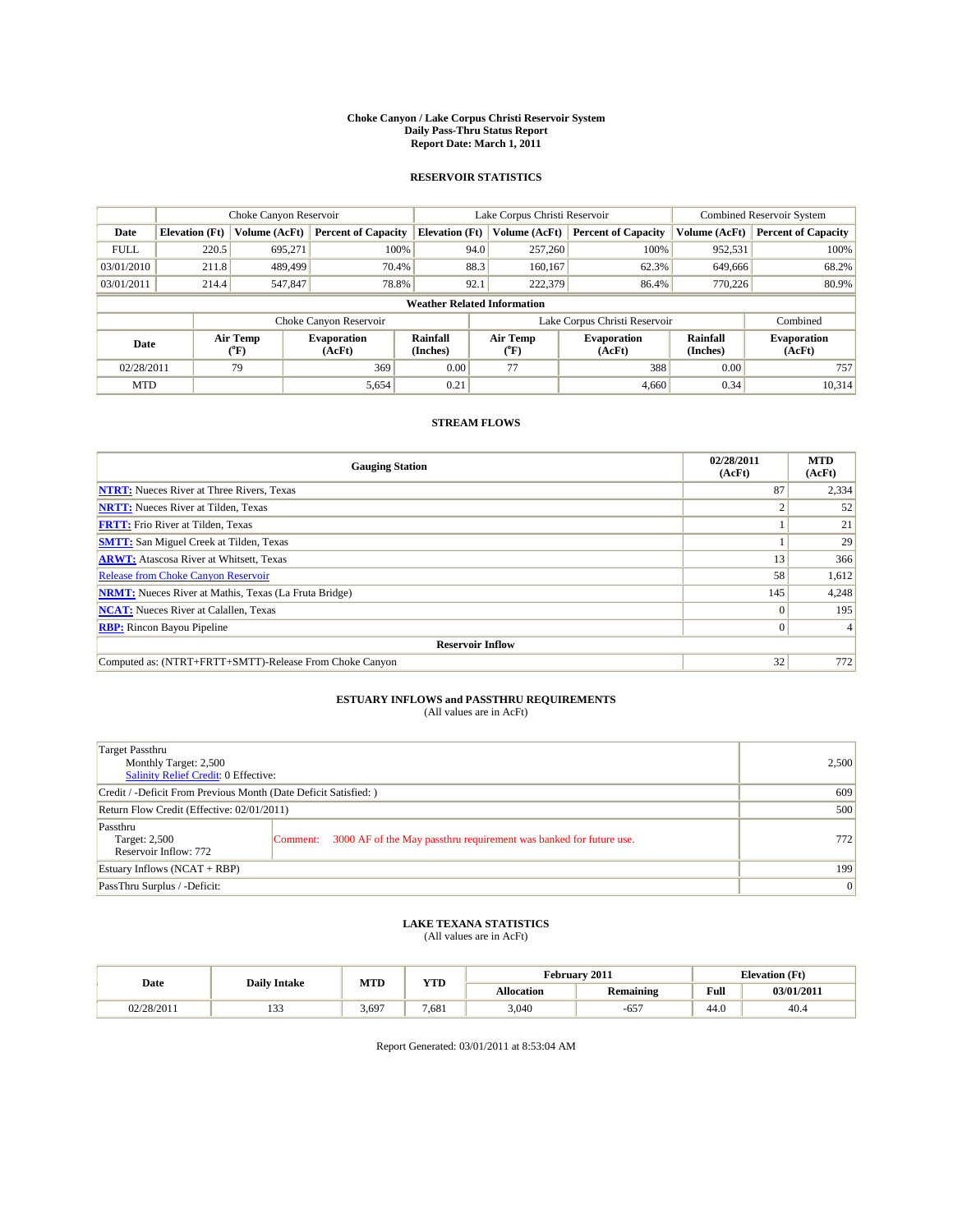#### **Choke Canyon / Lake Corpus Christi Reservoir System Daily Pass-Thru Status Report Report Date: March 2, 2011**

### **RESERVOIR STATISTICS**

|             | Choke Canyon Reservoir             |                  |                              |                             | Lake Corpus Christi Reservoir | <b>Combined Reservoir System</b> |                      |                              |  |  |
|-------------|------------------------------------|------------------|------------------------------|-----------------------------|-------------------------------|----------------------------------|----------------------|------------------------------|--|--|
| Date        | <b>Elevation</b> (Ft)              | Volume (AcFt)    | <b>Percent of Capacity</b>   | <b>Elevation</b> (Ft)       | Volume (AcFt)                 | <b>Percent of Capacity</b>       | Volume (AcFt)        | <b>Percent of Capacity</b>   |  |  |
| <b>FULL</b> | 220.5                              | 695,271          | 100%                         | 94.0                        | 257,260                       | 100%                             | 952,531              | 100%                         |  |  |
| 03/02/2010  | 211.7                              | 488,035          | 70.2%                        | 88.3                        | 160,167                       | 62.3%                            | 648,202              | 68.1%                        |  |  |
| 03/02/2011  | 214.5                              | 549,879          | 79.1%                        | 92.0                        | 221,678                       | 86.2%                            | 771,557              | 81.0%                        |  |  |
|             | <b>Weather Related Information</b> |                  |                              |                             |                               |                                  |                      |                              |  |  |
|             |                                    |                  | Choke Canyon Reservoir       |                             |                               | Lake Corpus Christi Reservoir    |                      | Combined                     |  |  |
| Date        |                                    | Air Temp<br>(°F) | <b>Evaporation</b><br>(AcFt) | <b>Rainfall</b><br>(Inches) | Air Temp<br>(°F)              | <b>Evaporation</b><br>(AcFt)     | Rainfall<br>(Inches) | <b>Evaporation</b><br>(AcFt) |  |  |
| 03/01/2011  |                                    | 76               | 317                          | 0.00                        | 75                            | 275                              | 0.00                 | 592                          |  |  |
| <b>MTD</b>  |                                    |                  | 317                          | 0.00                        |                               | 275                              | 0.00                 | 592                          |  |  |

### **STREAM FLOWS**

| <b>Gauging Station</b>                                       | 03/01/2011<br>(AcFt) | <b>MTD</b><br>(AcFt) |
|--------------------------------------------------------------|----------------------|----------------------|
| <b>NTRT:</b> Nueces River at Three Rivers, Texas             | 83                   | 83                   |
| <b>NRTT:</b> Nueces River at Tilden, Texas                   |                      |                      |
| <b>FRTT:</b> Frio River at Tilden, Texas                     |                      |                      |
| <b>SMTT:</b> San Miguel Creek at Tilden, Texas               |                      |                      |
| <b>ARWT:</b> Atascosa River at Whitsett, Texas               | 12                   | 12                   |
| <b>Release from Choke Canyon Reservoir</b>                   | 58                   | 58                   |
| <b>NRMT:</b> Nueces River at Mathis, Texas (La Fruta Bridge) | 155                  | 155                  |
| <b>NCAT:</b> Nueces River at Calallen, Texas                 | $\Omega$             | $\Omega$             |
| <b>RBP:</b> Rincon Bayou Pipeline                            | $\Omega$             | $\Omega$             |
| <b>Reservoir Inflow</b>                                      |                      |                      |
| Computed as: (NTRT+FRTT+SMTT)-Release From Choke Canyon      | 27                   | 27                   |

# **ESTUARY INFLOWS and PASSTHRU REQUIREMENTS**<br>(All values are in AcFt)

| Target Passthru<br>Monthly Target: 3,500<br>Salinity Relief Credit: 0 Effective: |                                                                                | 3,500           |
|----------------------------------------------------------------------------------|--------------------------------------------------------------------------------|-----------------|
| Credit / -Deficit From Previous Month (Date Deficit Satisfied: )                 | 199                                                                            |                 |
| Return Flow Credit (Effective: 03/01/2011)                                       | 500                                                                            |                 |
| Passthru<br>Target: 3,500<br>Reservoir Inflow: 27                                | 3000 AF of the May passthru requirement was banked for future use.<br>Comment: | 27              |
| Estuary Inflows (NCAT + RBP)                                                     |                                                                                | $\vert 0 \vert$ |
| PassThru Surplus / -Deficit:                                                     |                                                                                | $\vert 0 \vert$ |

## **LAKE TEXANA STATISTICS** (All values are in AcFt)

|            | <b>Daily Intake</b> | MTD               | VTD<br>1 I.D | <b>March 2011</b><br><b>Elevation</b> (Ft) |                     |                                         |            |
|------------|---------------------|-------------------|--------------|--------------------------------------------|---------------------|-----------------------------------------|------------|
| Date       |                     |                   |              | <b>Allocation</b>                          | <b>Remaining</b>    | Full<br>the contract of the contract of | 03/02/2011 |
| 03/01/2011 | $\sim$<br>.         | $\sim$<br>$1.3 -$ | 7.814        | 3,050                                      | 2917<br>$\sqrt{21}$ | 44.0                                    | 40.4       |

Report Generated: 03/02/2011 at 8:41:25 AM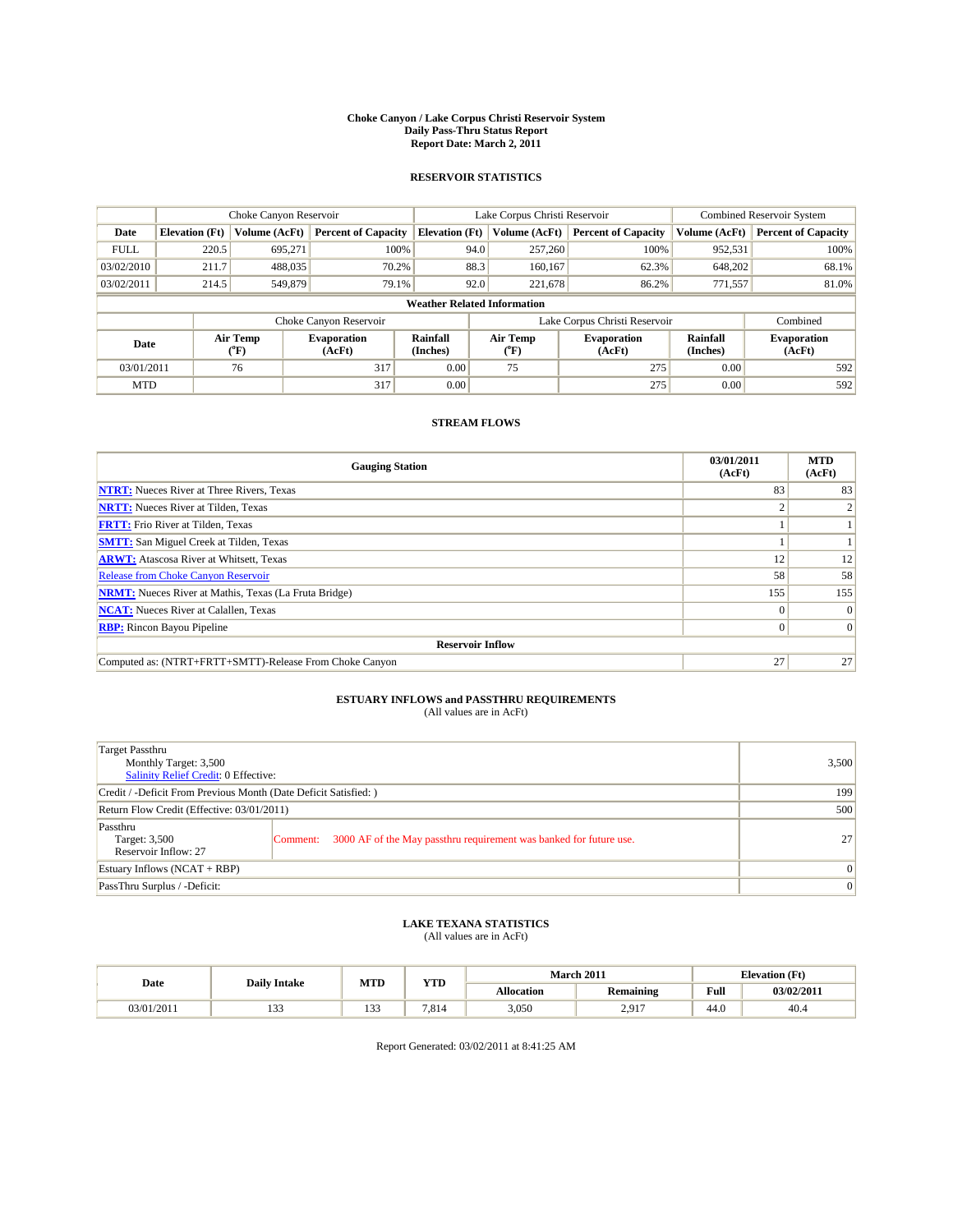#### **Choke Canyon / Lake Corpus Christi Reservoir System Daily Pass-Thru Status Report Report Date: March 3, 2011**

### **RESERVOIR STATISTICS**

|             | Choke Canyon Reservoir             |                                           |                              |                       | Lake Corpus Christi Reservoir | <b>Combined Reservoir System</b> |                      |                              |  |
|-------------|------------------------------------|-------------------------------------------|------------------------------|-----------------------|-------------------------------|----------------------------------|----------------------|------------------------------|--|
| Date        | <b>Elevation</b> (Ft)              | Volume (AcFt)                             | <b>Percent of Capacity</b>   | <b>Elevation</b> (Ft) | Volume (AcFt)                 | <b>Percent of Capacity</b>       | Volume (AcFt)        | <b>Percent of Capacity</b>   |  |
| <b>FULL</b> | 220.5                              | 695.271                                   | 100%                         | 94.0                  | 257,260                       | 100%                             | 952,531              | 100%                         |  |
| 03/03/2010  | 211.7                              | 488,873                                   | 70.3%                        | 88.3                  | 159,224                       | 61.9%                            | 648,097              | 68.0%                        |  |
| 03/03/2011  | 214.6                              | 550,333                                   | 79.2%                        | 92.0                  | 221,328                       | 86.0%                            | 771.661              | 81.0%                        |  |
|             | <b>Weather Related Information</b> |                                           |                              |                       |                               |                                  |                      |                              |  |
|             |                                    |                                           | Choke Canyon Reservoir       |                       |                               | Lake Corpus Christi Reservoir    |                      | Combined                     |  |
| Date        |                                    | Air Temp<br>$({}^{\mathrm{o}}\mathrm{F})$ | <b>Evaporation</b><br>(AcFt) | Rainfall<br>(Inches)  | Air Temp<br>(°F)              | <b>Evaporation</b><br>(AcFt)     | Rainfall<br>(Inches) | <b>Evaporation</b><br>(AcFt) |  |
| 03/02/2011  |                                    | 77                                        | 198                          | 0.00                  | 75                            | 194                              | 0.00                 | 392                          |  |
| <b>MTD</b>  |                                    |                                           | 515                          | 0.00                  |                               | 469                              | 0.00                 | 984                          |  |

### **STREAM FLOWS**

| <b>Gauging Station</b>                                       | 03/02/2011<br>(AcFt) | <b>MTD</b><br>(AcFt) |
|--------------------------------------------------------------|----------------------|----------------------|
| <b>NTRT:</b> Nueces River at Three Rivers, Texas             | 83                   | 167                  |
| <b>NRTT:</b> Nueces River at Tilden, Texas                   |                      |                      |
| <b>FRTT:</b> Frio River at Tilden, Texas                     |                      |                      |
| <b>SMTT:</b> San Miguel Creek at Tilden, Texas               |                      |                      |
| <b>ARWT:</b> Atascosa River at Whitsett, Texas               |                      | 23                   |
| <b>Release from Choke Canyon Reservoir</b>                   | 58                   | 115                  |
| <b>NRMT:</b> Nueces River at Mathis, Texas (La Fruta Bridge) | 155                  | 310                  |
| <b>NCAT:</b> Nueces River at Calallen, Texas                 | $\Omega$             | $\Omega$             |
| <b>RBP:</b> Rincon Bayou Pipeline                            | $\Omega$             | $\Omega$             |
| <b>Reservoir Inflow</b>                                      |                      |                      |
| Computed as: (NTRT+FRTT+SMTT)-Release From Choke Canyon      | 27                   | 55                   |

# **ESTUARY INFLOWS and PASSTHRU REQUIREMENTS**<br>(All values are in AcFt)

| Target Passthru<br>Monthly Target: 3,500<br>Salinity Relief Credit: 0 Effective: |                                                                                | 3,500           |
|----------------------------------------------------------------------------------|--------------------------------------------------------------------------------|-----------------|
| Credit / -Deficit From Previous Month (Date Deficit Satisfied: )                 | 199                                                                            |                 |
| Return Flow Credit (Effective: 03/01/2011)                                       | 500                                                                            |                 |
| Passthru<br>Target: 3,500<br>Reservoir Inflow: 55                                | 3000 AF of the May passthru requirement was banked for future use.<br>Comment: | 55              |
| Estuary Inflows (NCAT + RBP)                                                     |                                                                                | $\vert 0 \vert$ |
| PassThru Surplus / -Deficit:                                                     |                                                                                | $\vert 0 \vert$ |

## **LAKE TEXANA STATISTICS** (All values are in AcFt)

|            | <b>Daily Intake</b> | MTD | VTD<br>1 I.D | <b>March 2011</b><br><b>Elevation</b> (Ft) |                  |                                         |            |
|------------|---------------------|-----|--------------|--------------------------------------------|------------------|-----------------------------------------|------------|
| Date       |                     |     |              | <b>Allocation</b>                          | <b>Remaining</b> | Full<br>the contract of the contract of | 03/03/2011 |
| 03/02/2011 | $\sim$<br>.         | 267 | 7.947        | 3,050                                      | 2,783            | 44.0                                    | - 40.5     |

Report Generated: 03/03/2011 at 8:15:28 AM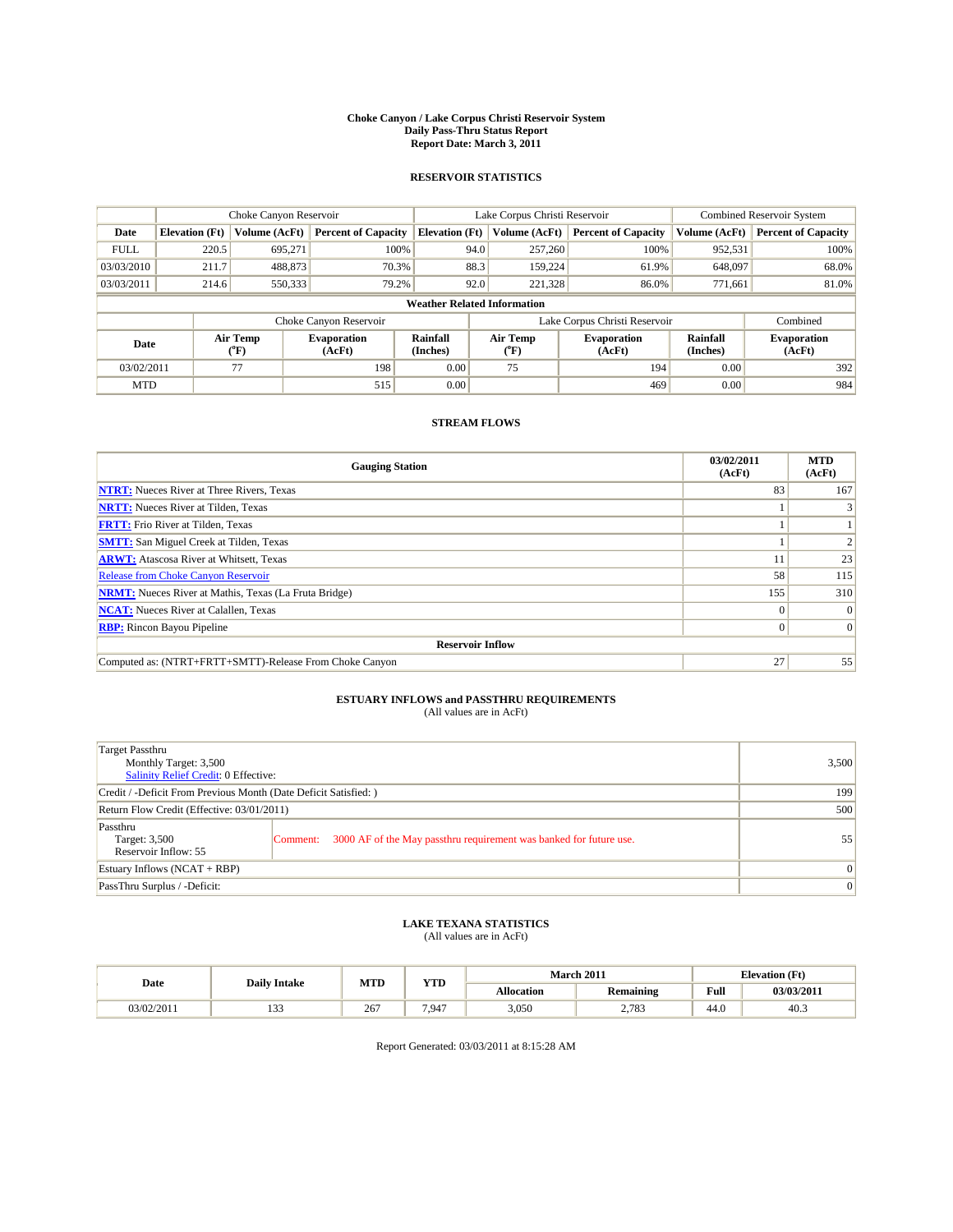#### **Choke Canyon / Lake Corpus Christi Reservoir System Daily Pass-Thru Status Report Report Date: March 4, 2011**

### **RESERVOIR STATISTICS**

|             | Choke Canyon Reservoir             |                  |                              |                             | Lake Corpus Christi Reservoir | <b>Combined Reservoir System</b> |                      |                              |  |  |
|-------------|------------------------------------|------------------|------------------------------|-----------------------------|-------------------------------|----------------------------------|----------------------|------------------------------|--|--|
| Date        | <b>Elevation</b> (Ft)              | Volume (AcFt)    | <b>Percent of Capacity</b>   | <b>Elevation</b> (Ft)       | Volume (AcFt)                 | <b>Percent of Capacity</b>       | Volume (AcFt)        | <b>Percent of Capacity</b>   |  |  |
| <b>FULL</b> | 220.5                              | 695,271          | 100%                         | 94.0                        | 257,260                       | 100%                             | 952,531              | 100%                         |  |  |
| 03/04/2010  | 211.7                              | 489,082          | 70.3%                        | 88.3                        | 159.224                       | 61.9%                            | 648,306              | 68.1%                        |  |  |
| 03/04/2011  | 214.5                              | 549,651          | 79.1%                        | 92.0                        | 220,803                       | 85.8%                            | 770,454              | 80.9%                        |  |  |
|             | <b>Weather Related Information</b> |                  |                              |                             |                               |                                  |                      |                              |  |  |
|             |                                    |                  | Choke Canyon Reservoir       |                             | Lake Corpus Christi Reservoir |                                  |                      | Combined                     |  |  |
| Date        |                                    | Air Temp<br>(°F) | <b>Evaporation</b><br>(AcFt) | <b>Rainfall</b><br>(Inches) | Air Temp<br>(°F)              | <b>Evaporation</b><br>(AcFt)     | Rainfall<br>(Inches) | <b>Evaporation</b><br>(AcFt) |  |  |
| 03/03/2011  |                                    | 79               | 304                          | 0.00                        | 77                            | 234                              | 0.00                 | 538                          |  |  |
| <b>MTD</b>  |                                    |                  | 819                          | 0.00                        |                               | 703                              | 0.00                 | 1,522                        |  |  |

## **STREAM FLOWS**

| <b>Gauging Station</b>                                       | 03/03/2011<br>(AcFt) | <b>MTD</b><br>(AcFt) |
|--------------------------------------------------------------|----------------------|----------------------|
| <b>NTRT:</b> Nueces River at Three Rivers, Texas             | 83                   | 250                  |
| <b>NRTT:</b> Nueces River at Tilden, Texas                   |                      |                      |
| <b>FRTT:</b> Frio River at Tilden, Texas                     |                      |                      |
| <b>SMTT:</b> San Miguel Creek at Tilden, Texas               |                      |                      |
| <b>ARWT:</b> Atascosa River at Whitsett, Texas               |                      | 34                   |
| Release from Choke Canyon Reservoir                          | 58                   | 173                  |
| <b>NRMT:</b> Nueces River at Mathis, Texas (La Fruta Bridge) | 167                  | 476                  |
| <b>NCAT:</b> Nueces River at Calallen, Texas                 | 0                    | $\Omega$             |
| <b>RBP:</b> Rincon Bayou Pipeline                            | $\Omega$             | $\Omega$             |
| <b>Reservoir Inflow</b>                                      |                      |                      |
| Computed as: (NTRT+FRTT+SMTT)-Release From Choke Canyon      | 27                   | 82                   |

# **ESTUARY INFLOWS and PASSTHRU REQUIREMENTS**<br>(All values are in AcFt)

| Target Passthru<br>Monthly Target: 3,500<br>Salinity Relief Credit: 0 Effective: |                                                                                | 3,500           |
|----------------------------------------------------------------------------------|--------------------------------------------------------------------------------|-----------------|
| Credit / -Deficit From Previous Month (Date Deficit Satisfied: )                 | 199                                                                            |                 |
| Return Flow Credit (Effective: 03/01/2011)                                       | 500                                                                            |                 |
| Passthru<br>Target: 3,500<br>Reservoir Inflow: 82                                | 3000 AF of the May passthru requirement was banked for future use.<br>Comment: | 82              |
| Estuary Inflows (NCAT + RBP)                                                     |                                                                                | $\vert 0 \vert$ |
| PassThru Surplus / -Deficit:                                                     | $\vert 0 \vert$                                                                |                 |

## **LAKE TEXANA STATISTICS** (All values are in AcFt)

|            | <b>Daily Intake</b> | MTD | <b>YTD</b> |                   | March 2011       |                                         | <b>Elevation</b> (Ft) |  |
|------------|---------------------|-----|------------|-------------------|------------------|-----------------------------------------|-----------------------|--|
| Date       |                     |     |            | <b>Allocation</b> | <b>Remaining</b> | Full<br>the contract of the contract of | 03/04/2011            |  |
| 03/03/2011 | $\sim$<br>.         | 400 | 8.081      | 3,050             | 2,650            | 44.0                                    | 40.5                  |  |

Report Generated: 03/04/2011 at 9:27:33 AM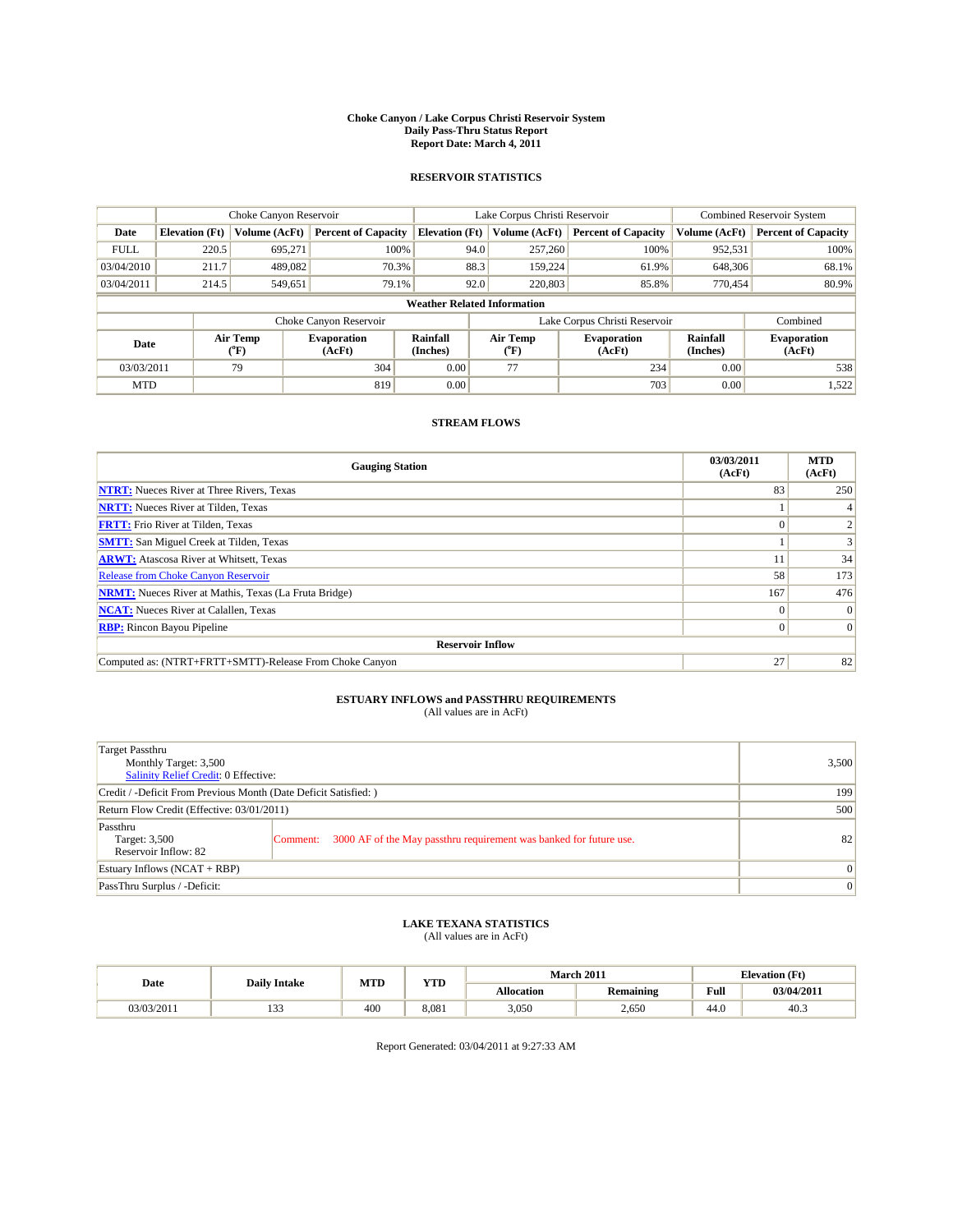#### **Choke Canyon / Lake Corpus Christi Reservoir System Daily Pass-Thru Status Report Report Date: March 5, 2011**

### **RESERVOIR STATISTICS**

|             | Choke Canyon Reservoir             |                  |                              |                             | Lake Corpus Christi Reservoir | <b>Combined Reservoir System</b> |                      |                              |  |  |
|-------------|------------------------------------|------------------|------------------------------|-----------------------------|-------------------------------|----------------------------------|----------------------|------------------------------|--|--|
| Date        | <b>Elevation</b> (Ft)              | Volume (AcFt)    | <b>Percent of Capacity</b>   | <b>Elevation</b> (Ft)       | Volume (AcFt)                 | <b>Percent of Capacity</b>       | Volume (AcFt)        | <b>Percent of Capacity</b>   |  |  |
| <b>FULL</b> | 220.5                              | 695,271          | 100%                         | 94.0                        | 257,260                       | 100%                             | 952,531              | 100%                         |  |  |
| 03/05/2010  | 211.7                              | 487.190          | 70.1%                        | 88.3                        | 159,224                       | 61.9%                            | 646,414              | 67.9%                        |  |  |
| 03/05/2011  | 214.4                              | 546,047          | 78.5%                        | 92.0                        | 221,153                       | 86.0%                            | 767,200              | 80.5%                        |  |  |
|             | <b>Weather Related Information</b> |                  |                              |                             |                               |                                  |                      |                              |  |  |
|             |                                    |                  | Choke Canyon Reservoir       |                             | Lake Corpus Christi Reservoir |                                  |                      | Combined                     |  |  |
| Date        |                                    | Air Temp<br>(°F) | <b>Evaporation</b><br>(AcFt) | <b>Rainfall</b><br>(Inches) | Air Temp<br>(°F)              | <b>Evaporation</b><br>(AcFt)     | Rainfall<br>(Inches) | <b>Evaporation</b><br>(AcFt) |  |  |
| 03/04/2011  |                                    | 79               | 263                          | 0.00                        | 74                            | 132                              | 0.05                 | 395                          |  |  |
| <b>MTD</b>  |                                    |                  | 1,082                        | 0.00                        |                               | 835                              | 0.05                 | 1.917                        |  |  |

## **STREAM FLOWS**

| <b>Gauging Station</b>                                       | 03/04/2011<br>(AcFt) | <b>MTD</b><br>(AcFt) |
|--------------------------------------------------------------|----------------------|----------------------|
| <b>NTRT:</b> Nueces River at Three Rivers, Texas             | 83                   | 333                  |
| <b>NRTT:</b> Nueces River at Tilden, Texas                   |                      |                      |
| <b>FRTT:</b> Frio River at Tilden, Texas                     |                      |                      |
| <b>SMTT:</b> San Miguel Creek at Tilden, Texas               |                      |                      |
| <b>ARWT:</b> Atascosa River at Whitsett, Texas               | 13                   | 47                   |
| Release from Choke Canyon Reservoir                          | 58                   | 230                  |
| <b>NRMT:</b> Nueces River at Mathis, Texas (La Fruta Bridge) | 159                  | 635                  |
| <b>NCAT:</b> Nueces River at Calallen, Texas                 | $\Omega$             | $\Omega$             |
| <b>RBP:</b> Rincon Bayou Pipeline                            | $\Omega$             | $\Omega$             |
| <b>Reservoir Inflow</b>                                      |                      |                      |
| Computed as: (NTRT+FRTT+SMTT)-Release From Choke Canyon      | 27                   | 110                  |

# **ESTUARY INFLOWS and PASSTHRU REQUIREMENTS**<br>(All values are in AcFt)

| Target Passthru<br>Monthly Target: 3,500<br>Salinity Relief Credit: 0 Effective: |                                                                                | 3,500           |
|----------------------------------------------------------------------------------|--------------------------------------------------------------------------------|-----------------|
| Credit / -Deficit From Previous Month (Date Deficit Satisfied: )                 | 199                                                                            |                 |
| Return Flow Credit (Effective: 03/01/2011)                                       | 500                                                                            |                 |
| Passthru<br>Target: 3,500<br>Reservoir Inflow: 110                               | 3000 AF of the May passthru requirement was banked for future use.<br>Comment: | 110             |
| Estuary Inflows (NCAT + RBP)                                                     |                                                                                | $\vert 0 \vert$ |
| PassThru Surplus / -Deficit:                                                     | $\vert 0 \vert$                                                                |                 |

## **LAKE TEXANA STATISTICS** (All values are in AcFt)

|            | <b>Daily Intake</b> | <b>MTD</b> | <b>YTD</b>           | <b>March 2011</b> |                    | <b>Elevation</b> (Ft) |            |
|------------|---------------------|------------|----------------------|-------------------|--------------------|-----------------------|------------|
| Date       |                     |            |                      | <b>Allocation</b> | <b>Remaining</b>   | Full                  | 03/05/2011 |
| 03/04/2011 | $\sim$<br>1 J J     | 533        | ×.<br>ູບ ຕາ<br>8.ZI4 | 3,050             | 517<br>. تەرىپ سىر | 44.0                  | 40.3       |

Report Generated: 03/05/2011 at 8:07:24 AM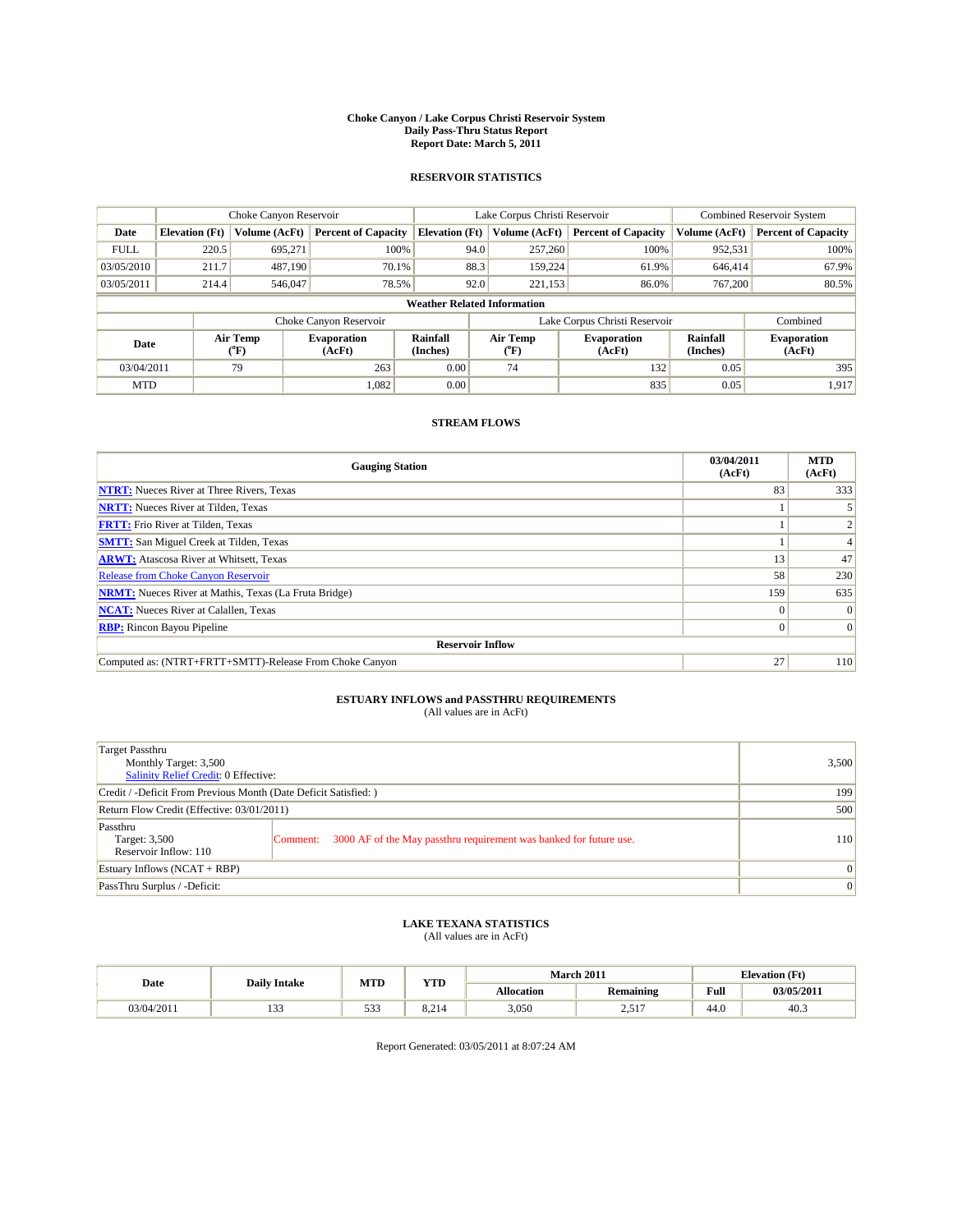#### **Choke Canyon / Lake Corpus Christi Reservoir System Daily Pass-Thru Status Report Report Date: March 6, 2011**

### **RESERVOIR STATISTICS**

|             | Choke Canyon Reservoir             |                  |                              |                             | Lake Corpus Christi Reservoir | <b>Combined Reservoir System</b> |                      |                              |  |  |
|-------------|------------------------------------|------------------|------------------------------|-----------------------------|-------------------------------|----------------------------------|----------------------|------------------------------|--|--|
| Date        | <b>Elevation</b> (Ft)              | Volume (AcFt)    | <b>Percent of Capacity</b>   | <b>Elevation</b> (Ft)       | Volume (AcFt)                 | <b>Percent of Capacity</b>       | Volume (AcFt)        | <b>Percent of Capacity</b>   |  |  |
| <b>FULL</b> | 220.5                              | 695,271          | 100%                         | 94.0                        | 257,260                       | 100%                             | 952,531              | 100%                         |  |  |
| 03/06/2010  | 211.7                              | 488.246          | 70.2%                        | 88.3                        | 159.224                       | 61.9%                            | 647,470              | 68.0%                        |  |  |
| 03/06/2011  | 214.5                              | 548,972          | 79.0%                        | 92.0                        | 220,629                       | 85.8%                            | 769,601              | 80.8%                        |  |  |
|             | <b>Weather Related Information</b> |                  |                              |                             |                               |                                  |                      |                              |  |  |
|             |                                    |                  | Choke Canyon Reservoir       |                             | Lake Corpus Christi Reservoir |                                  |                      | Combined                     |  |  |
| Date        |                                    | Air Temp<br>(°F) | <b>Evaporation</b><br>(AcFt) | <b>Rainfall</b><br>(Inches) | Air Temp<br>(°F)              | <b>Evaporation</b><br>(AcFt)     | Rainfall<br>(Inches) | <b>Evaporation</b><br>(AcFt) |  |  |
| 03/05/2011  |                                    | 70               | 462                          | 0.00                        | 69                            | 336                              | 0.01                 | 798                          |  |  |
| <b>MTD</b>  |                                    |                  | 1,544                        | 0.00                        |                               | 1,171                            | 0.06                 | 2.715                        |  |  |

## **STREAM FLOWS**

| <b>Gauging Station</b>                                       | 03/05/2011<br>(AcFt) | <b>MTD</b><br>(AcFt) |
|--------------------------------------------------------------|----------------------|----------------------|
| <b>NTRT:</b> Nueces River at Three Rivers, Texas             | 85                   | 419                  |
| <b>NRTT:</b> Nueces River at Tilden, Texas                   |                      |                      |
| <b>FRTT:</b> Frio River at Tilden, Texas                     |                      |                      |
| <b>SMTT:</b> San Miguel Creek at Tilden, Texas               |                      |                      |
| <b>ARWT:</b> Atascosa River at Whitsett, Texas               | 13                   | 59                   |
| Release from Choke Canyon Reservoir                          | 58                   | 288                  |
| <b>NRMT:</b> Nueces River at Mathis, Texas (La Fruta Bridge) | 175                  | 810                  |
| <b>NCAT:</b> Nueces River at Calallen, Texas                 | $\Omega$             | $\Omega$             |
| <b>RBP:</b> Rincon Bayou Pipeline                            | $\Omega$             | $\Omega$             |
| <b>Reservoir Inflow</b>                                      |                      |                      |
| Computed as: (NTRT+FRTT+SMTT)-Release From Choke Canyon      | 29                   | 139                  |

# **ESTUARY INFLOWS and PASSTHRU REQUIREMENTS**<br>(All values are in AcFt)

| Target Passthru<br>Monthly Target: 3,500<br>Salinity Relief Credit: 0 Effective: |                                                                                | 3,500           |
|----------------------------------------------------------------------------------|--------------------------------------------------------------------------------|-----------------|
| Credit / -Deficit From Previous Month (Date Deficit Satisfied: )                 | 199                                                                            |                 |
| Return Flow Credit (Effective: 03/01/2011)                                       | 500                                                                            |                 |
| Passthru<br>Target: 3,500<br>Reservoir Inflow: 139                               | 3000 AF of the May passthru requirement was banked for future use.<br>Comment: | 139             |
| Estuary Inflows (NCAT + RBP)                                                     |                                                                                | $\vert 0 \vert$ |
| PassThru Surplus / -Deficit:                                                     | $\vert 0 \vert$                                                                |                 |

## **LAKE TEXANA STATISTICS** (All values are in AcFt)

|            | <b>Daily Intake</b> | <b>MTD</b> | <b>YTD</b>                      |                   | <b>March 2011</b> | <b>Elevation</b> (Ft) |            |
|------------|---------------------|------------|---------------------------------|-------------------|-------------------|-----------------------|------------|
| Date       |                     |            |                                 | <b>Allocation</b> | <b>Remaining</b>  | Full                  | 03/06/2011 |
| 03/05/2011 | $\sim$<br>1 J J     | 666        | $\sim$ $\sim$<br>$\sim$<br>8.34 | 3,050             | 2,384             | 44.0                  | 40.3       |

Report Generated: 03/06/2011 at 8:25:19 AM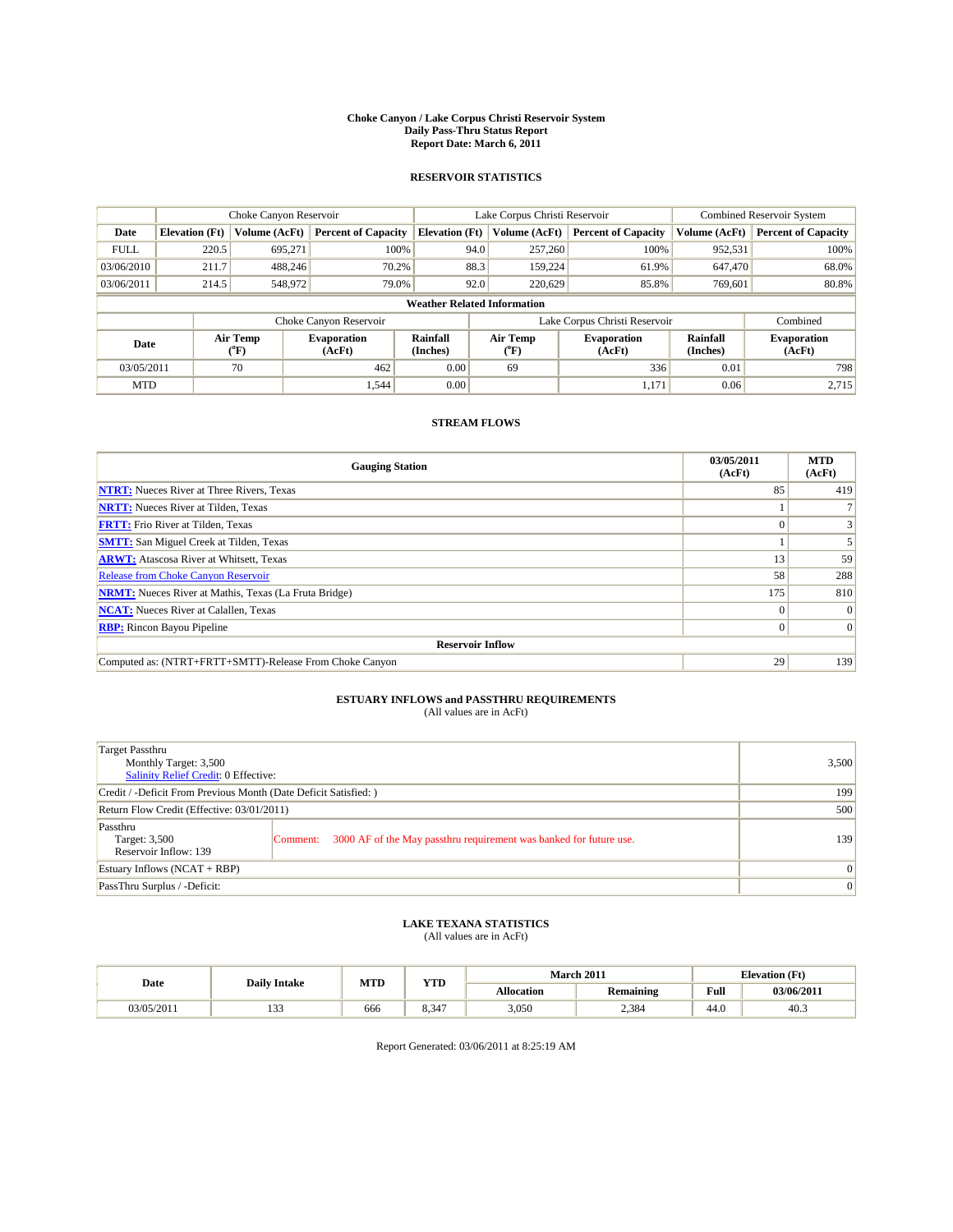#### **Choke Canyon / Lake Corpus Christi Reservoir System Daily Pass-Thru Status Report Report Date: March 7, 2011**

### **RESERVOIR STATISTICS**

|             | Choke Canyon Reservoir             |                  |                              |                             | Lake Corpus Christi Reservoir | <b>Combined Reservoir System</b> |                      |                              |  |
|-------------|------------------------------------|------------------|------------------------------|-----------------------------|-------------------------------|----------------------------------|----------------------|------------------------------|--|
| Date        | <b>Elevation</b> (Ft)              | Volume (AcFt)    | <b>Percent of Capacity</b>   | <b>Elevation</b> (Ft)       | Volume (AcFt)                 | <b>Percent of Capacity</b>       | Volume (AcFt)        | <b>Percent of Capacity</b>   |  |
| <b>FULL</b> | 220.5                              | 695,271          | 100%                         | 94.0                        | 257,260                       | 100%                             | 952,531              | 100%                         |  |
| 03/07/2010  | 211.6                              | 486,979          | 70.0%                        |                             | 88.3<br>158,910               | 61.8%                            | 645,889              | 67.8%                        |  |
| 03/07/2011  | 214.5                              | 548,972          | 79.0%                        |                             | 91.9<br>220,104               | 85.6%                            | 769,076              | 80.7%                        |  |
|             | <b>Weather Related Information</b> |                  |                              |                             |                               |                                  |                      |                              |  |
|             |                                    |                  | Choke Canyon Reservoir       |                             |                               | Lake Corpus Christi Reservoir    |                      | Combined                     |  |
| Date        |                                    | Air Temp<br>(°F) | <b>Evaporation</b><br>(AcFt) | <b>Rainfall</b><br>(Inches) | Air Temp<br>(°F)              | <b>Evaporation</b><br>(AcFt)     | Rainfall<br>(Inches) | <b>Evaporation</b><br>(AcFt) |  |
| 03/06/2011  |                                    | 70               | 290                          | 0.00                        | 69                            | 193                              | 0.00                 | 483                          |  |
| <b>MTD</b>  |                                    |                  | 1,834                        | 0.00                        |                               | 1,364                            | 0.06                 | 3.198                        |  |

## **STREAM FLOWS**

| <b>Gauging Station</b>                                       | 03/06/2011<br>(AcFt) | <b>MTD</b><br>(AcFt) |
|--------------------------------------------------------------|----------------------|----------------------|
| <b>NTRT:</b> Nueces River at Three Rivers, Texas             | 79                   | 498                  |
| <b>NRTT:</b> Nueces River at Tilden, Texas                   |                      |                      |
| <b>FRTT:</b> Frio River at Tilden, Texas                     |                      |                      |
| <b>SMTT:</b> San Miguel Creek at Tilden, Texas               |                      | 6                    |
| <b>ARWT:</b> Atascosa River at Whitsett, Texas               | 10 <sup>1</sup>      | 69                   |
| Release from Choke Canyon Reservoir                          | 58                   | 345                  |
| <b>NRMT:</b> Nueces River at Mathis, Texas (La Fruta Bridge) | 163                  | 973                  |
| <b>NCAT:</b> Nueces River at Calallen, Texas                 | 26                   | 26                   |
| <b>RBP:</b> Rincon Bayou Pipeline                            | $\overline{0}$       | $\Omega$             |
| <b>Reservoir Inflow</b>                                      |                      |                      |
| Computed as: (NTRT+FRTT+SMTT)-Release From Choke Canyon      | 23                   | 162                  |

# **ESTUARY INFLOWS and PASSTHRU REQUIREMENTS**<br>(All values are in AcFt)

| Target Passthru<br>Monthly Target: 3,500<br>Salinity Relief Credit: 0 Effective: |                                                                                | 3,500           |
|----------------------------------------------------------------------------------|--------------------------------------------------------------------------------|-----------------|
| Credit / -Deficit From Previous Month (Date Deficit Satisfied: )                 | 199                                                                            |                 |
| Return Flow Credit (Effective: 03/01/2011)                                       | 500                                                                            |                 |
| Passthru<br>Target: 3,500<br>Reservoir Inflow: 162                               | 3000 AF of the May passthru requirement was banked for future use.<br>Comment: | 162             |
| Estuary Inflows (NCAT + RBP)                                                     |                                                                                | 26              |
| PassThru Surplus / -Deficit:                                                     |                                                                                | $\vert 0 \vert$ |

## **LAKE TEXANA STATISTICS** (All values are in AcFt)

|            | <b>Daily Intake</b> | MTD | <b>YTD</b> |                   | March 2011          |                                             | <b>Elevation</b> (Ft) |
|------------|---------------------|-----|------------|-------------------|---------------------|---------------------------------------------|-----------------------|
| Date       |                     |     |            | <b>Allocation</b> | <b>Remaining</b>    | Full<br>the contract of the contract of the | 03/07/2011            |
| 03/06/2011 | $\sim$<br>          | 799 | 8.480      | 3,050             | 2.251<br>ا ب سے دیک | 44.0                                        | 40.2                  |

Report Generated: 03/07/2011 at 9:05:39 AM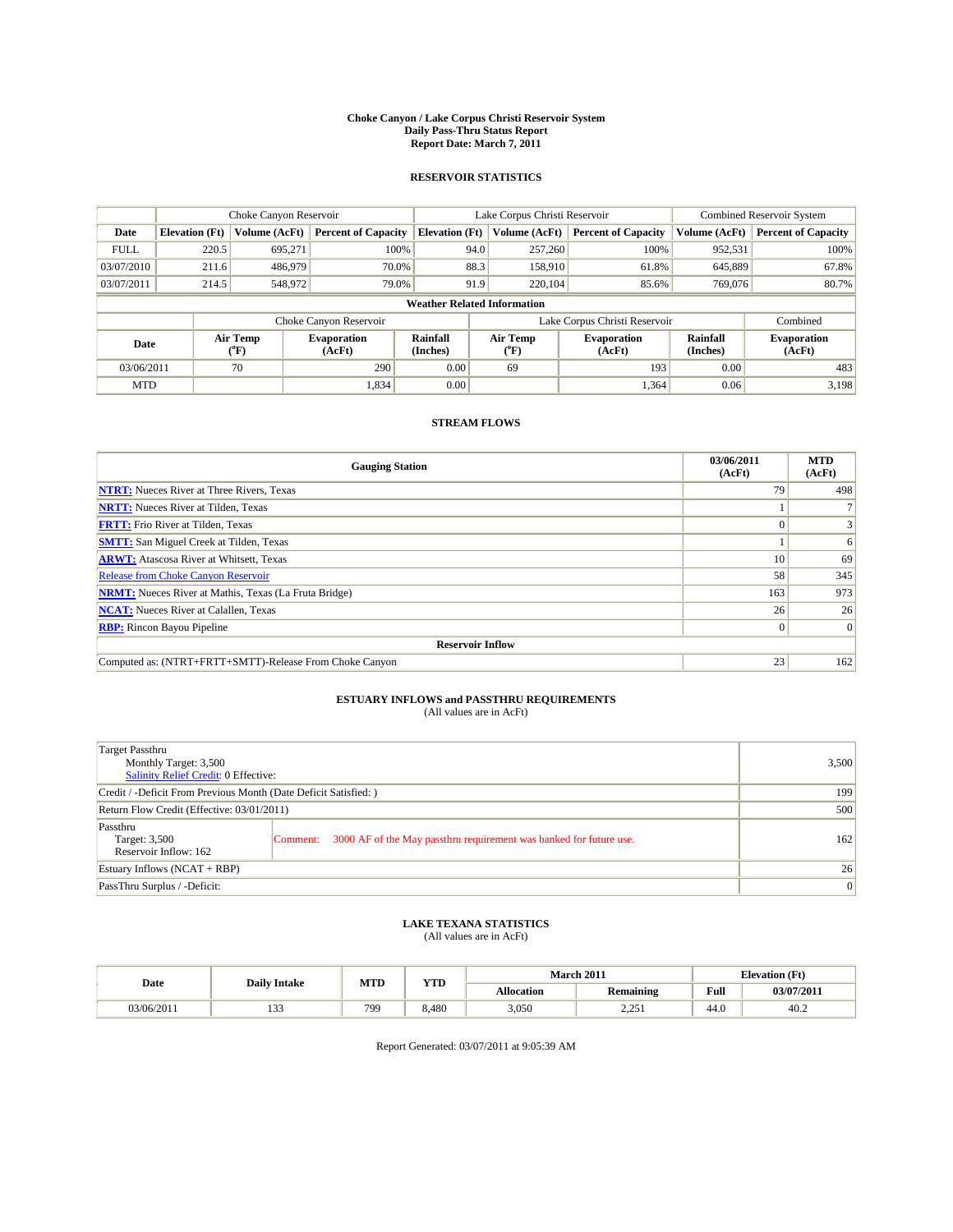#### **Choke Canyon / Lake Corpus Christi Reservoir System Daily Pass-Thru Status Report Report Date: March 8, 2011**

### **RESERVOIR STATISTICS**

|             | Choke Canyon Reservoir             |                                           |                              |                             | Lake Corpus Christi Reservoir |                               |                      | <b>Combined Reservoir System</b> |  |
|-------------|------------------------------------|-------------------------------------------|------------------------------|-----------------------------|-------------------------------|-------------------------------|----------------------|----------------------------------|--|
| Date        | <b>Elevation</b> (Ft)              | Volume (AcFt)                             | <b>Percent of Capacity</b>   | <b>Elevation</b> (Ft)       | Volume (AcFt)                 | <b>Percent of Capacity</b>    | Volume (AcFt)        | <b>Percent of Capacity</b>       |  |
| <b>FULL</b> | 220.5                              | 695,271                                   | 100%                         | 94.0                        | 257,260                       | 100%                          | 952,531              | 100%                             |  |
| 03/08/2010  | 211.7                              | 487.401                                   | 70.1%                        | 88.2                        | 158,753                       | 61.7%                         | 646,154              | 67.8%                            |  |
| 03/08/2011  | 214.4                              | 547,622                                   | 78.8%                        | 91.9                        | 219,406                       | 85.3%                         | 767,028              | 80.5%                            |  |
|             | <b>Weather Related Information</b> |                                           |                              |                             |                               |                               |                      |                                  |  |
|             |                                    |                                           | Choke Canyon Reservoir       |                             |                               | Lake Corpus Christi Reservoir |                      | Combined                         |  |
| Date        |                                    | Air Temp<br>$({}^{\mathrm{o}}\mathrm{F})$ | <b>Evaporation</b><br>(AcFt) | <b>Rainfall</b><br>(Inches) | Air Temp<br>(°F)              | <b>Evaporation</b><br>(AcFt)  | Rainfall<br>(Inches) | <b>Evaporation</b><br>(AcFt)     |  |
| 03/07/2011  |                                    | 79                                        | 263                          | 0.00                        | 76                            | 203                           | 0.00                 | 466                              |  |
| <b>MTD</b>  |                                    |                                           | 2.097                        | 0.00                        |                               | 1,567                         | 0.06                 | 3,664                            |  |

## **STREAM FLOWS**

| <b>Gauging Station</b>                                       | 03/07/2011<br>(AcFt) | <b>MTD</b><br>(AcFt) |
|--------------------------------------------------------------|----------------------|----------------------|
| <b>NTRT:</b> Nueces River at Three Rivers, Texas             | 79                   | 578                  |
| <b>NRTT:</b> Nueces River at Tilden, Texas                   |                      |                      |
| <b>FRTT:</b> Frio River at Tilden, Texas                     |                      |                      |
| <b>SMTT:</b> San Miguel Creek at Tilden, Texas               |                      |                      |
| <b>ARWT:</b> Atascosa River at Whitsett, Texas               | 10 <sup>1</sup>      | 79                   |
| Release from Choke Canyon Reservoir                          | 58                   | 403                  |
| <b>NRMT:</b> Nueces River at Mathis, Texas (La Fruta Bridge) | 143                  | 1,116                |
| <b>NCAT:</b> Nueces River at Calallen, Texas                 | 42                   | 67                   |
| <b>RBP:</b> Rincon Bayou Pipeline                            | $\Omega$             | $\Omega$             |
| <b>Reservoir Inflow</b>                                      |                      |                      |
| Computed as: (NTRT+FRTT+SMTT)-Release From Choke Canyon      | 23                   | 185                  |

# **ESTUARY INFLOWS and PASSTHRU REQUIREMENTS**<br>(All values are in AcFt)

| Target Passthru<br>Monthly Target: 3,500<br>Salinity Relief Credit: 0 Effective: |                                                                                | 3,500           |
|----------------------------------------------------------------------------------|--------------------------------------------------------------------------------|-----------------|
| Credit / -Deficit From Previous Month (Date Deficit Satisfied: )                 | 199                                                                            |                 |
| Return Flow Credit (Effective: 03/01/2011)                                       | 500                                                                            |                 |
| Passthru<br>Target: 3,500<br>Reservoir Inflow: 185                               | 3000 AF of the May passthru requirement was banked for future use.<br>Comment: | 185             |
| Estuary Inflows (NCAT + RBP)                                                     |                                                                                | 67              |
| PassThru Surplus / -Deficit:                                                     |                                                                                | $\vert 0 \vert$ |

## **LAKE TEXANA STATISTICS** (All values are in AcFt)

|            | <b>Daily Intake</b> | MTD | VTD<br>1 I.D |                   | <b>March 2011</b> | <b>Elevation</b> (Ft)                   |            |
|------------|---------------------|-----|--------------|-------------------|-------------------|-----------------------------------------|------------|
| Date       |                     |     |              | <b>Allocation</b> | <b>Remaining</b>  | Full<br>the contract of the contract of | 03/08/2011 |
| 03/07/2011 | $\sim$<br>.         | 932 | 8.613        | 3.050             | 2.118             | 44.0                                    | 40.1       |

Report Generated: 03/08/2011 at 8:48:14 AM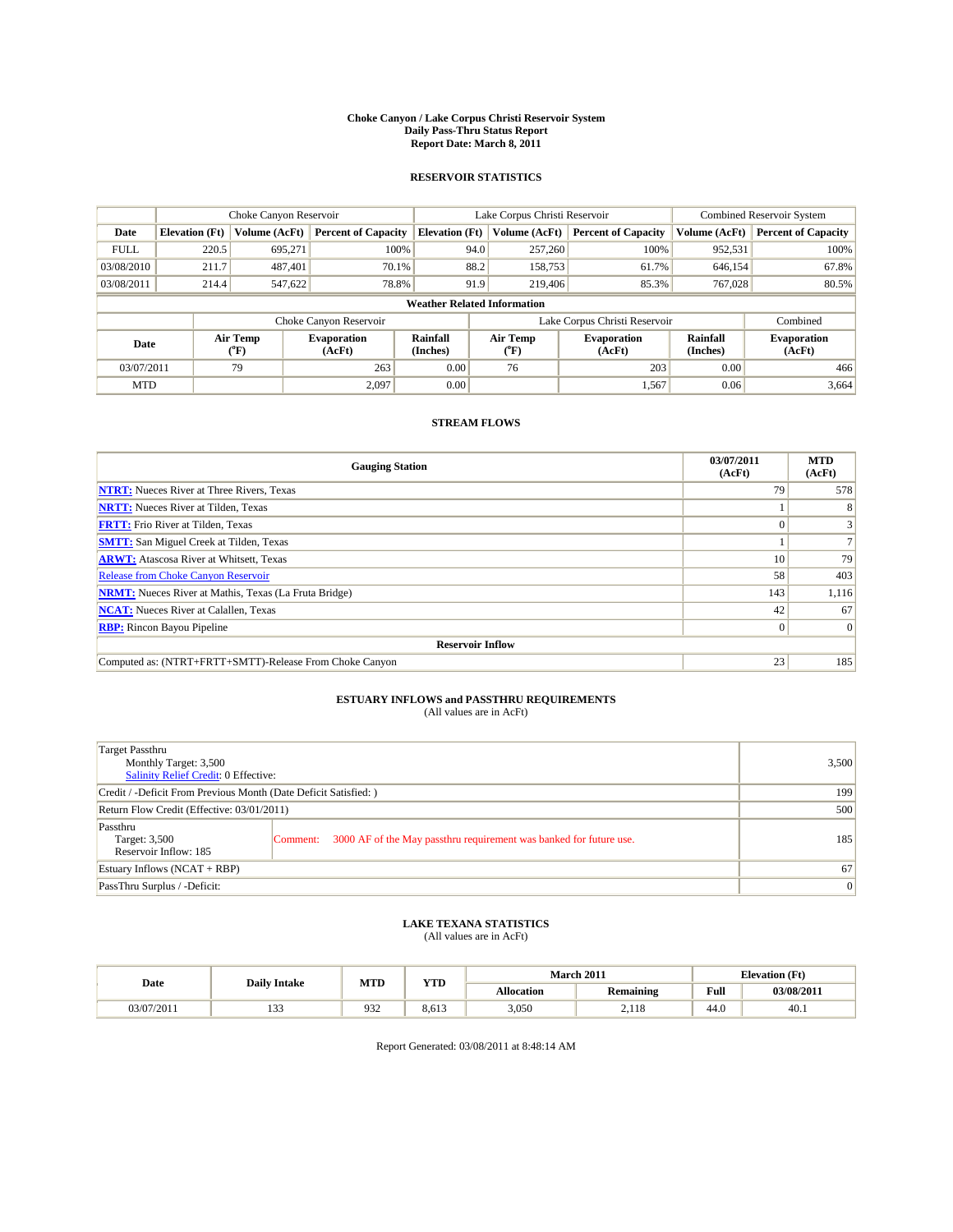#### **Choke Canyon / Lake Corpus Christi Reservoir System Daily Pass-Thru Status Report Report Date: March 9, 2011**

### **RESERVOIR STATISTICS**

|             | Choke Canyon Reservoir             |                  |                              |                             | Lake Corpus Christi Reservoir |                               |                      | Combined Reservoir System    |  |
|-------------|------------------------------------|------------------|------------------------------|-----------------------------|-------------------------------|-------------------------------|----------------------|------------------------------|--|
| Date        | <b>Elevation</b> (Ft)              | Volume (AcFt)    | <b>Percent of Capacity</b>   | <b>Elevation</b> (Ft)       | Volume (AcFt)                 | <b>Percent of Capacity</b>    | Volume (AcFt)        | <b>Percent of Capacity</b>   |  |
| <b>FULL</b> | 220.5                              | 695,271          | 100%                         |                             | 257,260<br>94.0               | 100%                          | 952,531              | 100%                         |  |
| 03/09/2010  | 211.7                              | 488.455          | 70.3%                        | 88.2                        | 158,753                       | 61.7%                         | 647,208              | 67.9%                        |  |
| 03/09/2011  | 214.4                              | 546,047          | 78.5%                        |                             | 92.0<br>220,629               | 85.8%                         | 766,676              | 80.5%                        |  |
|             | <b>Weather Related Information</b> |                  |                              |                             |                               |                               |                      |                              |  |
|             |                                    |                  | Choke Canyon Reservoir       |                             |                               | Lake Corpus Christi Reservoir |                      | Combined                     |  |
| Date        |                                    | Air Temp<br>(°F) | <b>Evaporation</b><br>(AcFt) | <b>Rainfall</b><br>(Inches) | Air Temp<br>(°F)              | <b>Evaporation</b><br>(AcFt)  | Rainfall<br>(Inches) | <b>Evaporation</b><br>(AcFt) |  |
| 03/08/2011  |                                    | 84               | 250                          | 0.00                        | 83                            | 193                           | 0.00                 | 443                          |  |
| <b>MTD</b>  |                                    |                  | 2,347                        | 0.00                        |                               | 1.760                         | 0.06                 | 4,107                        |  |

## **STREAM FLOWS**

| <b>Gauging Station</b>                                       | 03/08/2011<br>(AcFt) | <b>MTD</b><br>(AcFt) |
|--------------------------------------------------------------|----------------------|----------------------|
| <b>NTRT:</b> Nueces River at Three Rivers, Texas             | 83                   | 661                  |
| <b>NRTT:</b> Nueces River at Tilden, Texas                   |                      |                      |
| <b>FRTT:</b> Frio River at Tilden, Texas                     |                      |                      |
| <b>SMTT:</b> San Miguel Creek at Tilden, Texas               |                      | 8                    |
| <b>ARWT:</b> Atascosa River at Whitsett, Texas               | 10 <sup>1</sup>      | 89                   |
| Release from Choke Canyon Reservoir                          | 58                   | 461                  |
| <b>NRMT:</b> Nueces River at Mathis, Texas (La Fruta Bridge) | 153                  | 1,268                |
| <b>NCAT:</b> Nueces River at Calallen, Texas                 |                      | 72                   |
| <b>RBP:</b> Rincon Bayou Pipeline                            | $\Omega$             | $\Omega$             |
| <b>Reservoir Inflow</b>                                      |                      |                      |
| Computed as: (NTRT+FRTT+SMTT)-Release From Choke Canyon      | 27                   | 212                  |

# **ESTUARY INFLOWS and PASSTHRU REQUIREMENTS**<br>(All values are in AcFt)

| Target Passthru<br>Monthly Target: 3,500<br>Salinity Relief Credit: 0 Effective: |                                                                                | 3,500 |
|----------------------------------------------------------------------------------|--------------------------------------------------------------------------------|-------|
| Credit / -Deficit From Previous Month (Date Deficit Satisfied: )                 | 199                                                                            |       |
| Return Flow Credit (Effective: 03/01/2011)                                       | 500                                                                            |       |
| Passthru<br>Target: 3,500<br>Reservoir Inflow: 212                               | 3000 AF of the May passthru requirement was banked for future use.<br>Comment: | 212   |
| Estuary Inflows (NCAT + RBP)                                                     |                                                                                | 72    |
| PassThru Surplus / -Deficit:                                                     |                                                                                | 0     |

## **LAKE TEXANA STATISTICS** (All values are in AcFt)

|            | <b>Daily Intake</b> | MTD   | <b>YTD</b> |                   | <b>March 2011</b> | <b>Elevation</b> (Ft)                       |            |
|------------|---------------------|-------|------------|-------------------|-------------------|---------------------------------------------|------------|
| Date       |                     |       |            | <b>Allocation</b> | <b>Remaining</b>  | Full<br>the contract of the contract of the | 03/09/2011 |
| 03/08/2011 | $\sim$<br>          | 1.065 | 8.746      | 3,050             | 1.985             | 44.0                                        | 40.1       |

Report Generated: 03/09/2011 at 8:55:21 AM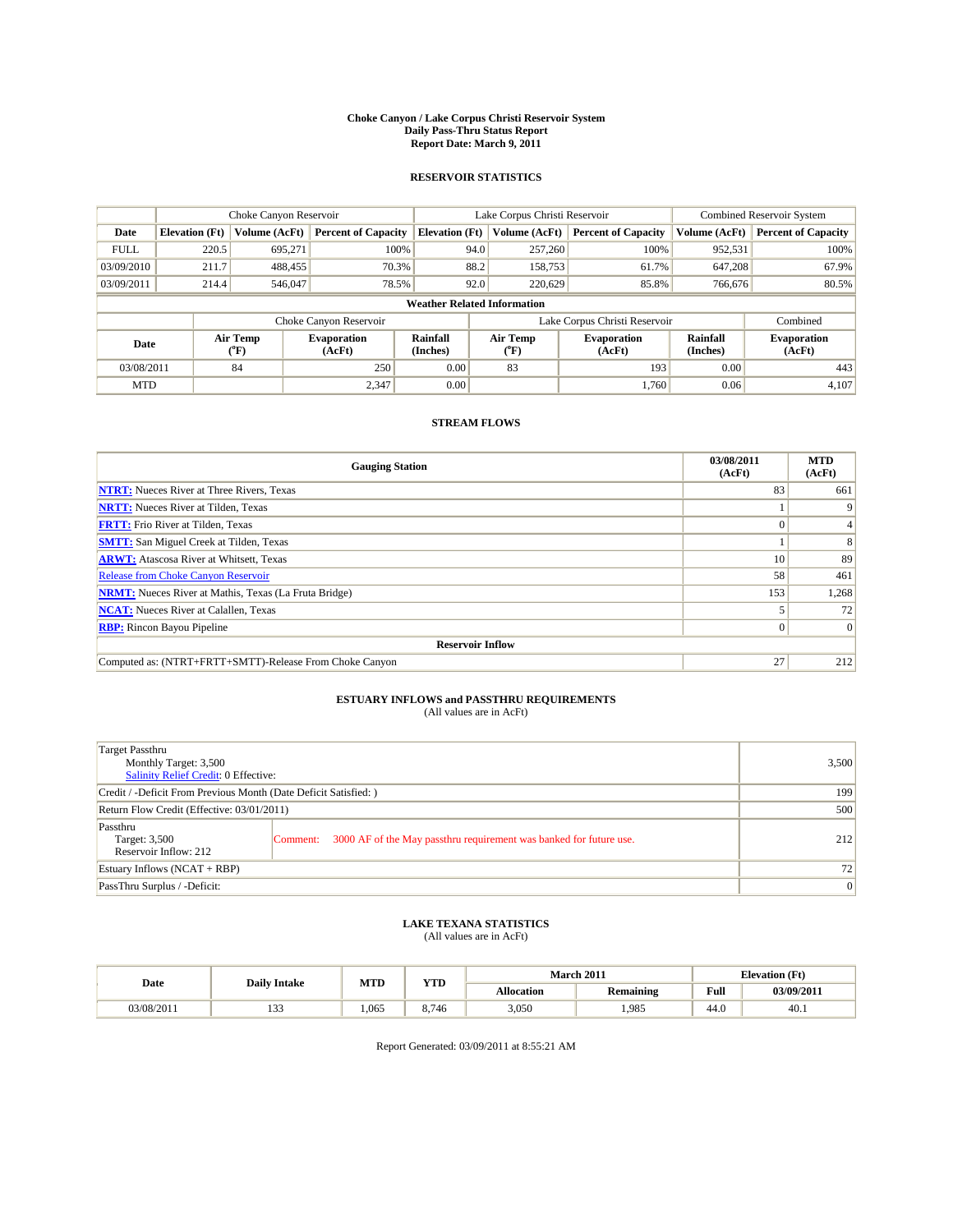#### **Choke Canyon / Lake Corpus Christi Reservoir System Daily Pass-Thru Status Report Report Date: March 10, 2011**

### **RESERVOIR STATISTICS**

|             | Choke Canyon Reservoir             |                  |                              |                       | Lake Corpus Christi Reservoir |         |                               |                      | <b>Combined Reservoir System</b> |  |  |  |
|-------------|------------------------------------|------------------|------------------------------|-----------------------|-------------------------------|---------|-------------------------------|----------------------|----------------------------------|--|--|--|
| Date        | <b>Elevation</b> (Ft)              | Volume (AcFt)    | <b>Percent of Capacity</b>   | <b>Elevation</b> (Ft) | Volume (AcFt)                 |         | <b>Percent of Capacity</b>    | Volume (AcFt)        | <b>Percent of Capacity</b>       |  |  |  |
| <b>FULL</b> | 220.5                              | 695.271          | 100%                         |                       | 94.0                          | 257,260 | 100%                          | 952,531              | 100%                             |  |  |  |
| 03/10/2010  | 211.1                              | 487.401          | 70.1%                        |                       | 88.3                          | 159,224 | 61.9%                         | 646,625              | 67.9%                            |  |  |  |
| 03/10/2011  | 214.4                              | 546,497          | 78.6%                        |                       | 91.9                          | 219,580 | 85.4%                         | 766,077              | 80.4%                            |  |  |  |
|             | <b>Weather Related Information</b> |                  |                              |                       |                               |         |                               |                      |                                  |  |  |  |
|             |                                    |                  | Choke Canyon Reservoir       |                       |                               |         | Lake Corpus Christi Reservoir |                      | Combined                         |  |  |  |
| Date        |                                    | Air Temp<br>(°F) | <b>Evaporation</b><br>(AcFt) | Rainfall<br>(Inches)  | Air Temp<br>("F)              |         | <b>Evaporation</b><br>(AcFt)  | Rainfall<br>(Inches) | <b>Evaporation</b><br>(AcFt)     |  |  |  |
| 03/09/2011  |                                    | 77               | 421                          | 0.00                  | 75                            |         | 376                           | 0.00                 | 797                              |  |  |  |
| <b>MTD</b>  |                                    |                  | 2.768                        | 0.00                  |                               |         | 2,136                         | 0.06                 | 4,904                            |  |  |  |

## **STREAM FLOWS**

| <b>Gauging Station</b>                                       | 03/09/2011<br>(AcFt) | <b>MTD</b><br>(AcFt) |
|--------------------------------------------------------------|----------------------|----------------------|
| <b>NTRT:</b> Nueces River at Three Rivers, Texas             | 85                   | 746                  |
| <b>NRTT:</b> Nueces River at Tilden, Texas                   |                      | 10                   |
| <b>FRTT:</b> Frio River at Tilden, Texas                     |                      |                      |
| <b>SMTT:</b> San Miguel Creek at Tilden, Texas               |                      | 9                    |
| <b>ARWT:</b> Atascosa River at Whitsett, Texas               | 10                   | 99                   |
| <b>Release from Choke Canyon Reservoir</b>                   | 58                   | 518                  |
| <b>NRMT:</b> Nueces River at Mathis, Texas (La Fruta Bridge) | 155                  | 1,423                |
| <b>NCAT:</b> Nueces River at Calallen, Texas                 | $\Omega$             | 72                   |
| <b>RBP:</b> Rincon Bayou Pipeline                            | $\overline{0}$       | $\Omega$             |
| <b>Reservoir Inflow</b>                                      |                      |                      |
| Computed as: (NTRT+FRTT+SMTT)-Release From Choke Canyon      | 29                   | 241                  |

# **ESTUARY INFLOWS and PASSTHRU REQUIREMENTS**<br>(All values are in AcFt)

| Target Passthru<br>Monthly Target: 3,500<br>Salinity Relief Credit: 0 Effective: |                                                                                | 3,500 |
|----------------------------------------------------------------------------------|--------------------------------------------------------------------------------|-------|
| Credit / -Deficit From Previous Month (Date Deficit Satisfied: )                 | 199                                                                            |       |
| Return Flow Credit (Effective: 03/01/2011)                                       | 500                                                                            |       |
| Passthru<br>Target: 3,500<br>Reservoir Inflow: 241                               | 3000 AF of the May passthru requirement was banked for future use.<br>Comment: | 241   |
| Estuary Inflows (NCAT + RBP)                                                     | 72                                                                             |       |
| PassThru Surplus / -Deficit:                                                     | $\vert 0 \vert$                                                                |       |

## **LAKE TEXANA STATISTICS** (All values are in AcFt)

|            |                     | MTD   | VTD   |                   | <b>March 2011</b> |                                         | <b>Elevation</b> (Ft) |
|------------|---------------------|-------|-------|-------------------|-------------------|-----------------------------------------|-----------------------|
| Date       | <b>Daily Intake</b> |       | 1 I.D | <b>Allocation</b> | <b>Remaining</b>  | Full<br>the contract of the contract of | 03/10/2011            |
| 03/09/2011 | $\sim$<br>.         | 1.198 | 8.878 | 3,050             | 1.852             | 44.0                                    | 40.2                  |

Report Generated: 03/10/2011 at 8:09:02 AM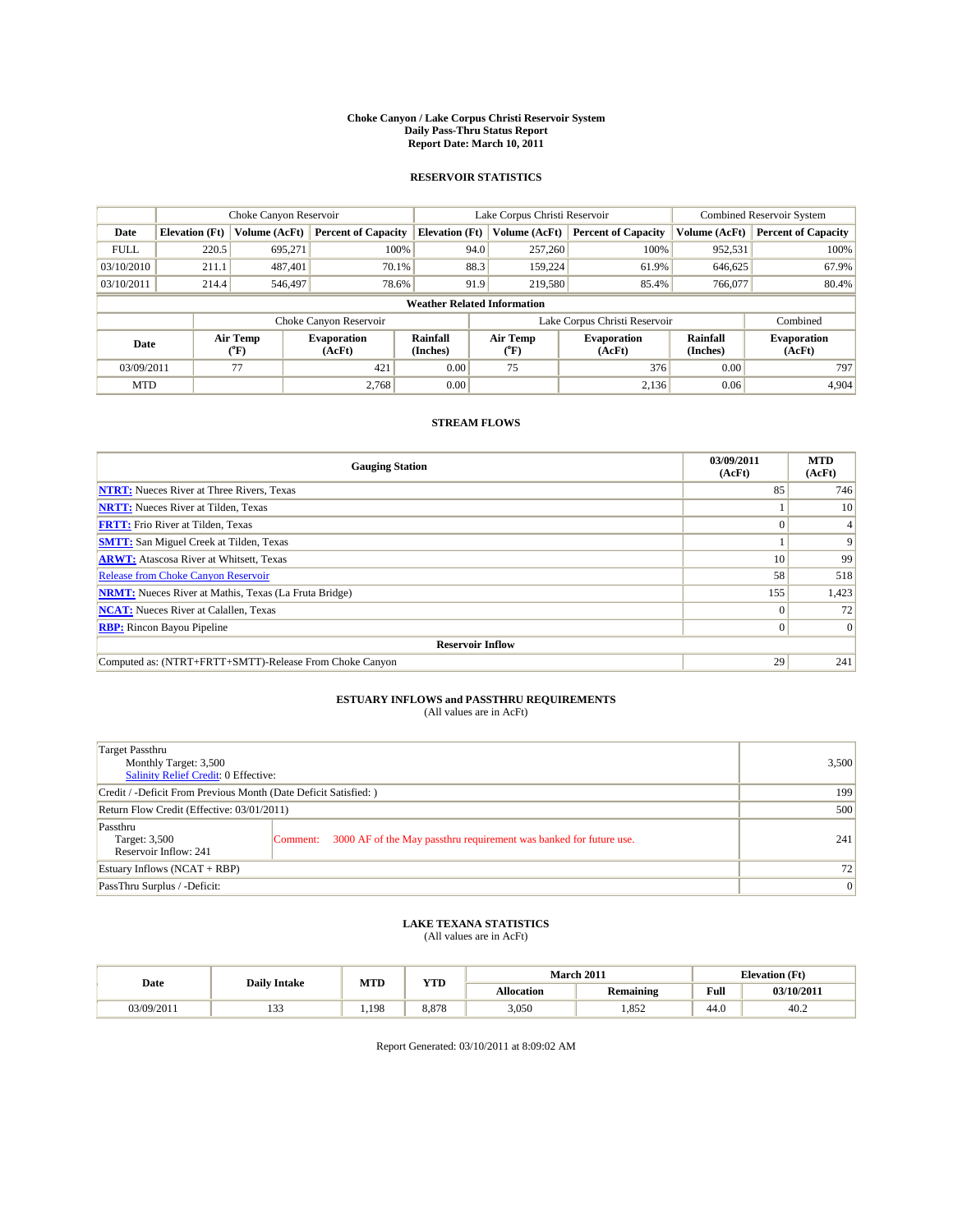#### **Choke Canyon / Lake Corpus Christi Reservoir System Daily Pass-Thru Status Report Report Date: March 11, 2011**

## **RESERVOIR STATISTICS**

|             | Choke Canyon Reservoir             |                  | Lake Corpus Christi Reservoir |                       |      |                                  | <b>Combined Reservoir System</b> |                      |                              |  |  |  |
|-------------|------------------------------------|------------------|-------------------------------|-----------------------|------|----------------------------------|----------------------------------|----------------------|------------------------------|--|--|--|
| Date        | <b>Elevation (Ft)</b>              | Volume (AcFt)    | <b>Percent of Capacity</b>    | <b>Elevation</b> (Ft) |      | Volume (AcFt)                    | <b>Percent of Capacity</b>       | Volume (AcFt)        | <b>Percent of Capacity</b>   |  |  |  |
| <b>FULL</b> | 220.5                              | 695.271          | 100%                          |                       | 94.0 | 257,260                          | 100%                             | 952,531              | 100%                         |  |  |  |
| 03/11/2010  | 211.7                              | 488,246          | 70.2%                         |                       | 88.3 | 159,538                          | 62.0%                            | 647,784              | 68.0%                        |  |  |  |
| 03/11/2011  | 214.4                              | 547,397          | 78.7%                         |                       | 91.9 | 218,882                          | 85.1%                            | 766,279              | 80.4%                        |  |  |  |
|             | <b>Weather Related Information</b> |                  |                               |                       |      |                                  |                                  |                      |                              |  |  |  |
|             |                                    |                  | Choke Canyon Reservoir        |                       |      |                                  | Lake Corpus Christi Reservoir    |                      | Combined                     |  |  |  |
| Date        |                                    | Air Temp<br>(°F) | <b>Evaporation</b><br>(AcFt)  | Rainfall<br>(Inches)  |      | <b>Air Temp</b><br>$(^{\circ}F)$ | <b>Evaporation</b><br>(AcFt)     | Rainfall<br>(Inches) | <b>Evaporation</b><br>(AcFt) |  |  |  |
| 03/10/2011  |                                    | 75               | 408                           | 0.00                  |      | 74                               | 274                              | 0.00                 | 682                          |  |  |  |
| <b>MTD</b>  |                                    |                  | 3,176                         | 0.00                  |      |                                  | 2,410                            | 0.06                 | 5,586                        |  |  |  |

### **STREAM FLOWS**

| <b>Gauging Station</b>                                       | 03/10/2011<br>(AcFt) | <b>MTD</b><br>(AcFt) |
|--------------------------------------------------------------|----------------------|----------------------|
| <b>NTRT:</b> Nueces River at Three Rivers, Texas             | 81                   | 828                  |
| <b>NRTT:</b> Nueces River at Tilden, Texas                   |                      | 10                   |
| <b>FRTT:</b> Frio River at Tilden, Texas                     |                      |                      |
| <b>SMTT:</b> San Miguel Creek at Tilden, Texas               |                      | 10                   |
| <b>ARWT:</b> Atascosa River at Whitsett, Texas               |                      | 110                  |
| <b>Release from Choke Canyon Reservoir</b>                   | 58                   | 576                  |
| <b>NRMT:</b> Nueces River at Mathis, Texas (La Fruta Bridge) | 141                  | 1,564                |
| <b>NCAT:</b> Nueces River at Calallen, Texas                 |                      | 72                   |
| <b>RBP:</b> Rincon Bayou Pipeline                            | 0                    | $\vert 0 \vert$      |
| <b>Reservoir Inflow</b>                                      |                      |                      |
| Computed as: (NTRT+FRTT+SMTT)-Release From Choke Canyon      | 25                   | 266                  |

## **ESTUARY INFLOWS and PASSTHRU REQUIREMENTS**<br>(All values are in AcFt)

| Target Passthru<br>Monthly Target: 3,500<br>Salinity Relief Credit: 0 Effective: |                                                                                | 3.500 |
|----------------------------------------------------------------------------------|--------------------------------------------------------------------------------|-------|
| Credit / -Deficit From Previous Month (Date Deficit Satisfied: )                 | 199                                                                            |       |
| Return Flow Credit (Effective: 03/01/2011)                                       | 500                                                                            |       |
| Passthru<br>Target: 3,500<br>Reservoir Inflow: 266                               | 3000 AF of the May passthru requirement was banked for future use.<br>Comment: | 266   |
| Estuary Inflows $(NCAT + RBP)$                                                   | 72                                                                             |       |
| PassThru Surplus / -Deficit:                                                     |                                                                                | 0     |

# **LAKE TEXANA STATISTICS** (All values are in AcFt)

| Date       | <b>Daily Intake</b>   | MTD   | <b>YTD</b> |            | <b>March 2011</b>                   | <b>Elevation</b> (Ft) |            |
|------------|-----------------------|-------|------------|------------|-------------------------------------|-----------------------|------------|
|            |                       |       |            | Allocation | $\cdot$ $\cdot$<br><b>Remaining</b> | Full                  | 03/11/2011 |
| 03/10/2011 | $\sim$<br>$1 - 1 - 1$ | 1.330 | 9,011      | 3,050      | 1.720                               | 44.0                  | 40.2       |

Report Generated: 04/01/2011 at 11:17:10 AM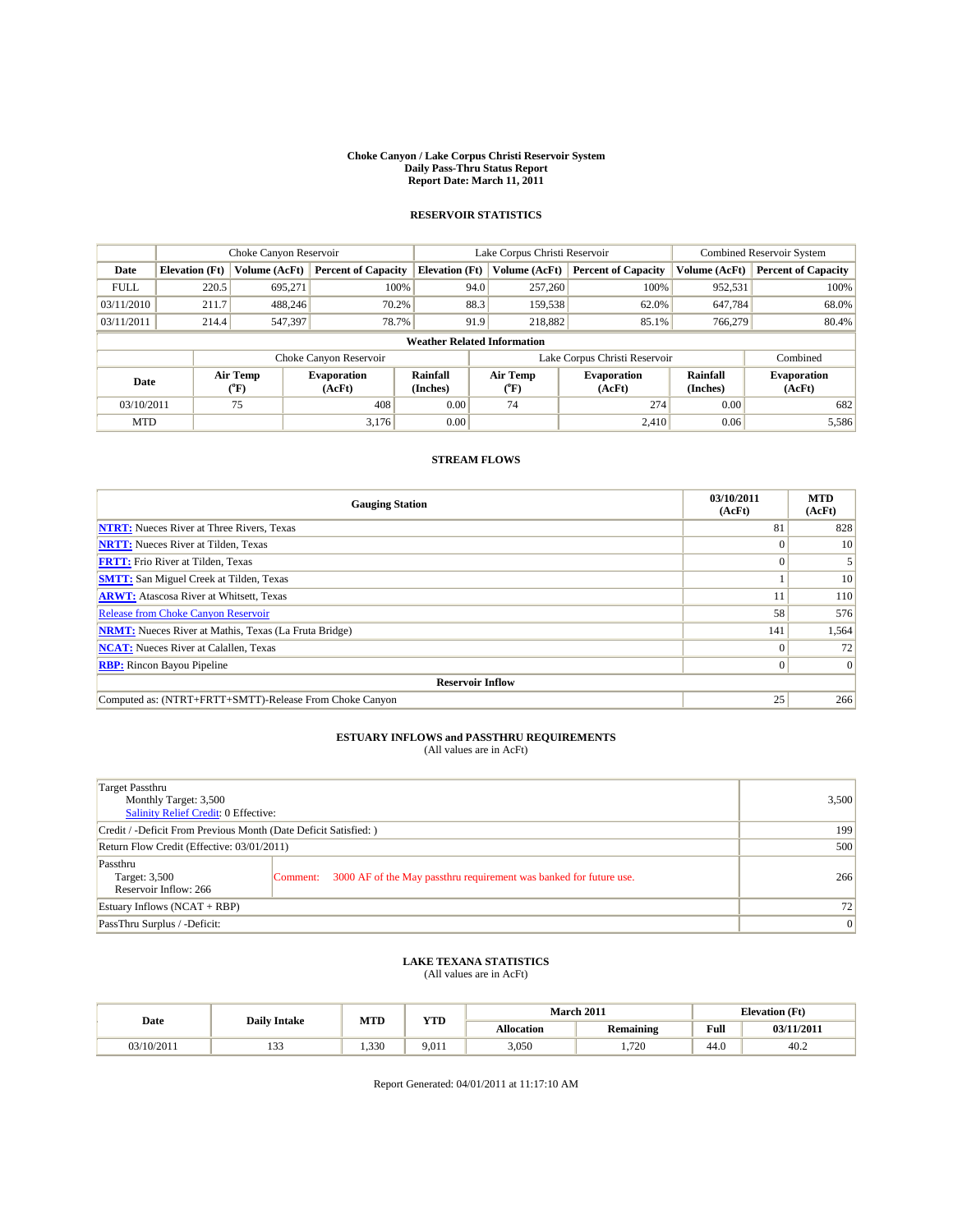#### **Choke Canyon / Lake Corpus Christi Reservoir System Daily Pass-Thru Status Report Report Date: March 12, 2011**

## **RESERVOIR STATISTICS**

|             | Choke Canyon Reservoir             |                  |                              |                       | Lake Corpus Christi Reservoir |                  |                               |                      | <b>Combined Reservoir System</b> |  |  |  |
|-------------|------------------------------------|------------------|------------------------------|-----------------------|-------------------------------|------------------|-------------------------------|----------------------|----------------------------------|--|--|--|
| Date        | <b>Elevation</b> (Ft)              | Volume (AcFt)    | <b>Percent of Capacity</b>   | <b>Elevation</b> (Ft) |                               | Volume (AcFt)    | <b>Percent of Capacity</b>    | Volume (AcFt)        | <b>Percent of Capacity</b>       |  |  |  |
| <b>FULL</b> | 220.5                              | 695.271          | 100%                         |                       | 94.0                          | 257,260          | 100%                          | 952,531              | 100%                             |  |  |  |
| 03/12/2010  | 211.7                              | 487,612          | 70.1%                        |                       | 88.3                          | 159,381          | 62.0%                         | 646,993              | 67.9%                            |  |  |  |
| 03/12/2011  | 214.4                              | 546,497          | 78.6%                        |                       | 91.8                          | 217.662          | 84.6%                         | 764,159              | 80.2%                            |  |  |  |
|             | <b>Weather Related Information</b> |                  |                              |                       |                               |                  |                               |                      |                                  |  |  |  |
|             |                                    |                  | Choke Canyon Reservoir       |                       |                               |                  | Lake Corpus Christi Reservoir |                      | Combined                         |  |  |  |
| Date        |                                    | Air Temp<br>("F) | <b>Evaporation</b><br>(AcFt) | Rainfall<br>(Inches)  |                               | Air Temp<br>("F) | <b>Evaporation</b><br>(AcFt)  | Rainfall<br>(Inches) | <b>Evaporation</b><br>(AcFt)     |  |  |  |
| 03/11/2011  |                                    | 79               | 381                          | 0.00                  |                               | 76               | 294                           | 0.00                 | 675                              |  |  |  |
| <b>MTD</b>  |                                    |                  | 3,557                        | 0.00                  |                               |                  | 2,704                         | 0.06                 | 6,261                            |  |  |  |

## **STREAM FLOWS**

| <b>Gauging Station</b>                                       | 03/11/2011<br>(AcFt) | <b>MTD</b><br>(AcFt) |
|--------------------------------------------------------------|----------------------|----------------------|
| <b>NTRT:</b> Nueces River at Three Rivers, Texas             |                      | 905                  |
| <b>NRTT:</b> Nueces River at Tilden, Texas                   |                      | 10                   |
| <b>FRTT:</b> Frio River at Tilden, Texas                     |                      |                      |
| <b>SMTT:</b> San Miguel Creek at Tilden, Texas               |                      | 11                   |
| <b>ARWT:</b> Atascosa River at Whitsett, Texas               |                      | 120                  |
| <b>Release from Choke Canyon Reservoir</b>                   | 58                   | 633                  |
| <b>NRMT:</b> Nueces River at Mathis, Texas (La Fruta Bridge) | 147                  | 1,711                |
| <b>NCAT:</b> Nueces River at Calallen, Texas                 |                      | 73                   |
| <b>RBP:</b> Rincon Bayou Pipeline                            |                      | $\vert 0 \vert$      |
| <b>Reservoir Inflow</b>                                      |                      |                      |
| Computed as: (NTRT+FRTT+SMTT)-Release From Choke Canyon      | 21                   | 287                  |

# **ESTUARY INFLOWS and PASSTHRU REQUIREMENTS**<br>(All values are in AcFt)

| <b>Target Passthru</b><br>Monthly Target: 3,500<br><b>Salinity Relief Credit: 0 Effective:</b> |                                                                                | 3,500 |
|------------------------------------------------------------------------------------------------|--------------------------------------------------------------------------------|-------|
| Credit / -Deficit From Previous Month (Date Deficit Satisfied: )                               | 199                                                                            |       |
| Return Flow Credit (Effective: 03/01/2011)                                                     | 500                                                                            |       |
| Passthru<br>Target: 3,500<br>Reservoir Inflow: 287                                             | 3000 AF of the May passthru requirement was banked for future use.<br>Comment: | 287   |
| Estuary Inflows $(NCAT + RBP)$                                                                 | 73                                                                             |       |
| PassThru Surplus / -Deficit:                                                                   | 0                                                                              |       |

## **LAKE TEXANA STATISTICS** (All values are in AcFt)

| Date     | <b>Daily Intake</b> | <b>MTD</b> | <b>VTD</b> |                   | <b>March 2011</b> | <b>Elevation</b> (Ft)                   |            |
|----------|---------------------|------------|------------|-------------------|-------------------|-----------------------------------------|------------|
|          |                     |            | 1 I D      | <b>Allocation</b> | <b>Remaining</b>  | Full<br>the contract of the contract of | 03/12/2011 |
| ! 1/2011 | $\sim$<br>1 J J     | .463       | 9.144      | 3,050             | 1.587             | 44.U                                    | 40.0       |

Report Generated: 04/01/2011 at 11:21:48 AM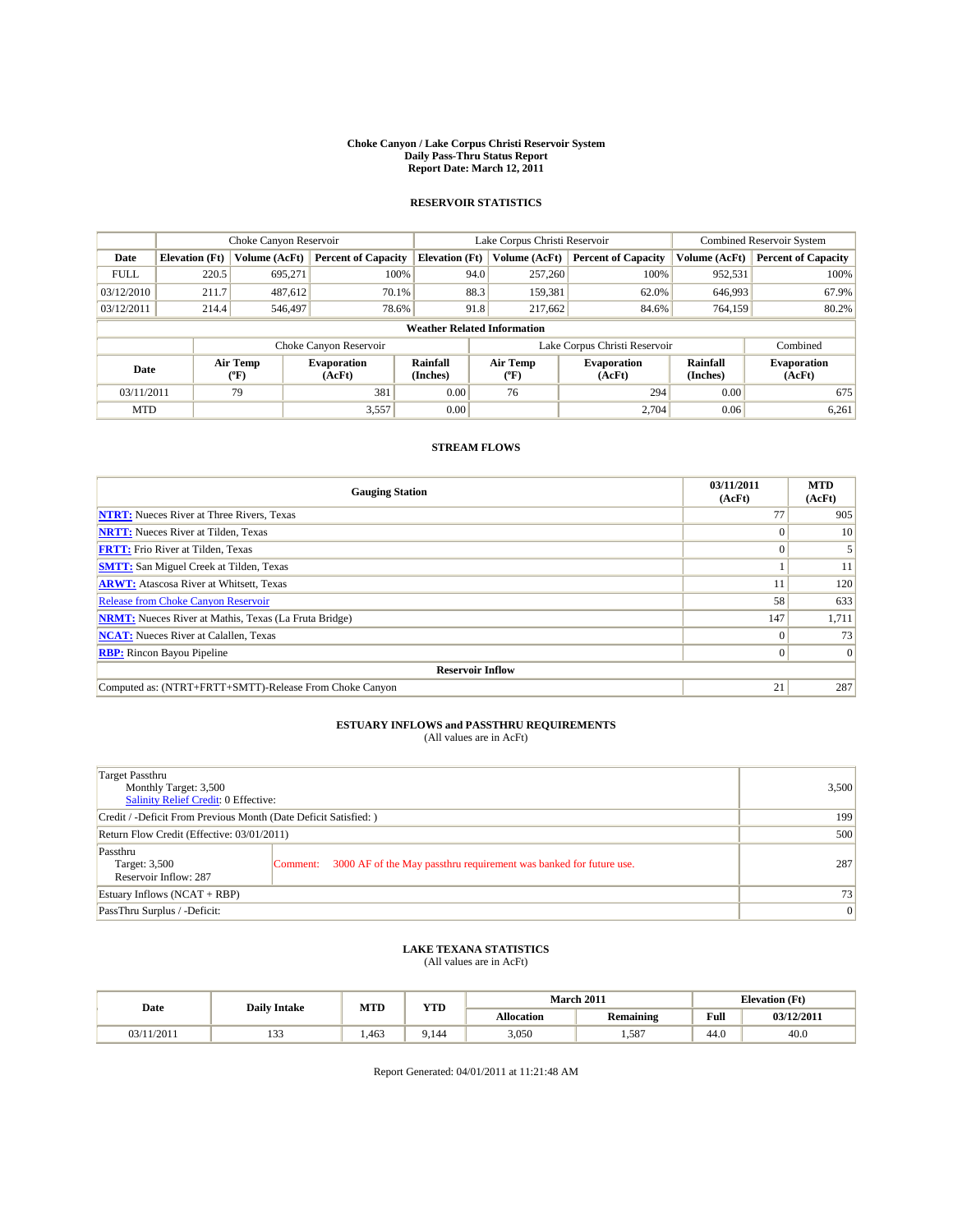#### **Choke Canyon / Lake Corpus Christi Reservoir System Daily Pass-Thru Status Report Report Date: March 13, 2011**

## **RESERVOIR STATISTICS**

|             | Choke Canyon Reservoir             |                  |                              |                       | Lake Corpus Christi Reservoir |                               |                      | <b>Combined Reservoir System</b> |  |  |
|-------------|------------------------------------|------------------|------------------------------|-----------------------|-------------------------------|-------------------------------|----------------------|----------------------------------|--|--|
| Date        | <b>Elevation</b> (Ft)              | Volume (AcFt)    | <b>Percent of Capacity</b>   | <b>Elevation</b> (Ft) | Volume (AcFt)                 | <b>Percent of Capacity</b>    | Volume (AcFt)        | <b>Percent of Capacity</b>       |  |  |
| <b>FULL</b> | 220.5                              | 695.271          | 100%                         | 94.0                  | 257,260                       | 100%                          | 952,531              | 100%                             |  |  |
| 03/13/2010  | 211.7                              | 487,401          | 70.1%                        | 88.2                  | 158,753                       | 61.7%                         | 646,154              | 67.8%                            |  |  |
| 03/13/2011  | 214.3                              | 545,597          | 78.5%                        | 91.8                  | 218,011                       | 84.7%                         | 763,608              | 80.2%                            |  |  |
|             | <b>Weather Related Information</b> |                  |                              |                       |                               |                               |                      |                                  |  |  |
|             |                                    |                  | Choke Canyon Reservoir       |                       |                               | Lake Corpus Christi Reservoir |                      | Combined                         |  |  |
| Date        |                                    | Air Temp<br>(°F) | <b>Evaporation</b><br>(AcFt) | Rainfall<br>(Inches)  | Air Temp<br>("F               | <b>Evaporation</b><br>(AcFt)  | Rainfall<br>(Inches) | <b>Evaporation</b><br>(AcFt)     |  |  |
| 03/12/2011  |                                    | 83               | 394                          | 0.00                  | 79                            | 345                           | 0.00                 | 739                              |  |  |
| <b>MTD</b>  |                                    |                  | 3,951                        | 0.00                  |                               | 3.049                         | 0.06                 | 7.000                            |  |  |

### **STREAM FLOWS**

| <b>Gauging Station</b>                                       | 03/12/2011<br>(AcFt) | <b>MTD</b><br>(AcFt) |
|--------------------------------------------------------------|----------------------|----------------------|
| <b>NTRT:</b> Nueces River at Three Rivers, Texas             | 81                   | 987                  |
| <b>NRTT:</b> Nueces River at Tilden, Texas                   |                      | 11                   |
| <b>FRTT:</b> Frio River at Tilden, Texas                     |                      |                      |
| <b>SMTT:</b> San Miguel Creek at Tilden, Texas               |                      | 11                   |
| <b>ARWT:</b> Atascosa River at Whitsett, Texas               | a                    | 130                  |
| <b>Release from Choke Canyon Reservoir</b>                   | 58                   | 691                  |
| <b>NRMT:</b> Nueces River at Mathis, Texas (La Fruta Bridge) | 163                  | 1,874                |
| <b>NCAT:</b> Nueces River at Calallen, Texas                 |                      | 73                   |
| <b>RBP:</b> Rincon Bayou Pipeline                            | $\Omega$             | 0                    |
| <b>Reservoir Inflow</b>                                      |                      |                      |
| Computed as: (NTRT+FRTT+SMTT)-Release From Choke Canyon      | 25                   | 312                  |

## **ESTUARY INFLOWS and PASSTHRU REQUIREMENTS**<br>(All values are in AcFt)

| <b>Target Passthru</b><br>Monthly Target: 3,500<br><b>Salinity Relief Credit: 0 Effective:</b> |                                                                                | 3.500 |
|------------------------------------------------------------------------------------------------|--------------------------------------------------------------------------------|-------|
| Credit / -Deficit From Previous Month (Date Deficit Satisfied: )                               | 199                                                                            |       |
| Return Flow Credit (Effective: 03/01/2011)                                                     | 500                                                                            |       |
| Passthru<br>Target: 3,500<br>Reservoir Inflow: 312                                             | 3000 AF of the May passthru requirement was banked for future use.<br>Comment: | 312   |
| Estuary Inflows $(NCAT + RBP)$                                                                 |                                                                                | 73    |
| PassThru Surplus / -Deficit:                                                                   |                                                                                | 0     |

### **LAKE TEXANA STATISTICS** (All values are in AcFt)

| Date       | <b>Daily Intake</b> | <b>MTD</b> | <b>YTD</b> |                   | <b>March 2011</b> |      | <b>Elevation</b> (Ft) |  |
|------------|---------------------|------------|------------|-------------------|-------------------|------|-----------------------|--|
|            |                     |            |            | <b>Allocation</b> | <b>Remaining</b>  | Full | 03/13/2011            |  |
| 03/12/2011 | $\sim$<br>1 J 4     | 1,595      | ).276      | 3,050             | ,455              | 44.0 | 40.0                  |  |

Report Generated: 04/01/2011 at 11:23:39 AM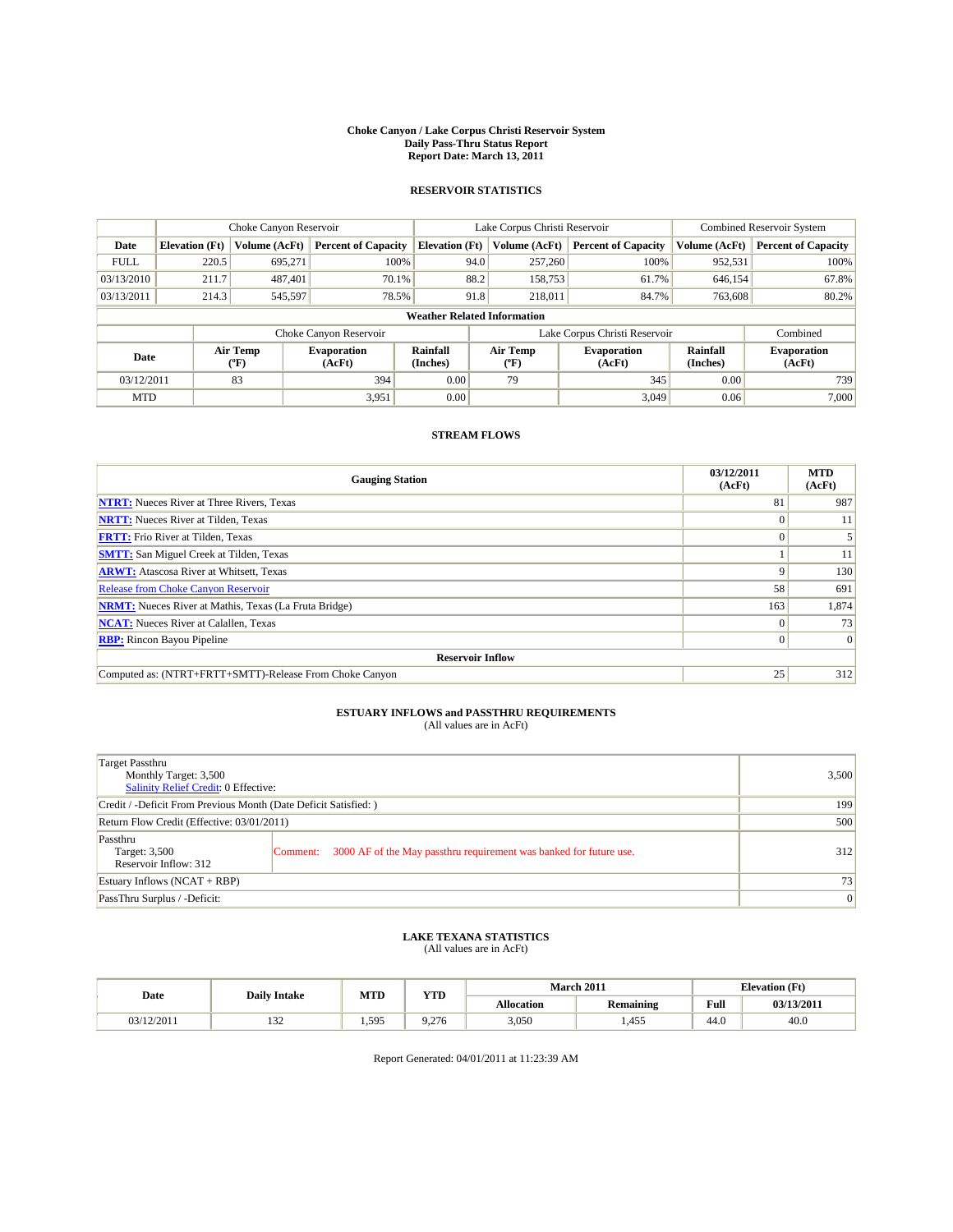#### **Choke Canyon / Lake Corpus Christi Reservoir System Daily Pass-Thru Status Report Report Date: March 14, 2011**

### **RESERVOIR STATISTICS**

|             | Choke Canyon Reservoir             |                  |                              |                             | Lake Corpus Christi Reservoir | <b>Combined Reservoir System</b> |                      |                              |  |  |
|-------------|------------------------------------|------------------|------------------------------|-----------------------------|-------------------------------|----------------------------------|----------------------|------------------------------|--|--|
| Date        | <b>Elevation</b> (Ft)              | Volume (AcFt)    | <b>Percent of Capacity</b>   | <b>Elevation</b> (Ft)       | Volume (AcFt)                 | <b>Percent of Capacity</b>       | Volume (AcFt)        | <b>Percent of Capacity</b>   |  |  |
| <b>FULL</b> | 220.5                              | 695,271          | 100%                         | 94.0                        | 257,260                       | 100%                             | 952,531              | 100%                         |  |  |
| 03/14/2010  | 211.7                              | 487,824          | 70.2%                        | 88.2                        | 158,283                       | 61.5%                            | 646,107              | 67.8%                        |  |  |
| 03/14/2011  | 214.4                              | 546,272          | 78.6%                        | 91.8                        | 218,011                       | 84.7%                            | 764,283              | 80.2%                        |  |  |
|             | <b>Weather Related Information</b> |                  |                              |                             |                               |                                  |                      |                              |  |  |
|             |                                    |                  | Choke Canyon Reservoir       |                             |                               | Lake Corpus Christi Reservoir    |                      | Combined                     |  |  |
| Date        |                                    | Air Temp<br>(°F) | <b>Evaporation</b><br>(AcFt) | <b>Rainfall</b><br>(Inches) | Air Temp<br>(°F)              | <b>Evaporation</b><br>(AcFt)     | Rainfall<br>(Inches) | <b>Evaporation</b><br>(AcFt) |  |  |
| 03/13/2011  |                                    | 78               | 210                          | 0.00                        | 75                            | 112                              | 0.00                 | 322                          |  |  |
| <b>MTD</b>  |                                    |                  | 4,161                        | 0.00                        |                               | 3,161                            | 0.06                 | 7,322                        |  |  |

## **STREAM FLOWS**

| <b>Gauging Station</b>                                       | 03/13/2011<br>(AcFt) | <b>MTD</b><br>(AcFt) |
|--------------------------------------------------------------|----------------------|----------------------|
| <b>NTRT:</b> Nueces River at Three Rivers, Texas             | 81                   | 1,068                |
| <b>NRTT:</b> Nueces River at Tilden, Texas                   | $\Omega$             | 11                   |
| <b>FRTT:</b> Frio River at Tilden, Texas                     |                      | 6                    |
| <b>SMTT:</b> San Miguel Creek at Tilden, Texas               |                      | 12                   |
| <b>ARWT:</b> Atascosa River at Whitsett, Texas               | 10 <sup>1</sup>      | 139                  |
| <b>Release from Choke Canyon Reservoir</b>                   | 58                   | 748                  |
| <b>NRMT:</b> Nueces River at Mathis, Texas (La Fruta Bridge) | 165                  | 2,039                |
| <b>NCAT:</b> Nueces River at Calallen, Texas                 | $\Omega$             | 73                   |
| <b>RBP:</b> Rincon Bayou Pipeline                            | $\overline{0}$       | $\Omega$             |
| <b>Reservoir Inflow</b>                                      |                      |                      |
| Computed as: (NTRT+FRTT+SMTT)-Release From Choke Canyon      | 25                   | 338                  |

# **ESTUARY INFLOWS and PASSTHRU REQUIREMENTS**<br>(All values are in AcFt)

| Target Passthru<br>Monthly Target: 3,500<br>Salinity Relief Credit: 0 Effective: |                                                                                | 3,500           |
|----------------------------------------------------------------------------------|--------------------------------------------------------------------------------|-----------------|
| Credit / -Deficit From Previous Month (Date Deficit Satisfied: )                 | 199                                                                            |                 |
| Return Flow Credit (Effective: 03/01/2011)                                       | 500                                                                            |                 |
| Passthru<br>Target: 3,500<br>Reservoir Inflow: 338                               | 3000 AF of the May passthru requirement was banked for future use.<br>Comment: | 338             |
| Estuary Inflows (NCAT + RBP)                                                     |                                                                                | 73              |
| PassThru Surplus / -Deficit:                                                     |                                                                                | $\vert 0 \vert$ |

## **LAKE TEXANA STATISTICS** (All values are in AcFt)

|            | <b>Daily Intake</b> | MTD  | <b>YTD</b> | March 2011<br><b>Elevation</b> (Ft) |                  |                                         |            |
|------------|---------------------|------|------------|-------------------------------------|------------------|-----------------------------------------|------------|
| Date       |                     |      |            | <b>Allocation</b>                   | <b>Remaining</b> | Full<br>the contract of the contract of | 03/14/2011 |
| 03/13/2011 | $\sim$<br>1 J 4     | .728 | 9.408      | 3,050                               | 1.322            | 44.0                                    | 40.0       |

Report Generated: 04/01/2011 at 11:26:09 AM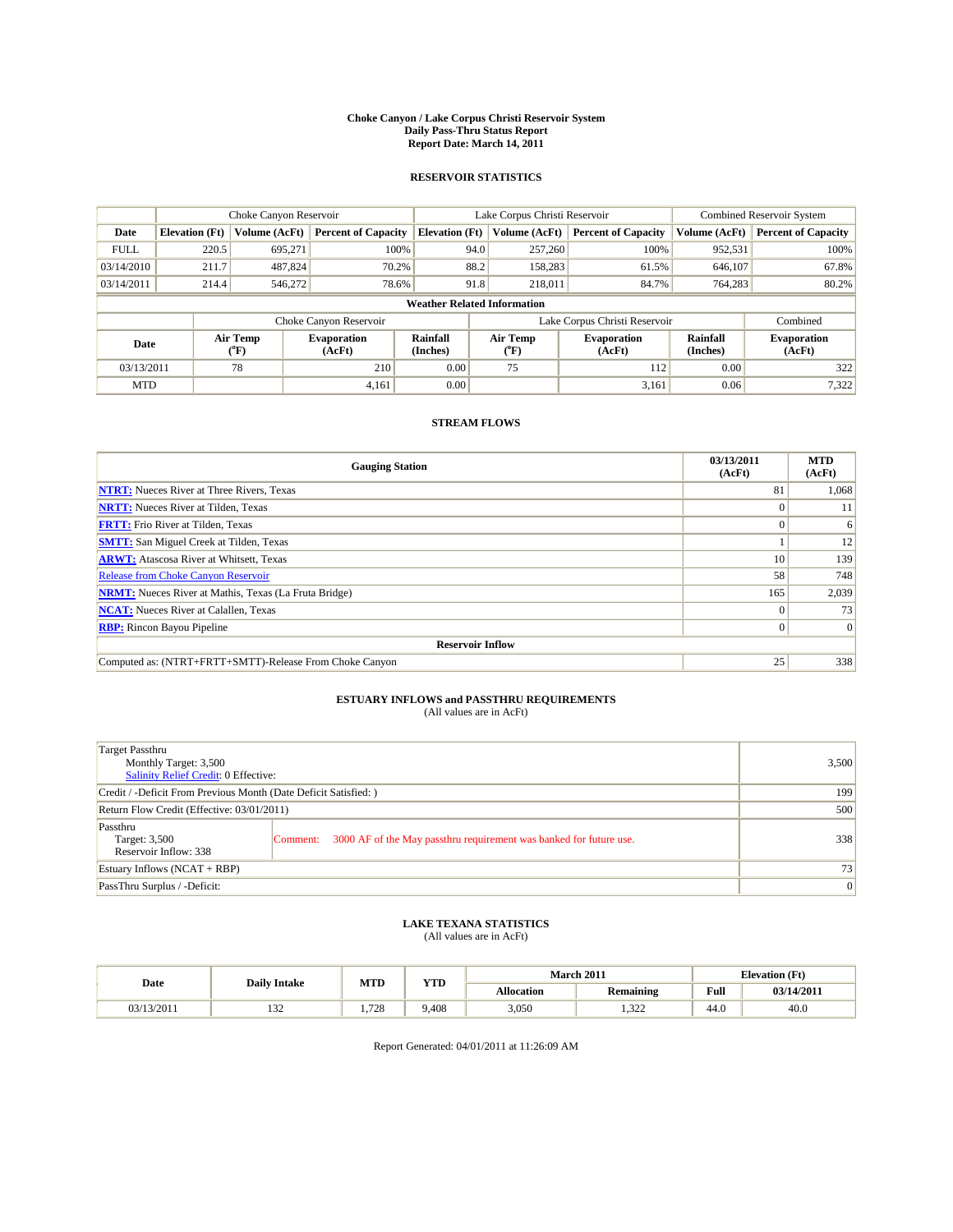#### **Choke Canyon / Lake Corpus Christi Reservoir System Daily Pass-Thru Status Report Report Date: March 15, 2011**

### **RESERVOIR STATISTICS**

|             | Choke Canyon Reservoir             |                  |                              |                             | Lake Corpus Christi Reservoir | <b>Combined Reservoir System</b> |                      |                              |  |  |
|-------------|------------------------------------|------------------|------------------------------|-----------------------------|-------------------------------|----------------------------------|----------------------|------------------------------|--|--|
| Date        | <b>Elevation</b> (Ft)              | Volume (AcFt)    | <b>Percent of Capacity</b>   | <b>Elevation</b> (Ft)       | Volume (AcFt)                 | <b>Percent of Capacity</b>       | Volume (AcFt)        | <b>Percent of Capacity</b>   |  |  |
| <b>FULL</b> | 220.5                              | 695,271          | 100%                         | 94.0                        | 257,260                       | 100%                             | 952,531              | 100%                         |  |  |
| 03/15/2010  | 211.6                              | 486,134          | 69.9%                        | 88.2                        | 158,126                       | 61.5%                            | 644,260              | 67.6%                        |  |  |
| 03/15/2011  | 214.4                              | 546,272          | 78.6%                        | 91.8                        | 218,185                       | 84.8%                            | 764,457              | 80.3%                        |  |  |
|             | <b>Weather Related Information</b> |                  |                              |                             |                               |                                  |                      |                              |  |  |
|             |                                    |                  | Choke Canyon Reservoir       |                             |                               | Lake Corpus Christi Reservoir    |                      | Combined                     |  |  |
| Date        |                                    | Air Temp<br>(°F) | <b>Evaporation</b><br>(AcFt) | <b>Rainfall</b><br>(Inches) | Air Temp<br>(°F)              | <b>Evaporation</b><br>(AcFt)     | Rainfall<br>(Inches) | <b>Evaporation</b><br>(AcFt) |  |  |
| 03/14/2011  |                                    | 76               | 289                          | 0.00                        | 82                            | 213                              | 0.00                 | 502                          |  |  |
| <b>MTD</b>  |                                    |                  | 4.450                        | 0.00                        |                               | 3,374                            | 0.06                 | 7,824                        |  |  |

## **STREAM FLOWS**

| <b>Gauging Station</b>                                       | 03/14/2011<br>(AcFt) | <b>MTD</b><br>(AcFt) |
|--------------------------------------------------------------|----------------------|----------------------|
| <b>NTRT:</b> Nueces River at Three Rivers, Texas             | 81                   | 1,149                |
| <b>NRTT:</b> Nueces River at Tilden, Texas                   |                      | 11                   |
| <b>FRTT:</b> Frio River at Tilden, Texas                     |                      | 6                    |
| <b>SMTT:</b> San Miguel Creek at Tilden, Texas               |                      | 13                   |
| <b>ARWT:</b> Atascosa River at Whitsett, Texas               | 10 <sup>1</sup>      | 149                  |
| Release from Choke Canyon Reservoir                          | 58                   | 806                  |
| <b>NRMT:</b> Nueces River at Mathis, Texas (La Fruta Bridge) | 165                  | 2,203                |
| <b>NCAT:</b> Nueces River at Calallen, Texas                 |                      | 74                   |
| <b>RBP:</b> Rincon Bayou Pipeline                            | $\Omega$             | $\Omega$             |
| <b>Reservoir Inflow</b>                                      |                      |                      |
| Computed as: (NTRT+FRTT+SMTT)-Release From Choke Canyon      | 25                   | 363                  |

# **ESTUARY INFLOWS and PASSTHRU REQUIREMENTS**<br>(All values are in AcFt)

| Target Passthru<br>Monthly Target: 3,500<br>Salinity Relief Credit: 0 Effective: |                                                                                | 3,500           |
|----------------------------------------------------------------------------------|--------------------------------------------------------------------------------|-----------------|
| Credit / -Deficit From Previous Month (Date Deficit Satisfied: )                 | 199                                                                            |                 |
| Return Flow Credit (Effective: 03/01/2011)                                       | 500                                                                            |                 |
| Passthru<br>Target: 3,500<br>Reservoir Inflow: 363                               | 3000 AF of the May passthru requirement was banked for future use.<br>Comment: | 363             |
| Estuary Inflows (NCAT + RBP)                                                     |                                                                                | 74              |
| PassThru Surplus / -Deficit:                                                     |                                                                                | $\vert 0 \vert$ |

## **LAKE TEXANA STATISTICS** (All values are in AcFt)

|            | <b>Daily Intake</b> | MTD   | <b>YTD</b> | March 2011<br><b>Elevation</b> (Ft) |                  |                                         |            |
|------------|---------------------|-------|------------|-------------------------------------|------------------|-----------------------------------------|------------|
| Date       |                     |       |            | <b>Allocation</b>                   | <b>Remaining</b> | Full<br>the contract of the contract of | 03/15/2011 |
| 03/14/2011 | $\sim$<br>1 J 4     | 1.860 | 9.541      | 3,050                               | . 190            | 44.0                                    | 39.9       |

Report Generated: 04/01/2011 at 11:28:10 AM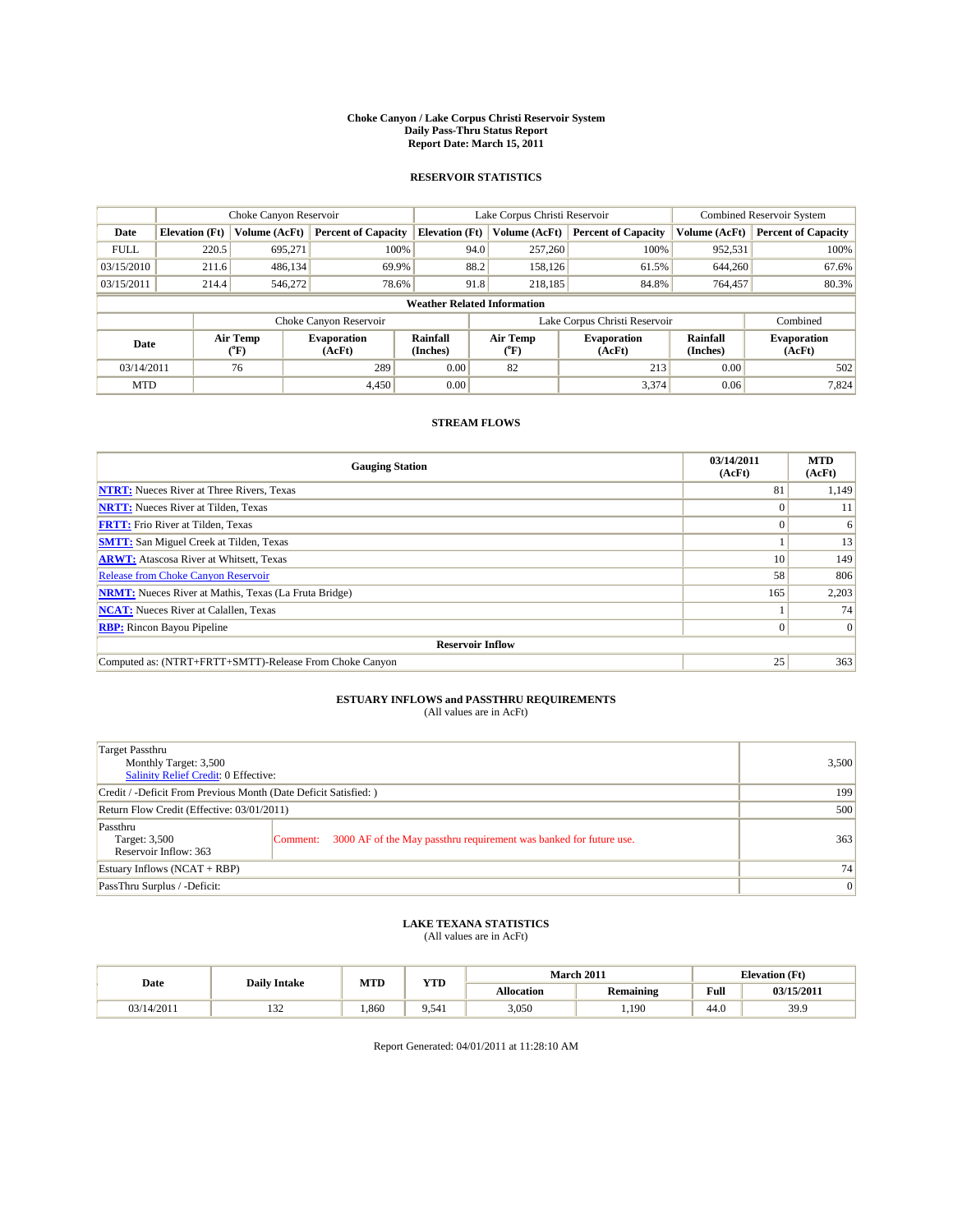#### **Choke Canyon / Lake Corpus Christi Reservoir System Daily Pass-Thru Status Report Report Date: March 16, 2011**

### **RESERVOIR STATISTICS**

|             | Choke Canyon Reservoir             |                  |                              |                             | Lake Corpus Christi Reservoir | <b>Combined Reservoir System</b> |                      |                              |  |  |
|-------------|------------------------------------|------------------|------------------------------|-----------------------------|-------------------------------|----------------------------------|----------------------|------------------------------|--|--|
| Date        | <b>Elevation</b> (Ft)              | Volume (AcFt)    | <b>Percent of Capacity</b>   | <b>Elevation</b> (Ft)       | Volume (AcFt)                 | <b>Percent of Capacity</b>       | Volume (AcFt)        | <b>Percent of Capacity</b>   |  |  |
| <b>FULL</b> | 220.5                              | 695,271          | 100%                         | 94.0                        | 257,260                       | 100%                             | 952,531              | 100%                         |  |  |
| 03/16/2010  | 211.6                              | 486,134          | 69.9%                        | 88.2                        | 158,753                       | 61.7%                            | 644,887              | 67.7%                        |  |  |
| 03/16/2011  | 214.3                              | 545,597          | 78.5%                        | 91.8                        | 217,488                       | 84.5%                            | 763,085              | 80.1%                        |  |  |
|             | <b>Weather Related Information</b> |                  |                              |                             |                               |                                  |                      |                              |  |  |
|             |                                    |                  | Choke Canyon Reservoir       |                             | Lake Corpus Christi Reservoir |                                  |                      | Combined                     |  |  |
| Date        |                                    | Air Temp<br>(°F) | <b>Evaporation</b><br>(AcFt) | <b>Rainfall</b><br>(Inches) | Air Temp<br>(°F)              | <b>Evaporation</b><br>(AcFt)     | Rainfall<br>(Inches) | <b>Evaporation</b><br>(AcFt) |  |  |
| 03/15/2011  |                                    | 76               | 263                          | 0.00                        | 72                            | 172                              | 0.00                 | 435                          |  |  |
| <b>MTD</b>  |                                    |                  | 4,713                        | 0.00                        |                               | 3,546                            | 0.06                 | 8,259                        |  |  |

## **STREAM FLOWS**

| <b>Gauging Station</b>                                       | 03/15/2011<br>(AcFt) | <b>MTD</b><br>(AcFt) |
|--------------------------------------------------------------|----------------------|----------------------|
| <b>NTRT:</b> Nueces River at Three Rivers, Texas             | 75                   | 1,225                |
| <b>NRTT:</b> Nueces River at Tilden, Texas                   | $\Omega$             | 11                   |
| <b>FRTT:</b> Frio River at Tilden, Texas                     |                      |                      |
| <b>SMTT:</b> San Miguel Creek at Tilden, Texas               |                      | 14                   |
| <b>ARWT:</b> Atascosa River at Whitsett, Texas               | 9                    | 158                  |
| <b>Release from Choke Canyon Reservoir</b>                   | 58                   | 863                  |
| <b>NRMT:</b> Nueces River at Mathis, Texas (La Fruta Bridge) | 155                  | 2,358                |
| <b>NCAT:</b> Nueces River at Calallen, Texas                 | 8                    | 82                   |
| <b>RBP:</b> Rincon Bayou Pipeline                            | $\overline{0}$       | $\Omega$             |
| <b>Reservoir Inflow</b>                                      |                      |                      |
| Computed as: (NTRT+FRTT+SMTT)-Release From Choke Canyon      | 19                   | 382                  |

# **ESTUARY INFLOWS and PASSTHRU REQUIREMENTS**<br>(All values are in AcFt)

| Target Passthru<br>Monthly Target: 3,500<br>Salinity Relief Credit: 0 Effective: |                                                                                | 3,500 |
|----------------------------------------------------------------------------------|--------------------------------------------------------------------------------|-------|
| Credit / -Deficit From Previous Month (Date Deficit Satisfied: )                 | 199                                                                            |       |
| Return Flow Credit (Effective: 03/01/2011)                                       | 500                                                                            |       |
| Passthru<br>Target: 3,500<br>Reservoir Inflow: 382                               | 3000 AF of the May passthru requirement was banked for future use.<br>Comment: | 382   |
| Estuary Inflows (NCAT + RBP)                                                     |                                                                                | 82    |
| PassThru Surplus / -Deficit:                                                     | $\vert 0 \vert$                                                                |       |

## **LAKE TEXANA STATISTICS** (All values are in AcFt)

| Date       | <b>Daily Intake</b> | MTD   | <b>YTD</b> | March 2011<br><b>Elevation</b> (Ft) |                  |                                         |            |
|------------|---------------------|-------|------------|-------------------------------------|------------------|-----------------------------------------|------------|
|            |                     |       |            | <b>Allocation</b>                   | <b>Remaining</b> | Full<br>the contract of the contract of | 03/16/2011 |
| 03/15/2011 | $\sim$<br>1 J 4     | 1.993 | 9.673      | 3,050                               | 1.057            | 44.0                                    | 39.9       |

Report Generated: 04/01/2011 at 11:31:22 AM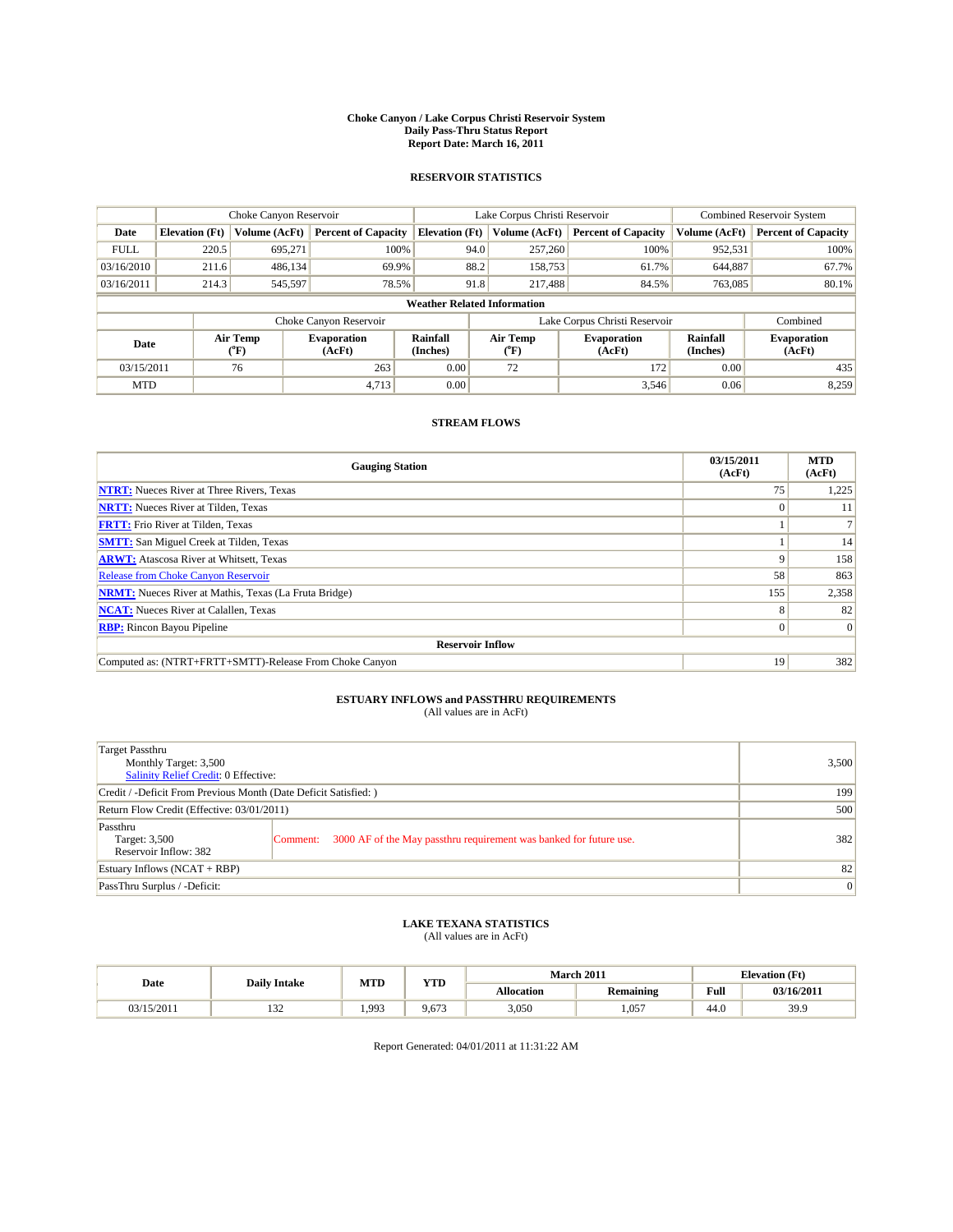#### **Choke Canyon / Lake Corpus Christi Reservoir System Daily Pass-Thru Status Report Report Date: March 17, 2011**

### **RESERVOIR STATISTICS**

|             | Choke Canyon Reservoir             |                                           |                              |                       | Lake Corpus Christi Reservoir |                  |                              |                      | <b>Combined Reservoir System</b> |  |  |
|-------------|------------------------------------|-------------------------------------------|------------------------------|-----------------------|-------------------------------|------------------|------------------------------|----------------------|----------------------------------|--|--|
| Date        | <b>Elevation</b> (Ft)              | Volume (AcFt)                             | <b>Percent of Capacity</b>   | <b>Elevation</b> (Ft) |                               | Volume (AcFt)    | <b>Percent of Capacity</b>   | Volume (AcFt)        | <b>Percent of Capacity</b>       |  |  |
| <b>FULL</b> | 220.5                              | 695.271                                   | 100%                         |                       | 94.0                          | 257,260          | 100%                         | 952,531              | 100%                             |  |  |
| 03/17/2010  | 211.6                              | 485,925                                   | 69.9%                        |                       | 88.2                          | 158,126          | 61.5%                        | 644,051              | 67.6%                            |  |  |
| 03/17/2011  | 214.2                              | 543,347                                   | 78.1%                        |                       | 91.7                          | 216,618          | 84.2%                        | 759,965              | 79.8%                            |  |  |
|             | <b>Weather Related Information</b> |                                           |                              |                       |                               |                  |                              |                      |                                  |  |  |
|             |                                    |                                           | Choke Canyon Reservoir       |                       | Lake Corpus Christi Reservoir |                  |                              |                      | Combined                         |  |  |
| Date        |                                    | Air Temp<br>$({}^{\mathrm{o}}\mathrm{F})$ | <b>Evaporation</b><br>(AcFt) | Rainfall<br>(Inches)  |                               | Air Temp<br>(°F) | <b>Evaporation</b><br>(AcFt) | Rainfall<br>(Inches) | <b>Evaporation</b><br>(AcFt)     |  |  |
| 03/16/2011  |                                    | 84                                        | 354                          | 0.00                  |                               | 80               | 274                          | 0.00                 | 628                              |  |  |
| <b>MTD</b>  |                                    |                                           | 5,067                        | 0.00                  |                               |                  | 3.820                        | 0.06                 | 8,887                            |  |  |

## **STREAM FLOWS**

| <b>Gauging Station</b>                                       | 03/16/2011<br>(AcFt) | <b>MTD</b><br>(AcFt) |
|--------------------------------------------------------------|----------------------|----------------------|
| <b>NTRT:</b> Nueces River at Three Rivers, Texas             | 97                   | 1,322                |
| <b>NRTT:</b> Nueces River at Tilden, Texas                   | $\Omega$             | 12                   |
| <b>FRTT:</b> Frio River at Tilden, Texas                     |                      |                      |
| <b>SMTT:</b> San Miguel Creek at Tilden, Texas               |                      | 15                   |
| <b>ARWT:</b> Atascosa River at Whitsett, Texas               | 9                    | 167                  |
| Release from Choke Canyon Reservoir                          | 58                   | 921                  |
| <b>NRMT:</b> Nueces River at Mathis, Texas (La Fruta Bridge) | 167                  | 2,525                |
| <b>NCAT:</b> Nueces River at Calallen, Texas                 |                      | 86                   |
| <b>RBP:</b> Rincon Bayou Pipeline                            | $\Omega$             | $\Omega$             |
| <b>Reservoir Inflow</b>                                      |                      |                      |
| Computed as: (NTRT+FRTT+SMTT)-Release From Choke Canyon      | 41                   | 423                  |

# **ESTUARY INFLOWS and PASSTHRU REQUIREMENTS**<br>(All values are in AcFt)

| Target Passthru<br>Monthly Target: 3,500<br>Salinity Relief Credit: 0 Effective: |                                                                                | 3,500 |
|----------------------------------------------------------------------------------|--------------------------------------------------------------------------------|-------|
| Credit / -Deficit From Previous Month (Date Deficit Satisfied: )                 | 199                                                                            |       |
| Return Flow Credit (Effective: 03/01/2011)                                       | 500                                                                            |       |
| Passthru<br>Target: 3,500<br>Reservoir Inflow: 423                               | 3000 AF of the May passthru requirement was banked for future use.<br>Comment: | 423   |
| Estuary Inflows (NCAT + RBP)                                                     | 86                                                                             |       |
| PassThru Surplus / -Deficit:                                                     | $\vert 0 \vert$                                                                |       |

## **LAKE TEXANA STATISTICS** (All values are in AcFt)

| Date       | <b>Daily Intake</b> | MTD            | <b>YTD</b> | March 2011        |                  |                                         | <b>Elevation</b> (Ft) |  |
|------------|---------------------|----------------|------------|-------------------|------------------|-----------------------------------------|-----------------------|--|
|            |                     |                |            | <b>Allocation</b> | <b>Remaining</b> | Full<br>the contract of the contract of | 03/17/2011            |  |
| 03/16/2011 | $\sim$<br>1 J 4     | 125<br>رے کے ب | 9.806      | 3,050             | 925              | 44.0                                    | 39.8                  |  |

Report Generated: 04/01/2011 at 11:33:10 AM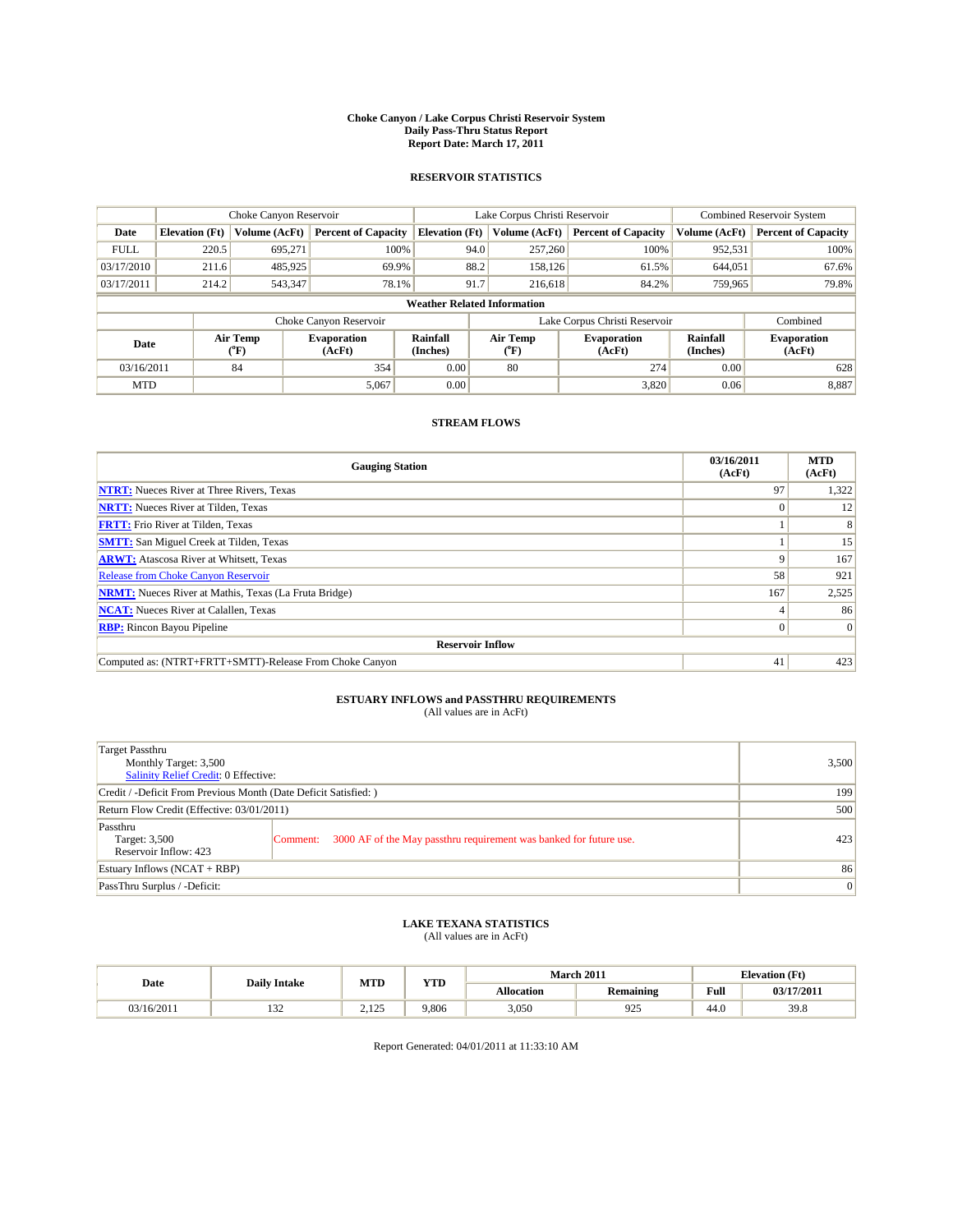#### **Choke Canyon / Lake Corpus Christi Reservoir System Daily Pass-Thru Status Report Report Date: March 18, 2011**

### **RESERVOIR STATISTICS**

|             | Choke Canyon Reservoir             |                  |                              |                             | Lake Corpus Christi Reservoir | <b>Combined Reservoir System</b> |                      |                              |  |  |
|-------------|------------------------------------|------------------|------------------------------|-----------------------------|-------------------------------|----------------------------------|----------------------|------------------------------|--|--|
| Date        | <b>Elevation</b> (Ft)              | Volume (AcFt)    | <b>Percent of Capacity</b>   | <b>Elevation</b> (Ft)       | Volume (AcFt)                 | <b>Percent of Capacity</b>       | Volume (AcFt)        | <b>Percent of Capacity</b>   |  |  |
| <b>FULL</b> | 220.5                              | 695,271          | 100%                         | 94.0                        | 257,260                       | 100%                             | 952,531              | 100%                         |  |  |
| 03/18/2010  | 211.7                              | 487.190          | 70.1%                        | 88.2                        | 157,813                       | 61.3%                            | 645,003              | 67.7%                        |  |  |
| 03/18/2011  | 214.3                              | 543,797          | 78.2%                        | 91.7                        | 216,097                       | 84.0%                            | 759,894              | 79.8%                        |  |  |
|             | <b>Weather Related Information</b> |                  |                              |                             |                               |                                  |                      |                              |  |  |
|             |                                    |                  | Choke Canyon Reservoir       |                             | Lake Corpus Christi Reservoir |                                  | Combined             |                              |  |  |
| Date        |                                    | Air Temp<br>(°F) | <b>Evaporation</b><br>(AcFt) | <b>Rainfall</b><br>(Inches) | Air Temp<br>(°F)              | <b>Evaporation</b><br>(AcFt)     | Rainfall<br>(Inches) | <b>Evaporation</b><br>(AcFt) |  |  |
| 03/17/2011  |                                    | 87               | 367                          | 0.00                        | 84                            | 385                              | 0.00                 | 752                          |  |  |
| <b>MTD</b>  |                                    |                  | 5,434                        | 0.00                        |                               | 4,205                            | 0.06                 | 9,639                        |  |  |

## **STREAM FLOWS**

| <b>Gauging Station</b>                                       | 03/17/2011<br>(AcFt) | <b>MTD</b><br>(AcFt) |
|--------------------------------------------------------------|----------------------|----------------------|
| <b>NTRT:</b> Nueces River at Three Rivers, Texas             | 97                   | 1,419                |
| <b>NRTT:</b> Nueces River at Tilden, Texas                   |                      | 12                   |
| <b>FRTT:</b> Frio River at Tilden, Texas                     |                      |                      |
| <b>SMTT:</b> San Miguel Creek at Tilden, Texas               |                      | 15                   |
| <b>ARWT:</b> Atascosa River at Whitsett, Texas               | 9                    | 176                  |
| Release from Choke Canyon Reservoir                          | 58                   | 979                  |
| <b>NRMT:</b> Nueces River at Mathis, Texas (La Fruta Bridge) | 175                  | 2,700                |
| <b>NCAT:</b> Nueces River at Calallen, Texas                 | $\Omega$             | 86                   |
| <b>RBP:</b> Rincon Bayou Pipeline                            | $\Omega$             | $\Omega$             |
| <b>Reservoir Inflow</b>                                      |                      |                      |
| Computed as: (NTRT+FRTT+SMTT)-Release From Choke Canyon      | 40                   | 464                  |

# **ESTUARY INFLOWS and PASSTHRU REQUIREMENTS**<br>(All values are in AcFt)

| Target Passthru<br>Monthly Target: 3,500<br><b>Salinity Relief Credit: 0 Effective:</b> |                                                                                | 3,500           |
|-----------------------------------------------------------------------------------------|--------------------------------------------------------------------------------|-----------------|
| Credit / -Deficit From Previous Month (Date Deficit Satisfied: )                        | 199                                                                            |                 |
| Return Flow Credit (Effective: 03/01/2011)                                              | 500                                                                            |                 |
| Passthru<br>Target: 3,500<br>Reservoir Inflow: 464                                      | 3000 AF of the May passthru requirement was banked for future use.<br>Comment: | 464             |
| Estuary Inflows $(NCAT + RBP)$                                                          |                                                                                | 86              |
| PassThru Surplus / -Deficit:                                                            |                                                                                | $\vert 0 \vert$ |

## **LAKE TEXANA STATISTICS** (All values are in AcFt)

| Date       | <b>Daily Intake</b> | MTD   | <b>WTD</b><br>1 I.D | <b>March 2011</b><br><b>Elevation</b> (Ft) |                  |                                         |            |
|------------|---------------------|-------|---------------------|--------------------------------------------|------------------|-----------------------------------------|------------|
|            |                     |       |                     | <b>Allocation</b>                          | <b>Remaining</b> | Full<br>the contract of the contract of | 03/18/2011 |
| 03/17/2011 | $\sim$<br>.         | 2.258 | 9.938               | 3.050                                      | 792              | 44.0                                    | 39.8       |

Report Generated: 04/01/2011 at 11:34:45 AM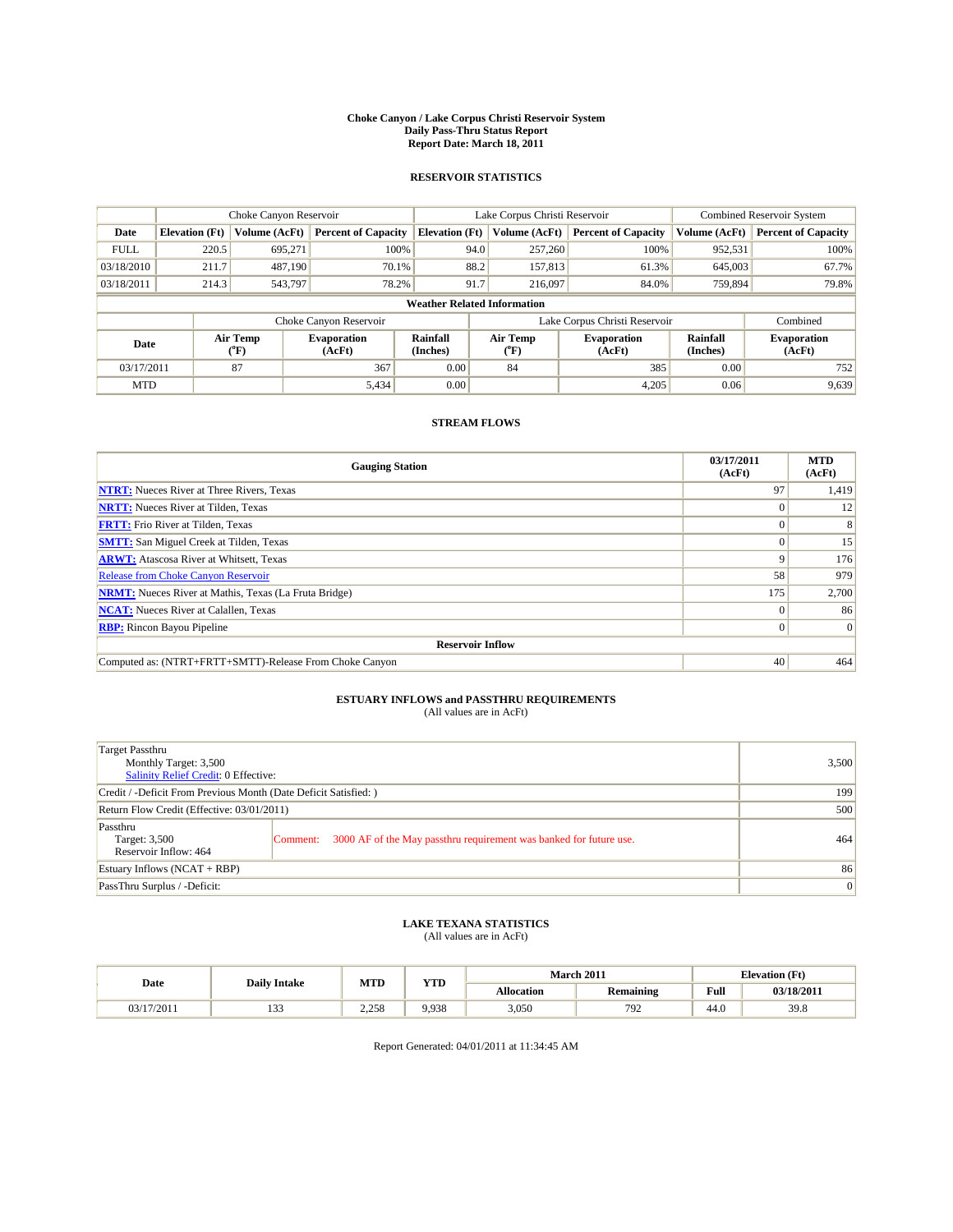#### **Choke Canyon / Lake Corpus Christi Reservoir System Daily Pass-Thru Status Report Report Date: March 19, 2011**

### **RESERVOIR STATISTICS**

|             | Choke Canyon Reservoir             |                  |                              |                             | Lake Corpus Christi Reservoir | <b>Combined Reservoir System</b> |                      |                              |  |  |  |
|-------------|------------------------------------|------------------|------------------------------|-----------------------------|-------------------------------|----------------------------------|----------------------|------------------------------|--|--|--|
| Date        | <b>Elevation</b> (Ft)              | Volume (AcFt)    | <b>Percent of Capacity</b>   | <b>Elevation</b> (Ft)       | Volume (AcFt)                 | <b>Percent of Capacity</b>       | Volume (AcFt)        | <b>Percent of Capacity</b>   |  |  |  |
| <b>FULL</b> | 220.5                              | 695,271          | 100%                         | 94.0                        | 257,260                       | 100%                             | 952,531              | 100%                         |  |  |  |
| 03/19/2010  | 211.6                              | 485,507          | 69.8%                        | 88.1                        | 156,876                       | 61.0%                            | 642,383              | 67.4%                        |  |  |  |
| 03/19/2011  | 214.2                              | 542,672          | 78.1%                        | 91.7                        | 216,097                       | 84.0%                            | 758,769              | 79.7%                        |  |  |  |
|             | <b>Weather Related Information</b> |                  |                              |                             |                               |                                  |                      |                              |  |  |  |
|             |                                    |                  | Choke Canyon Reservoir       |                             |                               | Lake Corpus Christi Reservoir    |                      | Combined                     |  |  |  |
| Date        |                                    | Air Temp<br>(°F) | <b>Evaporation</b><br>(AcFt) | <b>Rainfall</b><br>(Inches) | Air Temp<br>(°F)              | <b>Evaporation</b><br>(AcFt)     | Rainfall<br>(Inches) | <b>Evaporation</b><br>(AcFt) |  |  |  |
| 03/18/2011  |                                    | 87               | 379                          | 0.00                        | 85                            | 263                              | 0.00                 | 642                          |  |  |  |
| <b>MTD</b>  |                                    |                  | 5,813                        | 0.00                        |                               | 4.468                            | 0.06                 | 10,281                       |  |  |  |

## **STREAM FLOWS**

| <b>Gauging Station</b>                                       | 03/18/2011<br>(AcFt) | <b>MTD</b><br>(AcFt) |
|--------------------------------------------------------------|----------------------|----------------------|
| <b>NTRT:</b> Nueces River at Three Rivers, Texas             | 99                   | 1,519                |
| <b>NRTT:</b> Nueces River at Tilden, Texas                   | $\Omega$             | 12                   |
| <b>FRTT:</b> Frio River at Tilden, Texas                     |                      | 9                    |
| <b>SMTT:</b> San Miguel Creek at Tilden, Texas               |                      | 15                   |
| <b>ARWT:</b> Atascosa River at Whitsett, Texas               | 14                   | 190                  |
| Release from Choke Canyon Reservoir                          | 58                   | 1,036                |
| <b>NRMT:</b> Nueces River at Mathis, Texas (La Fruta Bridge) | 177                  | 2,876                |
| <b>NCAT:</b> Nueces River at Calallen, Texas                 | $\Omega$             | 87                   |
| <b>RBP:</b> Rincon Bayou Pipeline                            | $\Omega$             | $\Omega$             |
| <b>Reservoir Inflow</b>                                      |                      |                      |
| Computed as: (NTRT+FRTT+SMTT)-Release From Choke Canyon      | 42                   | 506                  |

# **ESTUARY INFLOWS and PASSTHRU REQUIREMENTS**<br>(All values are in AcFt)

| Target Passthru<br>Monthly Target: 3,500<br>Salinity Relief Credit: 0 Effective: |                                                                                | 3,500 |
|----------------------------------------------------------------------------------|--------------------------------------------------------------------------------|-------|
| Credit / -Deficit From Previous Month (Date Deficit Satisfied: )                 | 199                                                                            |       |
| Return Flow Credit (Effective: 03/01/2011)                                       | 500                                                                            |       |
| Passthru<br>Target: 3,500<br>Reservoir Inflow: 506                               | 3000 AF of the May passthru requirement was banked for future use.<br>Comment: | 506   |
| Estuary Inflows (NCAT + RBP)                                                     | 87                                                                             |       |
| PassThru Surplus / -Deficit:                                                     | $\vert 0 \vert$                                                                |       |

# **LAKE TEXANA STATISTICS** (All values are in AcFt)

| Date       |                     | MTD   | <b>YTD</b> | <b>March 2011</b> |                  |      | <b>Elevation</b> (Ft) |
|------------|---------------------|-------|------------|-------------------|------------------|------|-----------------------|
|            | <b>Daily Intake</b> |       |            | <b>Allocation</b> | <b>Remaining</b> | Full | 03/19/2011            |
| 03/18/2011 | $\sim$<br>1 J 4     | 2,390 | 10.071     | 3,050             | 660              | 44.0 | 39.7                  |

Report Generated: 04/01/2011 at 11:36:39 AM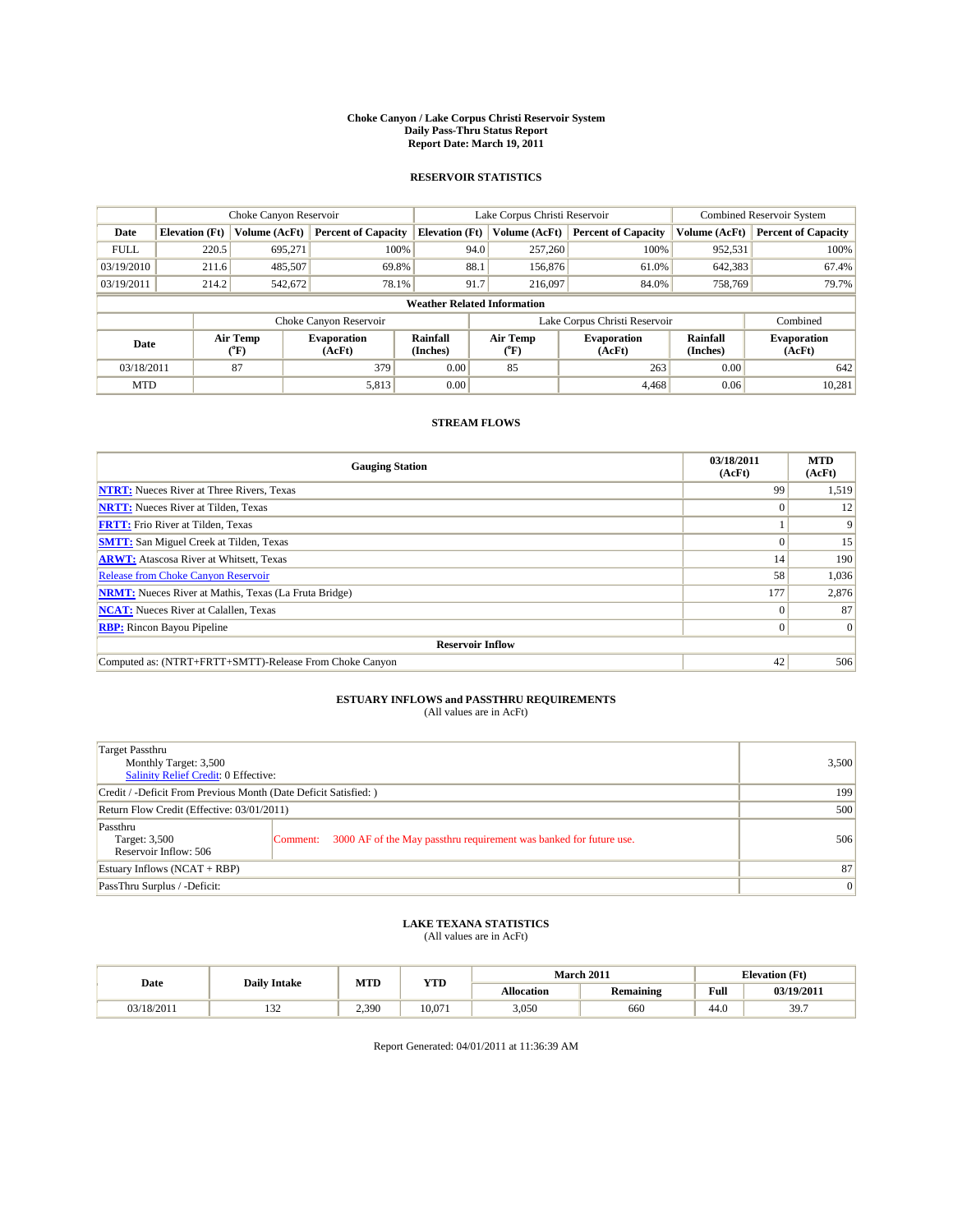#### **Choke Canyon / Lake Corpus Christi Reservoir System Daily Pass-Thru Status Report Report Date: March 20, 2011**

### **RESERVOIR STATISTICS**

|             | Choke Canyon Reservoir             |                  |                              |                       | Lake Corpus Christi Reservoir |                  |                               |                      | <b>Combined Reservoir System</b> |  |  |
|-------------|------------------------------------|------------------|------------------------------|-----------------------|-------------------------------|------------------|-------------------------------|----------------------|----------------------------------|--|--|
| Date        | <b>Elevation</b> (Ft)              | Volume (AcFt)    | <b>Percent of Capacity</b>   | <b>Elevation</b> (Ft) |                               | Volume (AcFt)    | <b>Percent of Capacity</b>    | Volume (AcFt)        | <b>Percent of Capacity</b>       |  |  |
| <b>FULL</b> | 220.5                              | 695.271          | 100%                         |                       | 94.0                          | 257,260          | 100%                          | 952,531              | 100%                             |  |  |
| 03/20/2010  | 211.6                              | 485,716          | 69.9%                        |                       | 88.1                          | 156,565          | 60.9%                         | 642,281              | 67.4%                            |  |  |
| 03/20/2011  | 214.2                              | 543,122          | 78.1%                        |                       | 91.7                          | 215,575          | 83.8%                         | 758,697              | 79.7%                            |  |  |
|             | <b>Weather Related Information</b> |                  |                              |                       |                               |                  |                               |                      |                                  |  |  |
|             |                                    |                  | Choke Canyon Reservoir       |                       |                               |                  | Lake Corpus Christi Reservoir |                      | Combined                         |  |  |
| Date        |                                    | Air Temp<br>(°F) | <b>Evaporation</b><br>(AcFt) | Rainfall<br>(Inches)  |                               | Air Temp<br>("F) | <b>Evaporation</b><br>(AcFt)  | Rainfall<br>(Inches) | <b>Evaporation</b><br>(AcFt)     |  |  |
| 03/19/2011  |                                    | 82               | 314                          | 0.00                  |                               | 82               | 202                           | 0.00                 | 516                              |  |  |
| <b>MTD</b>  |                                    |                  | 6.127                        | 0.00                  |                               |                  | 4.670                         | 0.06                 | 10.797                           |  |  |

## **STREAM FLOWS**

| <b>Gauging Station</b>                                       | 03/19/2011<br>(AcFt) | <b>MTD</b><br>(AcFt) |
|--------------------------------------------------------------|----------------------|----------------------|
| <b>NTRT:</b> Nueces River at Three Rivers, Texas             | 99                   | 1,618                |
| <b>NRTT:</b> Nueces River at Tilden, Texas                   |                      | 12                   |
| <b>FRTT:</b> Frio River at Tilden, Texas                     |                      | 9                    |
| <b>SMTT:</b> San Miguel Creek at Tilden, Texas               |                      | 15                   |
| <b>ARWT:</b> Atascosa River at Whitsett, Texas               | 14                   | 204                  |
| Release from Choke Canyon Reservoir                          | 58                   | 1,094                |
| <b>NRMT:</b> Nueces River at Mathis, Texas (La Fruta Bridge) | 177                  | 3,053                |
| <b>NCAT:</b> Nueces River at Calallen, Texas                 |                      | 89                   |
| <b>RBP:</b> Rincon Bayou Pipeline                            | $\Omega$             | $\Omega$             |
| <b>Reservoir Inflow</b>                                      |                      |                      |
| Computed as: (NTRT+FRTT+SMTT)-Release From Choke Canyon      | 42                   | 548                  |

# **ESTUARY INFLOWS and PASSTHRU REQUIREMENTS**<br>(All values are in AcFt)

| Target Passthru<br>Monthly Target: 3,500<br>Salinity Relief Credit: 0 Effective: |                                                                                | 3,500 |
|----------------------------------------------------------------------------------|--------------------------------------------------------------------------------|-------|
| Credit / -Deficit From Previous Month (Date Deficit Satisfied: )                 | 199                                                                            |       |
| Return Flow Credit (Effective: 03/01/2011)                                       | 500                                                                            |       |
| Passthru<br>Target: 3,500<br>Reservoir Inflow: 548                               | 3000 AF of the May passthru requirement was banked for future use.<br>Comment: | 548   |
| Estuary Inflows (NCAT + RBP)                                                     |                                                                                | 89    |
| PassThru Surplus / -Deficit:                                                     | 0                                                                              |       |

## **LAKE TEXANA STATISTICS** (All values are in AcFt)

| Date       |                     | MTD                       | <b>YTD</b> |                   | <b>March 2011</b> |      | <b>Elevation</b> (Ft) |  |
|------------|---------------------|---------------------------|------------|-------------------|-------------------|------|-----------------------|--|
|            | <b>Daily Intake</b> |                           |            | <b>Allocation</b> | <b>Remaining</b>  | Full | 03/20/2011            |  |
| 03/19/2011 | $\sim$<br>1 J 4     | 50 <sup>o</sup><br>ے بے ب | 10.203     | 3,050             | 528               | 44.0 | 39.7                  |  |

Report Generated: 04/01/2011 at 11:38:53 AM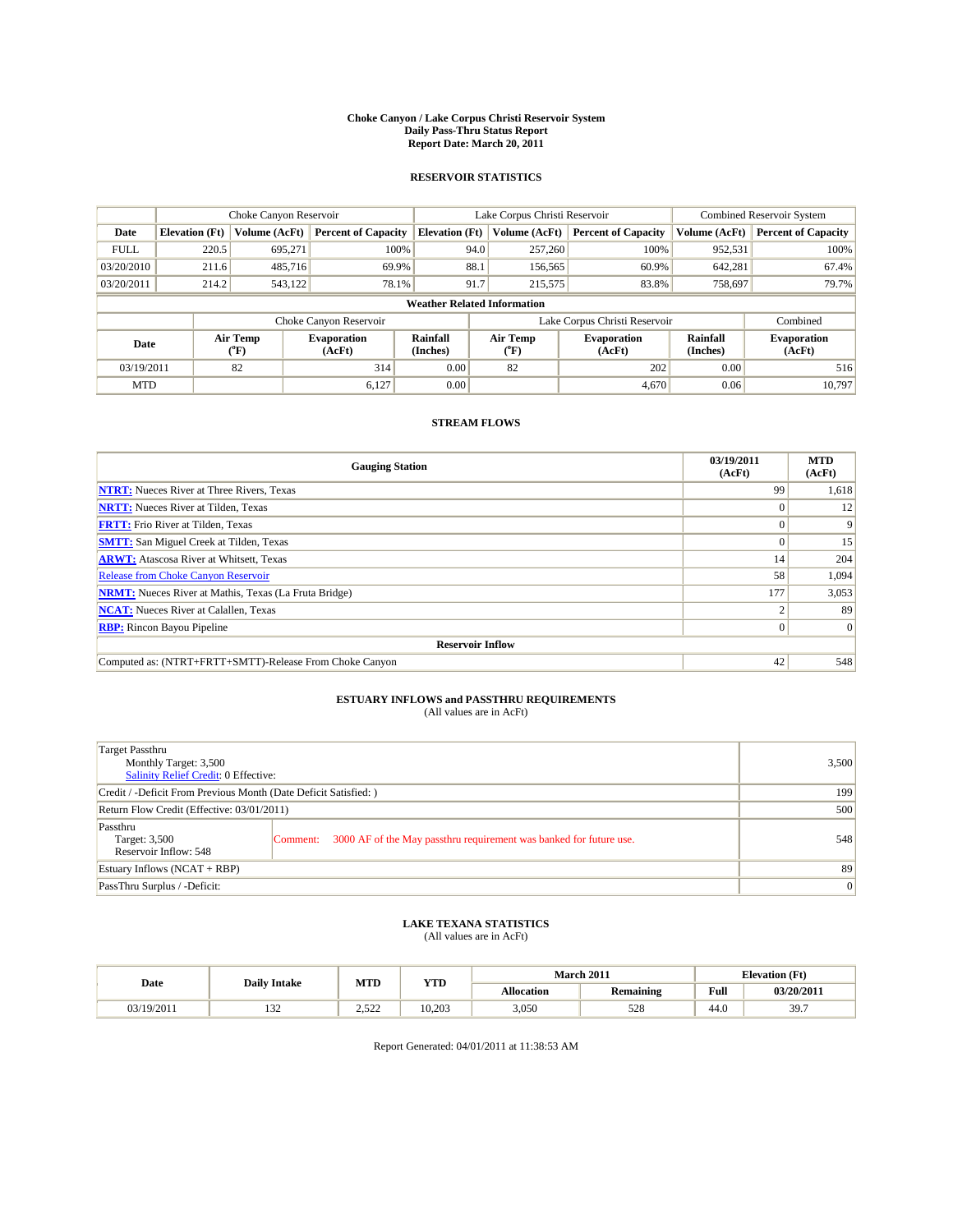#### **Choke Canyon / Lake Corpus Christi Reservoir System Daily Pass-Thru Status Report Report Date: March 21, 2011**

### **RESERVOIR STATISTICS**

|             | Choke Canyon Reservoir             |                                |                              |                             | Lake Corpus Christi Reservoir |                                         |                               |                      | Combined Reservoir System    |  |  |
|-------------|------------------------------------|--------------------------------|------------------------------|-----------------------------|-------------------------------|-----------------------------------------|-------------------------------|----------------------|------------------------------|--|--|
| Date        | <b>Elevation</b> (Ft)              | Volume (AcFt)                  | <b>Percent of Capacity</b>   | <b>Elevation</b> (Ft)       |                               | Volume (AcFt)                           | <b>Percent of Capacity</b>    | Volume (AcFt)        | <b>Percent of Capacity</b>   |  |  |
| <b>FULL</b> | 220.5                              | 695,271                        | 100%                         |                             | 94.0                          | 257,260                                 | 100%                          | 952,531              | 100%                         |  |  |
| 03/21/2010  | 211.6                              | 485.298                        | 69.8%                        |                             | 88.2                          | 157,501                                 | 61.2%                         | 642.799              | 67.5%                        |  |  |
| 03/21/2011  | 214.2                              | 542,447                        | 78.0%                        |                             | 91.6                          | 215,228                                 | 83.7%                         | 757,675              | 79.5%                        |  |  |
|             | <b>Weather Related Information</b> |                                |                              |                             |                               |                                         |                               |                      |                              |  |  |
|             |                                    |                                | Choke Canyon Reservoir       |                             |                               |                                         | Lake Corpus Christi Reservoir |                      | Combined                     |  |  |
| Date        |                                    | Air Temp<br>$({}^o\mathrm{F})$ | <b>Evaporation</b><br>(AcFt) | <b>Rainfall</b><br>(Inches) |                               | Air Temp<br>$(^{\mathrm{o}}\mathrm{F})$ | <b>Evaporation</b><br>(AcFt)  | Rainfall<br>(Inches) | <b>Evaporation</b><br>(AcFt) |  |  |
| 03/20/2011  |                                    | 80                             | 249                          | 0.00                        |                               | 82                                      | 202                           | 0.00                 | 451                          |  |  |
| <b>MTD</b>  |                                    |                                | 6,376                        | 0.00                        |                               |                                         | 4,872                         | 0.06                 | 11.248                       |  |  |

## **STREAM FLOWS**

| <b>Gauging Station</b>                                       | 03/20/2011<br>(AcFt) | <b>MTD</b><br>(AcFt) |
|--------------------------------------------------------------|----------------------|----------------------|
| <b>NTRT:</b> Nueces River at Three Rivers, Texas             | 97                   | 1,715                |
| <b>NRTT:</b> Nueces River at Tilden, Texas                   | $\Omega$             | 12                   |
| <b>FRTT:</b> Frio River at Tilden, Texas                     |                      | 9                    |
| <b>SMTT:</b> San Miguel Creek at Tilden, Texas               |                      | 15                   |
| <b>ARWT:</b> Atascosa River at Whitsett, Texas               | 15                   | 220                  |
| <b>Release from Choke Canyon Reservoir</b>                   | 58                   | 1,151                |
| <b>NRMT:</b> Nueces River at Mathis, Texas (La Fruta Bridge) | 266                  | 3,319                |
| <b>NCAT:</b> Nueces River at Calallen, Texas                 | $\Omega$             | 89                   |
| <b>RBP:</b> Rincon Bayou Pipeline                            | $\overline{0}$       | $\Omega$             |
| <b>Reservoir Inflow</b>                                      |                      |                      |
| Computed as: (NTRT+FRTT+SMTT)-Release From Choke Canyon      | 40                   | 588                  |

# **ESTUARY INFLOWS and PASSTHRU REQUIREMENTS**<br>(All values are in AcFt)

| Target Passthru<br>Monthly Target: 3,500<br><b>Salinity Relief Credit: 0 Effective:</b> |                                                                                                                                  | 3,500 |
|-----------------------------------------------------------------------------------------|----------------------------------------------------------------------------------------------------------------------------------|-------|
| Credit / -Deficit From Previous Month (Date Deficit Satisfied: )                        |                                                                                                                                  | 199   |
| Return Flow Credit (Effective: 03/01/2011)                                              | 500                                                                                                                              |       |
| Passthru<br>Target: 3,500<br>Reservoir Inflow: 588                                      | 3000 AF of the May passthru requirement was banked for future use. 1000 AF of this is<br>Comment:<br>being delivered March 2011. | 588   |
| Estuary Inflows $(NCAT + RBP)$                                                          | 89                                                                                                                               |       |
| PassThru Surplus / -Deficit:                                                            |                                                                                                                                  | 0     |

## **LAKE TEXANA STATISTICS** (All values are in AcFt)

| Date       |                     | MTD   | <b>YTD</b> | <b>March 2011</b> |                  |      | <b>Elevation</b> (Ft) |  |
|------------|---------------------|-------|------------|-------------------|------------------|------|-----------------------|--|
|            | <b>Daily Intake</b> |       |            | <b>Allocation</b> | <b>Remaining</b> | Full | 03/21/2011            |  |
| 03/20/2011 | $\sim$<br>1 J 4     | 2.655 | 10.335     | 3,050             | 395              | 44.0 | 39.7                  |  |

Report Generated: 04/01/2011 at 11:42:25 AM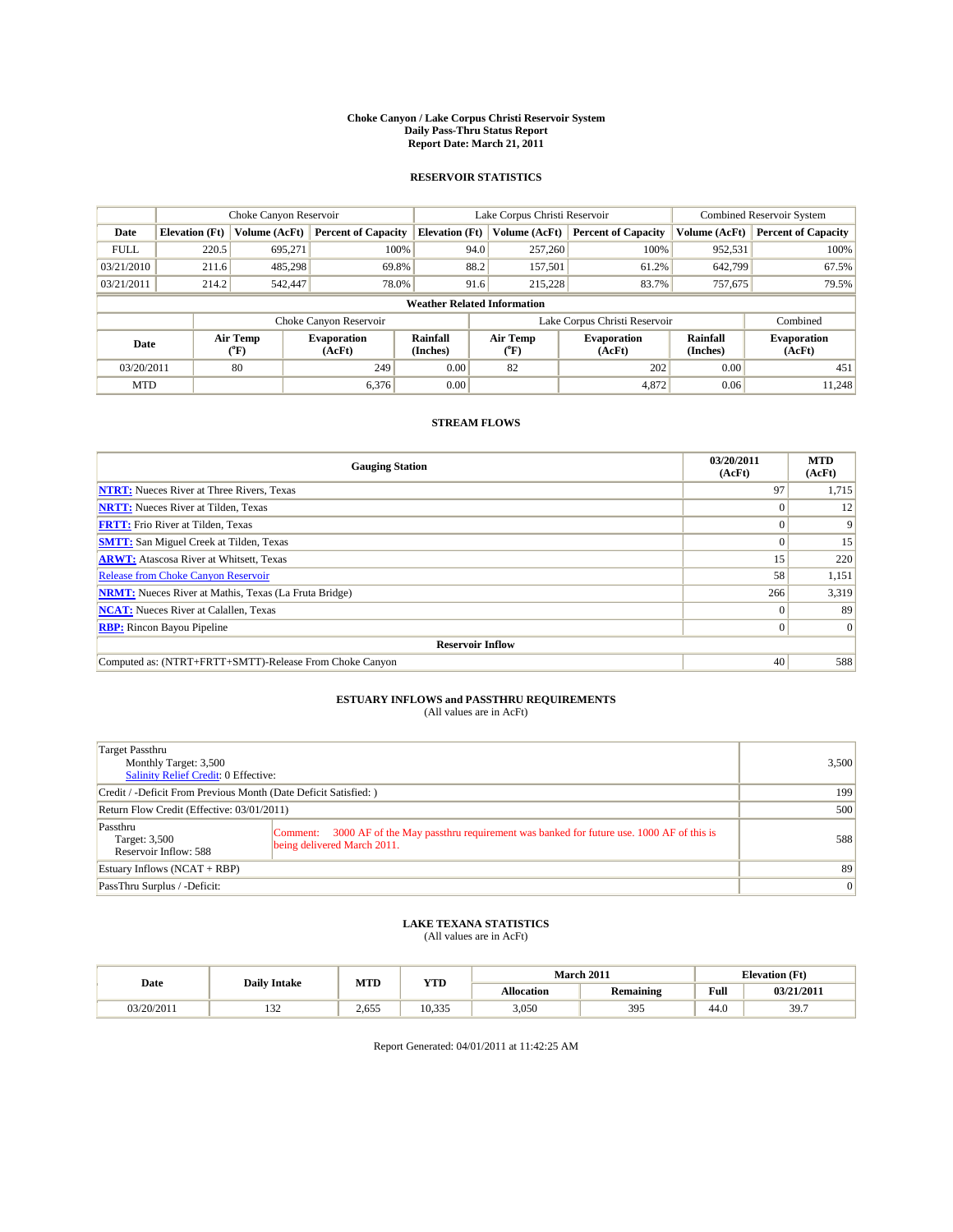#### **Choke Canyon / Lake Corpus Christi Reservoir System Daily Pass-Thru Status Report Report Date: March 22, 2011**

### **RESERVOIR STATISTICS**

|             | Choke Canyon Reservoir             |                  |                              |                       | Lake Corpus Christi Reservoir |                  |                              |                      | <b>Combined Reservoir System</b> |  |  |
|-------------|------------------------------------|------------------|------------------------------|-----------------------|-------------------------------|------------------|------------------------------|----------------------|----------------------------------|--|--|
| Date        | <b>Elevation</b> (Ft)              | Volume (AcFt)    | <b>Percent of Capacity</b>   | <b>Elevation</b> (Ft) |                               | Volume (AcFt)    | <b>Percent of Capacity</b>   | Volume (AcFt)        | <b>Percent of Capacity</b>       |  |  |
| <b>FULL</b> | 220.5                              | 695.271          | 100%                         |                       | 94.0                          | 257,260          | 100%                         | 952,531              | 100%                             |  |  |
| 03/22/2010  | 211.6                              | 485,507          | 69.8%                        |                       | 88.1                          | 157,032          | 61.0%                        | 642,539              | 67.5%                            |  |  |
| 03/22/2011  | 214.1                              | 541,097          | 77.8%                        |                       | 91.6                          | 214,187          | 83.3%                        | 755,284              | 79.3%                            |  |  |
|             | <b>Weather Related Information</b> |                  |                              |                       |                               |                  |                              |                      |                                  |  |  |
|             |                                    |                  | Choke Canyon Reservoir       |                       | Lake Corpus Christi Reservoir |                  |                              |                      | Combined                         |  |  |
| Date        |                                    | Air Temp<br>(°F) | <b>Evaporation</b><br>(AcFt) | Rainfall<br>(Inches)  |                               | Air Temp<br>("F) | <b>Evaporation</b><br>(AcFt) | Rainfall<br>(Inches) | <b>Evaporation</b><br>(AcFt)     |  |  |
| 03/21/2011  |                                    | 83               | 339                          | 0.00                  |                               | 80               | 303                          | 0.00                 | 642                              |  |  |
| <b>MTD</b>  |                                    |                  | 6.715                        | 0.00                  |                               |                  | 5,175                        | 0.06                 | 11.890                           |  |  |

## **STREAM FLOWS**

| <b>Gauging Station</b>                                       | 03/21/2011<br>(AcFt) | <b>MTD</b><br>(AcFt) |
|--------------------------------------------------------------|----------------------|----------------------|
| <b>NTRT:</b> Nueces River at Three Rivers, Texas             | 97                   | 1,812                |
| <b>NRTT:</b> Nueces River at Tilden, Texas                   | $\Omega$             | 12                   |
| <b>FRTT:</b> Frio River at Tilden, Texas                     |                      | 10                   |
| <b>SMTT:</b> San Miguel Creek at Tilden, Texas               | $\Omega$             | 15                   |
| <b>ARWT:</b> Atascosa River at Whitsett, Texas               | 16 <sup>1</sup>      | 235                  |
| <b>Release from Choke Canyon Reservoir</b>                   | 58                   | 1,209                |
| <b>NRMT:</b> Nueces River at Mathis, Texas (La Fruta Bridge) | 320                  | 3,639                |
| <b>NCAT:</b> Nueces River at Calallen, Texas                 | $\Omega$             | 89                   |
| <b>RBP:</b> Rincon Bayou Pipeline                            | 64                   | 64                   |
| <b>Reservoir Inflow</b>                                      |                      |                      |
| Computed as: (NTRT+FRTT+SMTT)-Release From Choke Canyon      | 40                   | 628                  |

## **ESTUARY INFLOWS and PASSTHRU REQUIREMENTS**<br>(All values are in AcFt)

| Target Passthru<br>Monthly Target: 3,500<br><b>Salinity Relief Credit: 0 Effective:</b> |                                                                                                                                  | 3,500    |
|-----------------------------------------------------------------------------------------|----------------------------------------------------------------------------------------------------------------------------------|----------|
| Credit / -Deficit From Previous Month (Date Deficit Satisfied: )                        | 199                                                                                                                              |          |
| Return Flow Credit (Effective: 03/01/2011)                                              | 500                                                                                                                              |          |
| Passthru<br>Target: 3,500<br>Reservoir Inflow: 628                                      | 3000 AF of the May passthru requirement was banked for future use. 1000 AF of this is<br>Comment:<br>being delivered March 2011. | 628      |
| Estuary Inflows $(NCAT + RBP)$                                                          | 152                                                                                                                              |          |
| PassThru Surplus / -Deficit:                                                            |                                                                                                                                  | $\Omega$ |

## **LAKE TEXANA STATISTICS** (All values are in AcFt)

| Date       | <b>Daily Intake</b> | MTD   | <b>YTD</b> |            | <b>March 2011</b> | <b>Elevation</b> (Ft) |            |
|------------|---------------------|-------|------------|------------|-------------------|-----------------------|------------|
|            |                     |       |            | Allocation | <b>Remaining</b>  | Full                  | 03/22/2011 |
| 03/21/2011 | $\sim$<br>1.JZ      | 2.787 | 10.468     | 3,050      | 263               | $\sqrt{ }$<br>44.0    | 39.7       |

Report Generated: 04/01/2011 at 11:44:04 AM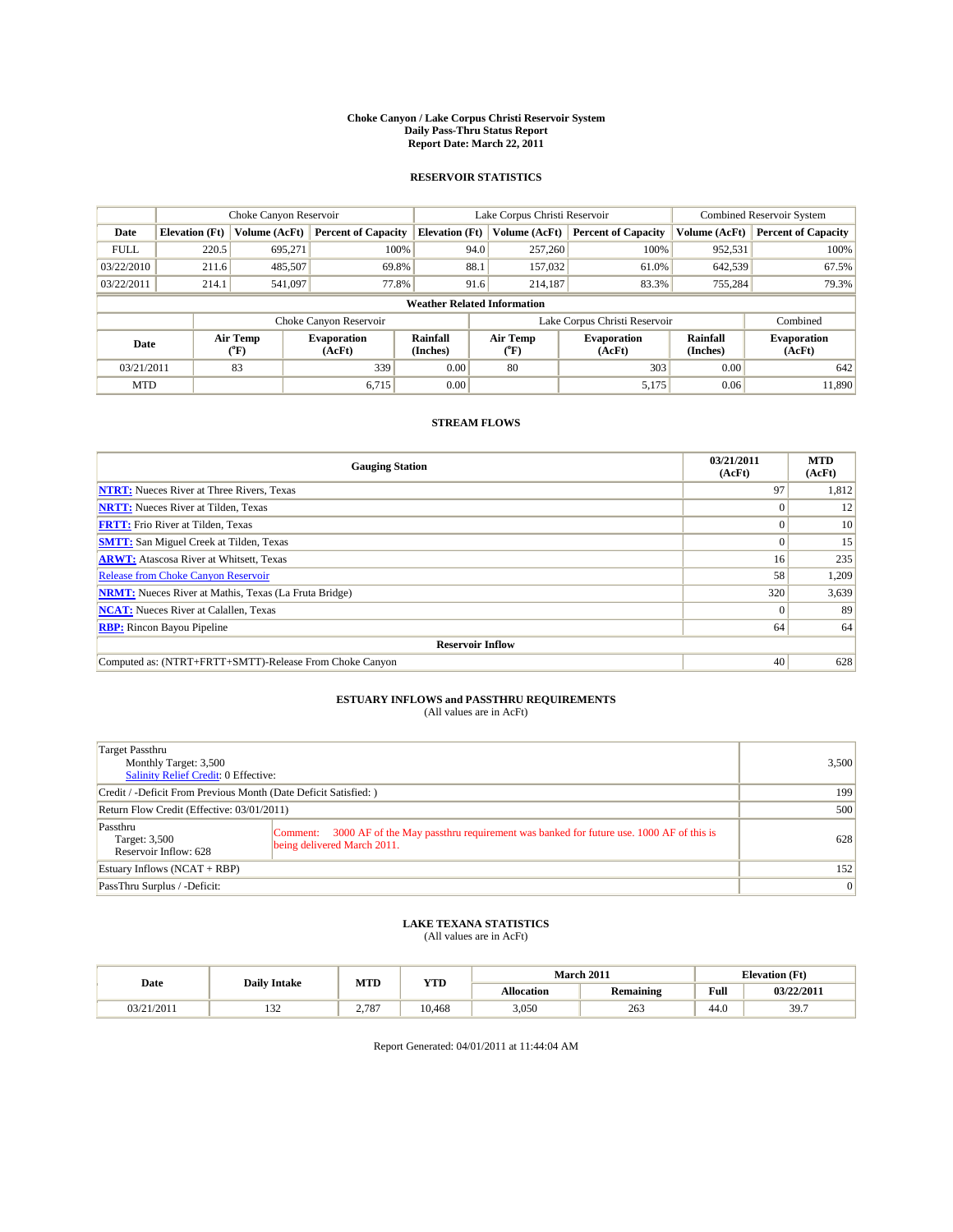#### **Choke Canyon / Lake Corpus Christi Reservoir System Daily Pass-Thru Status Report Report Date: March 23, 2011**

### **RESERVOIR STATISTICS**

|             | Choke Canyon Reservoir             |                                |                              |                             | Lake Corpus Christi Reservoir |                                |                              |                      | <b>Combined Reservoir System</b> |  |  |
|-------------|------------------------------------|--------------------------------|------------------------------|-----------------------------|-------------------------------|--------------------------------|------------------------------|----------------------|----------------------------------|--|--|
| Date        | <b>Elevation</b> (Ft)              | Volume (AcFt)                  | <b>Percent of Capacity</b>   | <b>Elevation</b> (Ft)       |                               | Volume (AcFt)                  | <b>Percent of Capacity</b>   | Volume (AcFt)        | <b>Percent of Capacity</b>       |  |  |
| <b>FULL</b> | 220.5                              | 695.271                        | 100%                         |                             | 94.0                          | 257,260                        | 100%                         | 952,531              | 100%                             |  |  |
| 03/23/2010  | 211.6                              | 485,507                        | 69.8%                        |                             | 88.1                          | 156,565                        | 60.9%                        | 642,072              | 67.4%                            |  |  |
| 03/23/2011  | 214.2                              | 543,347                        | 78.1%                        |                             | 91.6                          | 214,187                        | 83.3%                        | 757,534              | 79.5%                            |  |  |
|             | <b>Weather Related Information</b> |                                |                              |                             |                               |                                |                              |                      |                                  |  |  |
|             |                                    |                                | Choke Canyon Reservoir       |                             | Lake Corpus Christi Reservoir |                                |                              | Combined             |                                  |  |  |
| Date        |                                    | Air Temp<br>$({}^o\mathrm{F})$ | <b>Evaporation</b><br>(AcFt) | <b>Rainfall</b><br>(Inches) |                               | Air Temp<br>$({}^o\mathrm{F})$ | <b>Evaporation</b><br>(AcFt) | Rainfall<br>(Inches) | <b>Evaporation</b><br>(AcFt)     |  |  |
| 03/22/2011  |                                    | 86                             | 393                          | 0.00                        |                               | 82                             | 333                          | 0.00                 | 726                              |  |  |
| <b>MTD</b>  |                                    |                                | 7.108                        | 0.00                        |                               |                                | 5,508                        | 0.06                 | 12.616                           |  |  |

### **STREAM FLOWS**

| <b>Gauging Station</b>                                       | 03/22/2011<br>(AcFt) | <b>MTD</b><br>(AcFt) |
|--------------------------------------------------------------|----------------------|----------------------|
| <b>NTRT:</b> Nueces River at Three Rivers, Texas             | 97                   | 1,910                |
| <b>NRTT:</b> Nueces River at Tilden, Texas                   | $\Omega$             | 12                   |
| <b>FRTT:</b> Frio River at Tilden, Texas                     |                      | 10                   |
| <b>SMTT:</b> San Miguel Creek at Tilden, Texas               | $\Omega$             | 15                   |
| <b>ARWT:</b> Atascosa River at Whitsett, Texas               | 16 <sup>1</sup>      | 252                  |
| <b>Release from Choke Canyon Reservoir</b>                   | 58                   | 1,266                |
| <b>NRMT:</b> Nueces River at Mathis, Texas (La Fruta Bridge) | 318                  | 3,956                |
| <b>NCAT:</b> Nueces River at Calallen, Texas                 | $\Omega$             | 89                   |
| <b>RBP:</b> Rincon Bayou Pipeline                            | 109                  | 173                  |
| <b>Reservoir Inflow</b>                                      |                      |                      |
| Computed as: (NTRT+FRTT+SMTT)-Release From Choke Canyon      | 40                   | 668                  |

# **ESTUARY INFLOWS and PASSTHRU REQUIREMENTS**<br>(All values are in AcFt)

| Target Passthru<br>Monthly Target: 3,500<br><b>Salinity Relief Credit: 0 Effective:</b> |                                                                                                                                  | 3,500 |
|-----------------------------------------------------------------------------------------|----------------------------------------------------------------------------------------------------------------------------------|-------|
| Credit / -Deficit From Previous Month (Date Deficit Satisfied: )                        |                                                                                                                                  | 199   |
| Return Flow Credit (Effective: 03/01/2011)                                              | 500                                                                                                                              |       |
| Passthru<br>Target: 3,500<br>Reservoir Inflow: 668                                      | 3000 AF of the May passthru requirement was banked for future use. 1000 AF of this is<br>Comment:<br>being delivered March 2011. | 668   |
| Estuary Inflows $(NCAT + RBP)$                                                          |                                                                                                                                  | 261   |
| PassThru Surplus / -Deficit:                                                            |                                                                                                                                  | 0     |

## **LAKE TEXANA STATISTICS** (All values are in AcFt)

| Date       | <b>Daily Intake</b> | MTD   | <b>YTD</b> |            | March 2011    | <b>Elevation</b> (Ft)                              |            |
|------------|---------------------|-------|------------|------------|---------------|----------------------------------------------------|------------|
|            |                     |       |            | Allocation | Remaining     | <b>Full</b><br>the contract of the contract of the | 03/23/2011 |
| 03/22/2011 | $\sim$<br>1.JZ      | 2.919 | 10.600     | 3,050      | $\sim$<br>121 | 44.0                                               | 39.7       |

Report Generated: 04/01/2011 at 11:54:25 AM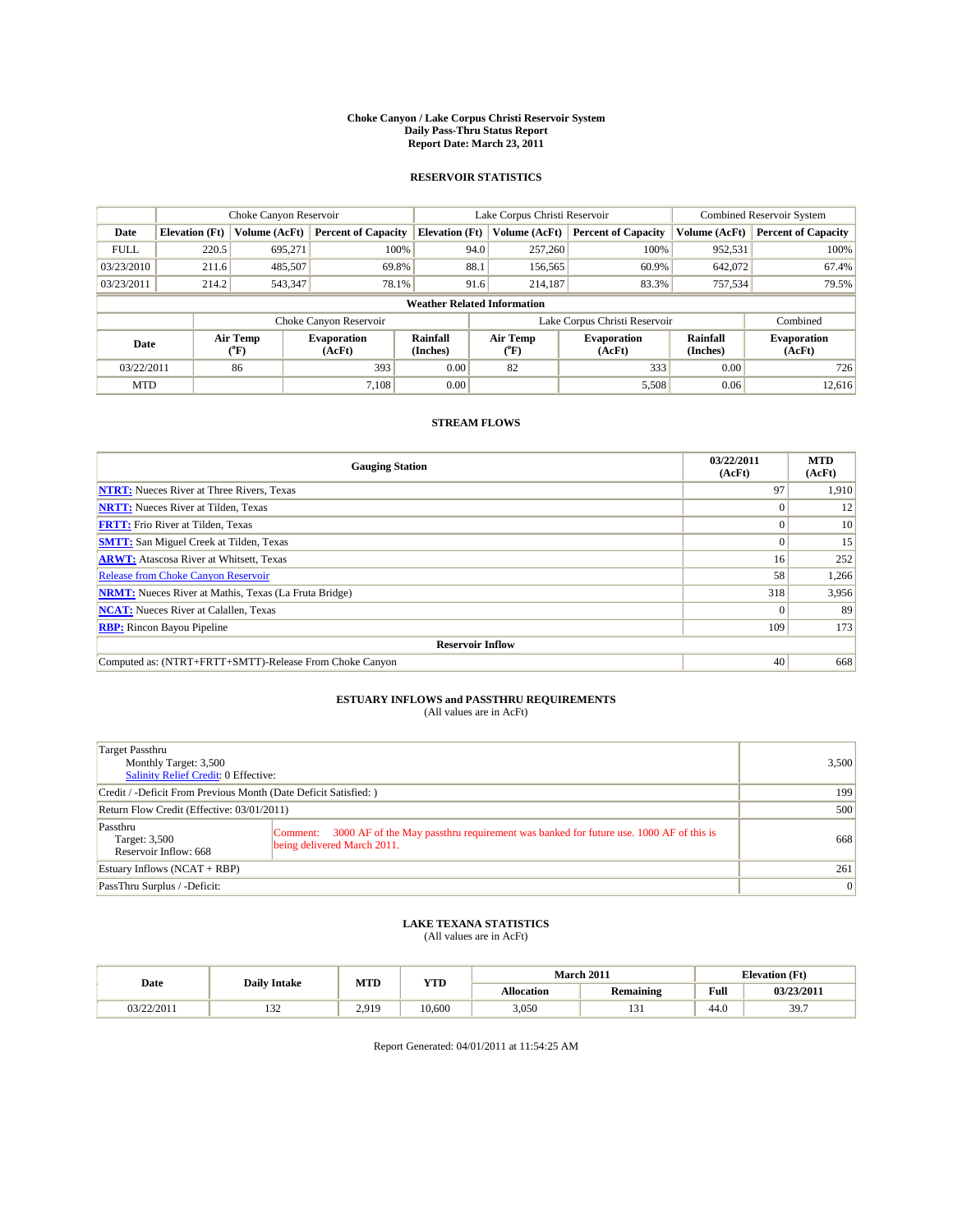#### **Choke Canyon / Lake Corpus Christi Reservoir System Daily Pass-Thru Status Report Report Date: March 24, 2011**

### **RESERVOIR STATISTICS**

|             | Choke Canyon Reservoir             |                  |                              |                             | Lake Corpus Christi Reservoir | <b>Combined Reservoir System</b> |                      |                              |  |  |  |
|-------------|------------------------------------|------------------|------------------------------|-----------------------------|-------------------------------|----------------------------------|----------------------|------------------------------|--|--|--|
| Date        | <b>Elevation</b> (Ft)              | Volume (AcFt)    | <b>Percent of Capacity</b>   | <b>Elevation</b> (Ft)       | Volume (AcFt)                 | <b>Percent of Capacity</b>       | Volume (AcFt)        | <b>Percent of Capacity</b>   |  |  |  |
| <b>FULL</b> | 220.5                              | 695,271          | 100%                         | 94.0                        | 257,260                       | 100%                             | 952,531              | 100%                         |  |  |  |
| 03/24/2010  | 211.5                              | 484,881          | 69.7%                        | 88.1                        | 156,409                       | 60.8%                            | 641,290              | 67.3%                        |  |  |  |
| 03/24/2011  | 214.2                              | 542,897          | 78.1%                        | 91.6                        | 214,534                       | 83.4%                            | 757,431              | 79.5%                        |  |  |  |
|             | <b>Weather Related Information</b> |                  |                              |                             |                               |                                  |                      |                              |  |  |  |
|             |                                    |                  | Choke Canyon Reservoir       |                             | Lake Corpus Christi Reservoir |                                  |                      | Combined                     |  |  |  |
| Date        |                                    | Air Temp<br>(°F) | <b>Evaporation</b><br>(AcFt) | <b>Rainfall</b><br>(Inches) | Air Temp<br>("F)              | <b>Evaporation</b><br>(AcFt)     | Rainfall<br>(Inches) | <b>Evaporation</b><br>(AcFt) |  |  |  |
| 03/23/2011  |                                    | 87               | 393                          | 0.00                        | 86                            | 313                              | 0.00                 | 706                          |  |  |  |
| <b>MTD</b>  |                                    |                  | 7,501                        | 0.00                        |                               | 5,821                            | 0.06                 | 13,322                       |  |  |  |

## **STREAM FLOWS**

| <b>Gauging Station</b>                                       | 03/23/2011<br>(AcFt) | <b>MTD</b><br>(AcFt) |
|--------------------------------------------------------------|----------------------|----------------------|
| <b>NTRT:</b> Nueces River at Three Rivers, Texas             | 93                   | 2,003                |
| <b>NRTT:</b> Nueces River at Tilden, Texas                   | $\Omega$             | 12                   |
| <b>FRTT:</b> Frio River at Tilden, Texas                     |                      | 10                   |
| <b>SMTT:</b> San Miguel Creek at Tilden, Texas               | $\Omega$             | 15                   |
| <b>ARWT:</b> Atascosa River at Whitsett, Texas               | 16 <sup>1</sup>      | 268                  |
| <b>Release from Choke Canyon Reservoir</b>                   | 58                   | 1,324                |
| <b>NRMT:</b> Nueces River at Mathis, Texas (La Fruta Bridge) | 326                  | 4,282                |
| <b>NCAT:</b> Nueces River at Calallen, Texas                 | q                    | 98                   |
| <b>RBP:</b> Rincon Bayou Pipeline                            | 109                  | 282                  |
| <b>Reservoir Inflow</b>                                      |                      |                      |
| Computed as: (NTRT+FRTT+SMTT)-Release From Choke Canyon      | 36                   | 704                  |

# **ESTUARY INFLOWS and PASSTHRU REQUIREMENTS**<br>(All values are in AcFt)

| Target Passthru<br>Monthly Target: 3,500<br><b>Salinity Relief Credit: 0 Effective:</b> |                                                                                                                                  | 3.500 |
|-----------------------------------------------------------------------------------------|----------------------------------------------------------------------------------------------------------------------------------|-------|
| Credit / -Deficit From Previous Month (Date Deficit Satisfied: )                        | 199                                                                                                                              |       |
| Return Flow Credit (Effective: 03/01/2011)                                              | 500                                                                                                                              |       |
| Passthru<br>Target: 3,500<br>Reservoir Inflow: 704                                      | 3000 AF of the May passthru requirement was banked for future use. 1000 AF of this is<br>Comment:<br>being delivered March 2011. | 704   |
| Estuary Inflows $(NCAT + RBP)$                                                          |                                                                                                                                  | 379   |
| PassThru Surplus / -Deficit:                                                            |                                                                                                                                  | 375   |

## **LAKE TEXANA STATISTICS** (All values are in AcFt)

| Date       | <b>Daily Intake</b> | MTD   | <b>YTD</b> | March 2011 |           | <b>Elevation</b> (Ft) |            |
|------------|---------------------|-------|------------|------------|-----------|-----------------------|------------|
|            |                     |       |            | Allocation | Remaining | <b>Full</b>           | 03/24/2011 |
| 03/23/2011 | $\sim$<br>1.JZ      | 3.052 | 10.732     | 3,050      |           | 44.0                  | 39.6       |

Report Generated: 04/01/2011 at 11:48:01 AM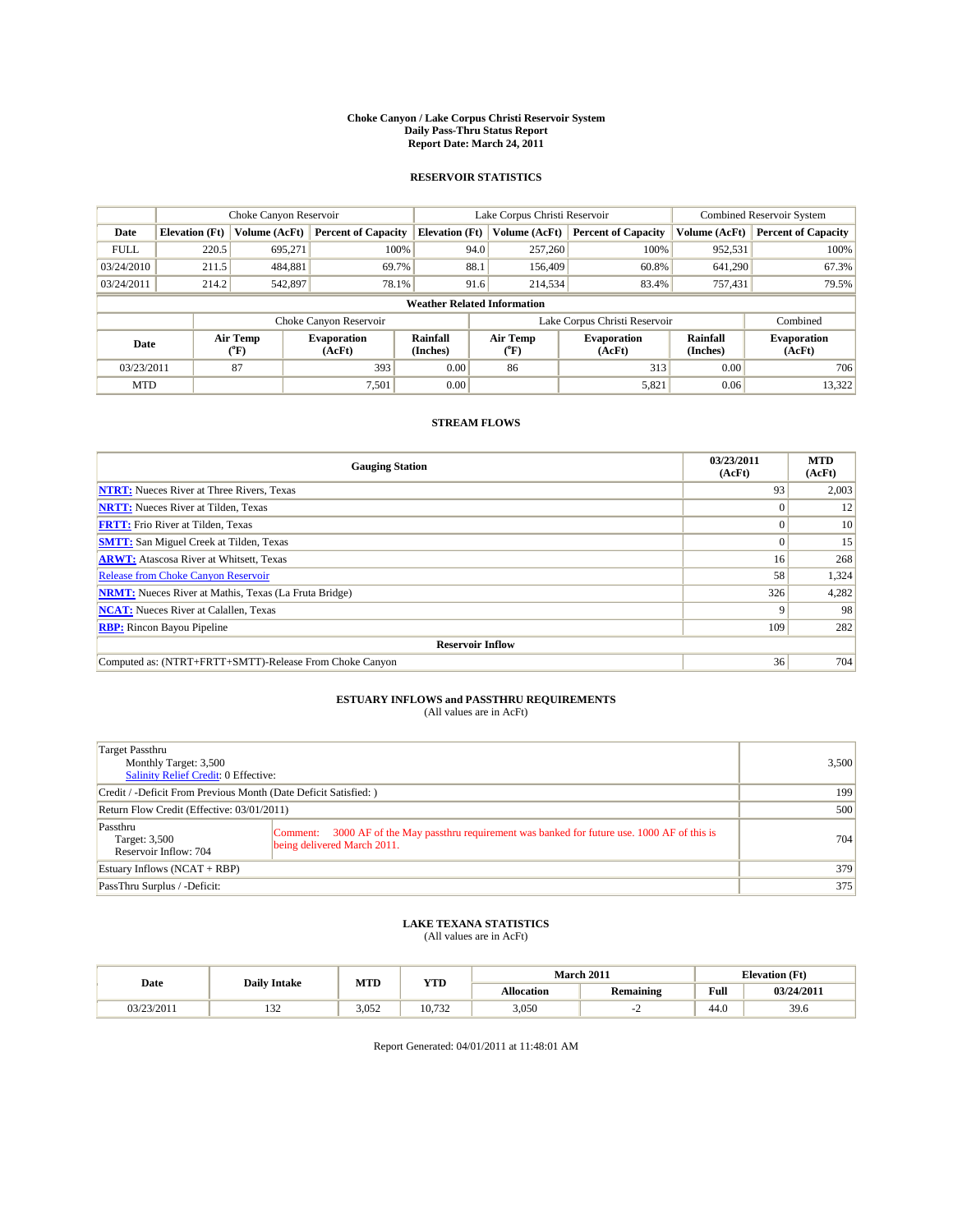#### **Choke Canyon / Lake Corpus Christi Reservoir System Daily Pass-Thru Status Report Report Date: March 25, 2011**

### **RESERVOIR STATISTICS**

|             | Choke Canyon Reservoir             |                  |                              |                       | Lake Corpus Christi Reservoir |                  |                               |                      | <b>Combined Reservoir System</b> |  |  |
|-------------|------------------------------------|------------------|------------------------------|-----------------------|-------------------------------|------------------|-------------------------------|----------------------|----------------------------------|--|--|
| Date        | <b>Elevation</b> (Ft)              | Volume (AcFt)    | <b>Percent of Capacity</b>   | <b>Elevation</b> (Ft) |                               | Volume (AcFt)    | <b>Percent of Capacity</b>    | Volume (AcFt)        | <b>Percent of Capacity</b>       |  |  |
| <b>FULL</b> | 220.5                              | 695,271          | 100%                         |                       | 94.0                          | 257,260          | 100%                          | 952,531              | 100%                             |  |  |
| 03/25/2010  | 211.6                              | 485,507          | 69.8%                        |                       | 88.1                          | 157,188          | 61.1%                         | 642,695              | 67.5%                            |  |  |
| 03/25/2011  | 214.2                              | 542,897          | 78.1%                        |                       | 91.6                          | 214,187          | 83.3%                         | 757,084              | 79.5%                            |  |  |
|             | <b>Weather Related Information</b> |                  |                              |                       |                               |                  |                               |                      |                                  |  |  |
|             |                                    |                  | Choke Canyon Reservoir       |                       |                               |                  | Lake Corpus Christi Reservoir |                      | Combined                         |  |  |
| Date        |                                    | Air Temp<br>(°F) | <b>Evaporation</b><br>(AcFt) | Rainfall<br>(Inches)  |                               | Air Temp<br>("F) | <b>Evaporation</b><br>(AcFt)  | Rainfall<br>(Inches) | <b>Evaporation</b><br>(AcFt)     |  |  |
| 03/24/2011  |                                    | 84               | 353                          | 0.00                  |                               | 84               | 81                            | 0.00                 | 434                              |  |  |
| <b>MTD</b>  |                                    |                  | 7,854                        | 0.00                  |                               |                  | 5,902                         | 0.06                 | 13.756                           |  |  |

## **STREAM FLOWS**

| <b>Gauging Station</b>                                       | 03/24/2011<br>(AcFt) | <b>MTD</b><br>(AcFt) |
|--------------------------------------------------------------|----------------------|----------------------|
| <b>NTRT:</b> Nueces River at Three Rivers, Texas             | 95                   | 2,098                |
| <b>NRTT:</b> Nueces River at Tilden, Texas                   |                      | 12                   |
| <b>FRTT:</b> Frio River at Tilden, Texas                     |                      | 10                   |
| <b>SMTT:</b> San Miguel Creek at Tilden, Texas               |                      | 15                   |
| <b>ARWT:</b> Atascosa River at Whitsett, Texas               | 14                   | 281                  |
| <b>Release from Choke Canyon Reservoir</b>                   | 58                   | 1,382                |
| <b>NRMT:</b> Nueces River at Mathis, Texas (La Fruta Bridge) | 324                  | 4,605                |
| <b>NCAT:</b> Nueces River at Calallen, Texas                 |                      | 108                  |
| <b>RBP:</b> Rincon Bayou Pipeline                            | 109                  | 391                  |
| <b>Reservoir Inflow</b>                                      |                      |                      |
| Computed as: (NTRT+FRTT+SMTT)-Release From Choke Canyon      | 38                   | 741                  |

## **ESTUARY INFLOWS and PASSTHRU REQUIREMENTS**<br>(All values are in AcFt)

| Target Passthru<br>Monthly Target: 3,500<br>Salinity Relief Credit: 0 Effective: |                                                                                                                                   | 3,500 |
|----------------------------------------------------------------------------------|-----------------------------------------------------------------------------------------------------------------------------------|-------|
| Credit / -Deficit From Previous Month (Date Deficit Satisfied: )                 | 199                                                                                                                               |       |
| Return Flow Credit (Effective: 03/01/2011)                                       | 500                                                                                                                               |       |
| Passthru<br>Target: 3,500<br>Reservoir Inflow: 741                               | 3000 AF of the May passthru requirement was banked for future use. 1000 AF of this is<br> Comment:<br>being delivered March 2011. | 741   |
| Estuary Inflows $(NCAT + RBP)$                                                   | 499                                                                                                                               |       |
| PassThru Surplus / -Deficit:                                                     |                                                                                                                                   | 457   |

## **LAKE TEXANA STATISTICS** (All values are in AcFt)

| Date       | <b>Daily Intake</b> | MTD   | <b>YTD</b> | <b>March 2011</b> |                  |      | <b>Elevation</b> (Ft) |  |
|------------|---------------------|-------|------------|-------------------|------------------|------|-----------------------|--|
|            |                     |       |            | Allocation        | <b>Remaining</b> | Full | 03/25/2011            |  |
| 03/24/2011 | $\sim$<br>124       | 3.176 | 10.857     | 3,050             | $-126$           | 44.0 | 39.6                  |  |

Report Generated: 04/01/2011 at 11:51:49 AM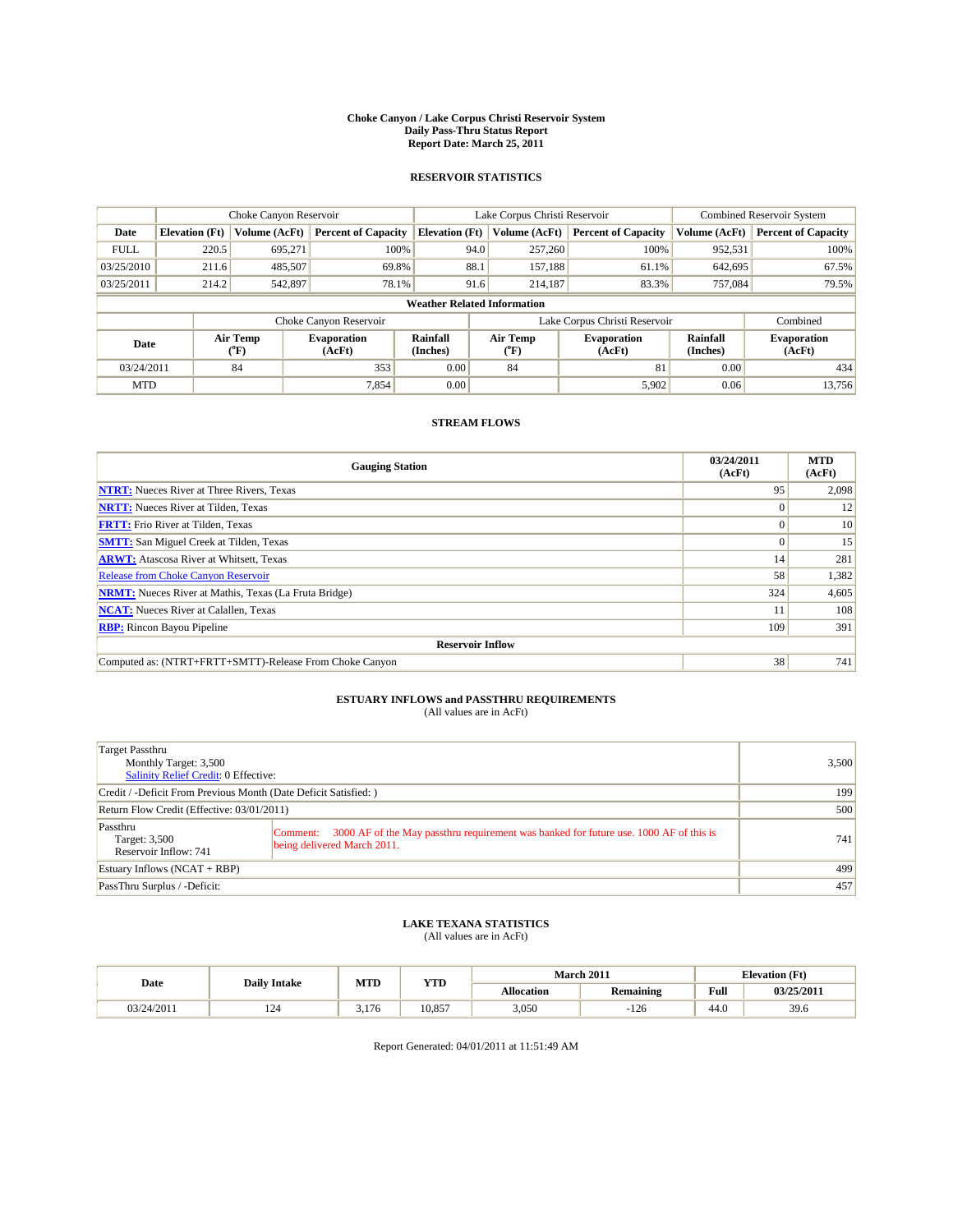#### **Choke Canyon / Lake Corpus Christi Reservoir System Daily Pass-Thru Status Report Report Date: March 26, 2011**

### **RESERVOIR STATISTICS**

|             | Choke Canyon Reservoir             |                  |                              |                       | Lake Corpus Christi Reservoir |                  |                               |                      | Combined Reservoir System    |  |  |
|-------------|------------------------------------|------------------|------------------------------|-----------------------|-------------------------------|------------------|-------------------------------|----------------------|------------------------------|--|--|
| Date        | <b>Elevation</b> (Ft)              | Volume (AcFt)    | <b>Percent of Capacity</b>   | <b>Elevation (Ft)</b> |                               | Volume (AcFt)    | <b>Percent of Capacity</b>    | Volume (AcFt)        | <b>Percent of Capacity</b>   |  |  |
| <b>FULL</b> | 220.5                              | 695,271          | 100%                         |                       | 94.0                          | 257,260          | 100%                          | 952,531              | 100%                         |  |  |
| 03/26/2010  | 211.6                              | 486,768          | 70.0%                        |                       | 88.1                          | 156,876          | 61.0%                         | 643,644              | 67.6%                        |  |  |
| 03/26/2011  | 214.1                              | 540,647          | 77.8%                        |                       | 91.5                          | 213,320          | 82.9%                         | 753,967              | 79.2%                        |  |  |
|             | <b>Weather Related Information</b> |                  |                              |                       |                               |                  |                               |                      |                              |  |  |
|             |                                    |                  | Choke Canyon Reservoir       |                       |                               |                  | Lake Corpus Christi Reservoir |                      | Combined                     |  |  |
| Date        |                                    | Air Temp<br>(°F) | <b>Evaporation</b><br>(AcFt) | Rainfall<br>(Inches)  |                               | Air Temp<br>("F) | <b>Evaporation</b><br>(AcFt)  | Rainfall<br>(Inches) | <b>Evaporation</b><br>(AcFt) |  |  |
| 03/25/2011  |                                    | 87               | 405                          | 0.00                  |                               | 84               | 232                           | 0.00                 | 637                          |  |  |
| <b>MTD</b>  |                                    |                  | 8.259                        | 0.00                  |                               |                  | 6,134                         | 0.06                 | 14,393                       |  |  |

### **STREAM FLOWS**

| <b>Gauging Station</b>                                       | 03/25/2011<br>(AcFt) | <b>MTD</b><br>(AcFt) |
|--------------------------------------------------------------|----------------------|----------------------|
| <b>NTRT:</b> Nueces River at Three Rivers, Texas             | 95                   | 2,193                |
| <b>NRTT:</b> Nueces River at Tilden, Texas                   |                      | 12                   |
| <b>FRTT:</b> Frio River at Tilden, Texas                     |                      | 10                   |
| <b>SMTT:</b> San Miguel Creek at Tilden, Texas               |                      | 15                   |
| <b>ARWT:</b> Atascosa River at Whitsett, Texas               | 13                   | 294                  |
| <b>Release from Choke Canyon Reservoir</b>                   | 58                   | 1,439                |
| <b>NRMT:</b> Nueces River at Mathis, Texas (La Fruta Bridge) | 322                  | 4,927                |
| <b>NCAT:</b> Nueces River at Calallen, Texas                 |                      | 111                  |
| <b>RBP:</b> Rincon Bayou Pipeline                            | 109                  | 500                  |
| <b>Reservoir Inflow</b>                                      |                      |                      |
| Computed as: (NTRT+FRTT+SMTT)-Release From Choke Canyon      | 38                   | 779                  |

## **ESTUARY INFLOWS and PASSTHRU REQUIREMENTS**<br>(All values are in AcFt)

| Target Passthru<br>Monthly Target: 3,500<br><b>Salinity Relief Credit: 0 Effective:</b> |                                                                                                                                  | 3,500 |
|-----------------------------------------------------------------------------------------|----------------------------------------------------------------------------------------------------------------------------------|-------|
| Credit / -Deficit From Previous Month (Date Deficit Satisfied: )                        | 199                                                                                                                              |       |
| Return Flow Credit (Effective: 03/01/2011)                                              | 500                                                                                                                              |       |
| Passthru<br>Target: 3,500<br>Reservoir Inflow: 779                                      | 3000 AF of the May passthru requirement was banked for future use. 1000 AF of this is<br>Comment:<br>being delivered March 2011. | 779   |
| Estuary Inflows $(NCAT + RBP)$                                                          |                                                                                                                                  | 611   |
| PassThru Surplus / -Deficit:                                                            |                                                                                                                                  | 531   |

## **LAKE TEXANA STATISTICS** (All values are in AcFt)

| Date       | <b>Daily Intake</b> | MTD   | <b>YTD</b> |                   | <b>March 2011</b> | <b>Elevation</b> (Ft) |            |
|------------|---------------------|-------|------------|-------------------|-------------------|-----------------------|------------|
|            |                     |       |            | <b>Allocation</b> | <b>Remaining</b>  | Full                  | 03/26/2011 |
| 03/25/2011 | $\sim$<br>1 J 4     | 3.308 | 10.989     | 3,050             | $-258$            | 44.0                  | 39.6       |

Report Generated: 04/01/2011 at 1:49:11 PM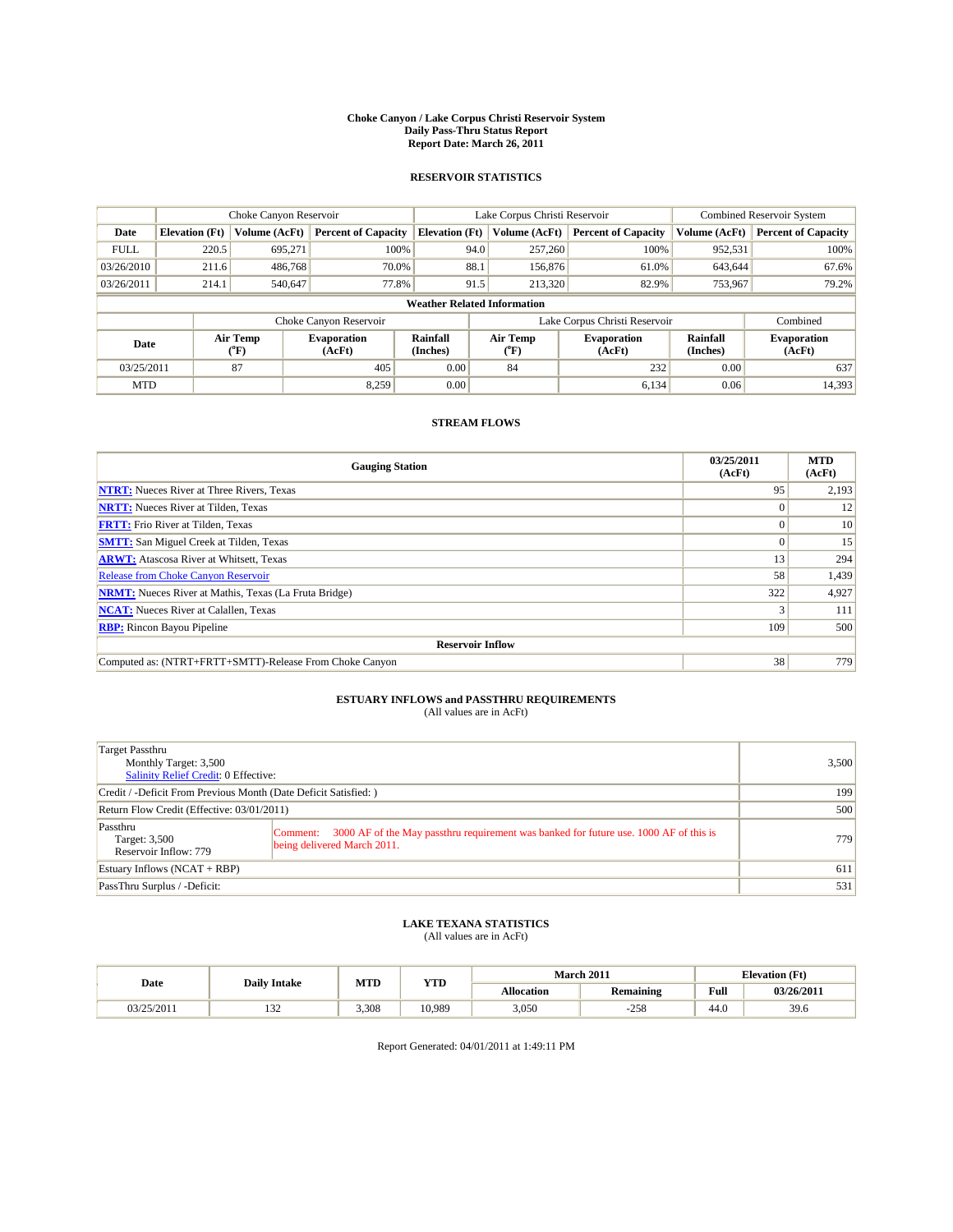#### **Choke Canyon / Lake Corpus Christi Reservoir System Daily Pass-Thru Status Report Report Date: March 27, 2011**

### **RESERVOIR STATISTICS**

|             | Choke Canyon Reservoir             |                  |                              |                             | Lake Corpus Christi Reservoir | <b>Combined Reservoir System</b> |                      |                              |  |  |  |
|-------------|------------------------------------|------------------|------------------------------|-----------------------------|-------------------------------|----------------------------------|----------------------|------------------------------|--|--|--|
| Date        | <b>Elevation</b> (Ft)              | Volume (AcFt)    | <b>Percent of Capacity</b>   | <b>Elevation</b> (Ft)       | Volume (AcFt)                 | <b>Percent of Capacity</b>       | Volume (AcFt)        | <b>Percent of Capacity</b>   |  |  |  |
| <b>FULL</b> | 220.5                              | 695,271          | 100%                         | 94.0                        | 257,260                       | 100%                             | 952,531              | 100%                         |  |  |  |
| 03/27/2010  | 211.6                              | 485,925          | 69.9%                        | 88.1                        | 156,409                       | 60.8%                            | 642,334              | 67.4%                        |  |  |  |
| 03/27/2011  | 214.2                              | 542,222          | 78.0%                        | 91.5                        | 213,320                       | 82.9%                            | 755,542              | 79.3%                        |  |  |  |
|             | <b>Weather Related Information</b> |                  |                              |                             |                               |                                  |                      |                              |  |  |  |
|             |                                    |                  | Choke Canyon Reservoir       |                             |                               | Lake Corpus Christi Reservoir    |                      | Combined                     |  |  |  |
| Date        |                                    | Air Temp<br>(°F) | <b>Evaporation</b><br>(AcFt) | <b>Rainfall</b><br>(Inches) | Air Temp<br>(°F)              | <b>Evaporation</b><br>(AcFt)     | Rainfall<br>(Inches) | <b>Evaporation</b><br>(AcFt) |  |  |  |
| 03/26/2011  |                                    | 88               | 379                          | 0.00                        | 89                            | 283                              | 0.00                 | 662                          |  |  |  |
| <b>MTD</b>  |                                    |                  | 8,638                        | 0.00                        |                               | 6,417                            | 0.06                 | 15,055                       |  |  |  |

## **STREAM FLOWS**

| <b>Gauging Station</b>                                       | 03/26/2011<br>(AcFt) | <b>MTD</b><br>(AcFt) |
|--------------------------------------------------------------|----------------------|----------------------|
| <b>NTRT:</b> Nueces River at Three Rivers, Texas             | 93                   | 2,287                |
| <b>NRTT:</b> Nueces River at Tilden, Texas                   | $\Omega$             | 12                   |
| <b>FRTT:</b> Frio River at Tilden, Texas                     |                      | 10                   |
| <b>SMTT:</b> San Miguel Creek at Tilden, Texas               | $\Omega$             | 15                   |
| <b>ARWT:</b> Atascosa River at Whitsett, Texas               | 13                   | 307                  |
| <b>Release from Choke Canyon Reservoir</b>                   | 58                   | 1,497                |
| <b>NRMT:</b> Nueces River at Mathis, Texas (La Fruta Bridge) | 314                  | 5,240                |
| <b>NCAT:</b> Nueces River at Calallen, Texas                 | $\Omega$             | 111                  |
| <b>RBP:</b> Rincon Bayou Pipeline                            | 109                  | 609                  |
| <b>Reservoir Inflow</b>                                      |                      |                      |
| Computed as: (NTRT+FRTT+SMTT)-Release From Choke Canyon      | 36                   | 815                  |

# **ESTUARY INFLOWS and PASSTHRU REQUIREMENTS**<br>(All values are in AcFt)

| Target Passthru<br>Monthly Target: 3,500<br>Salinity Relief Credit: 0 Effective: |                                                                                                                                       | 3,500 |
|----------------------------------------------------------------------------------|---------------------------------------------------------------------------------------------------------------------------------------|-------|
| Credit / -Deficit From Previous Month (Date Deficit Satisfied: )                 | 199                                                                                                                                   |       |
| Return Flow Credit (Effective: 03/01/2011)                                       | 500                                                                                                                                   |       |
| Passthru<br>Target: 3,500<br>Reservoir Inflow: 815                               | 3000 AF of the May 2010 passthru requirement was banked for future use. 1000 AF of this<br>Comment:<br>is being delivered March 2011. | 815   |
| Estuary Inflows $(NCAT + RBP)$                                                   |                                                                                                                                       | 720   |
| PassThru Surplus / -Deficit:                                                     |                                                                                                                                       | 604   |

## **LAKE TEXANA STATISTICS** (All values are in AcFt)

| Date       | <b>Daily Intake</b> | MTD   | <b>YTD</b>   |            | <b>March 2011</b> | <b>Elevation</b> (Ft) |            |
|------------|---------------------|-------|--------------|------------|-------------------|-----------------------|------------|
|            |                     |       |              | Allocation | <b>Remaining</b>  | Full                  | 03/27/2011 |
| 03/26/2011 | $\sim$<br>1.JZ      | 3.440 | 101<br>1.121 | 3,050      | 390               | 44.0                  | 39.6       |

Report Generated: 04/01/2011 at 1:51:18 PM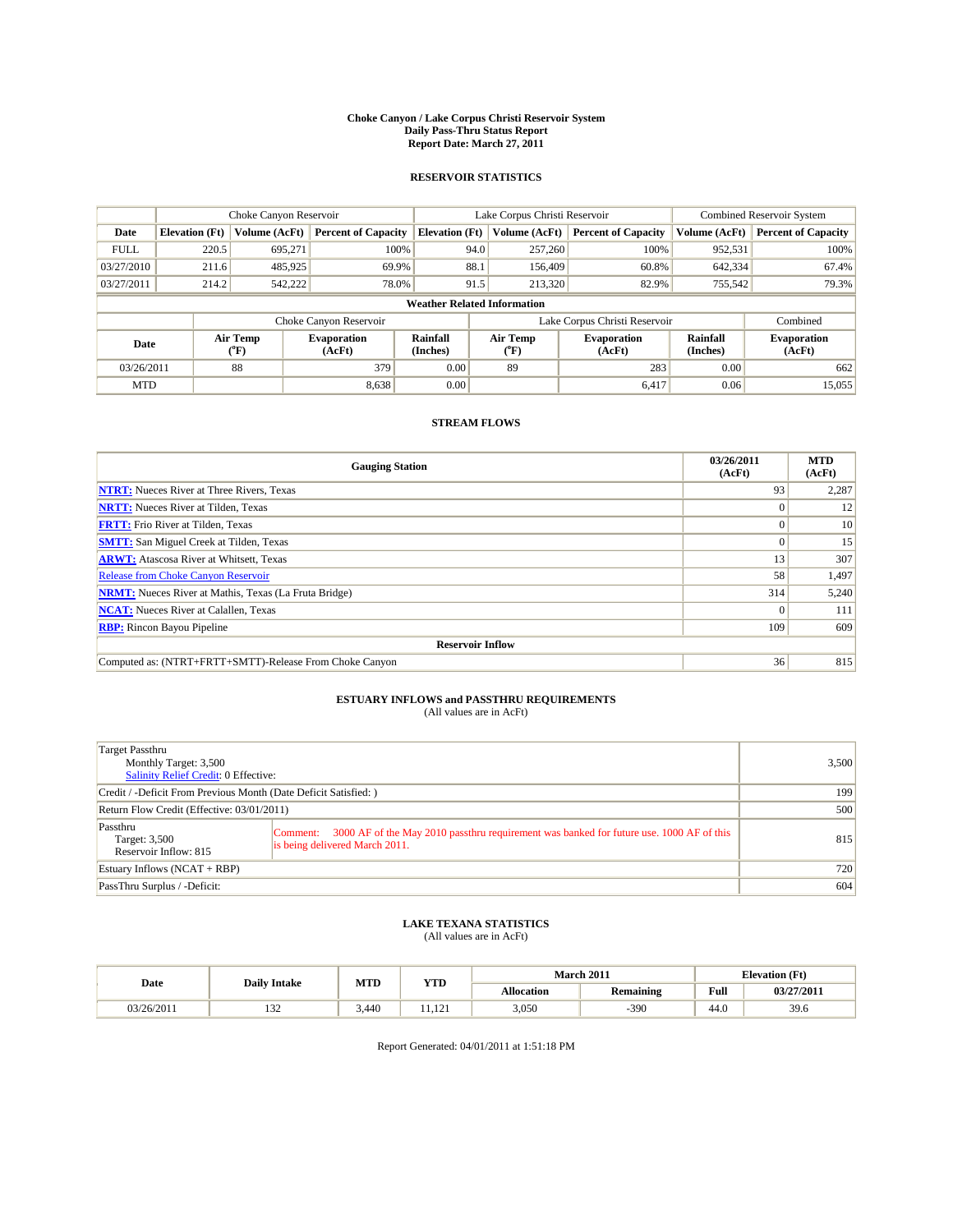#### **Choke Canyon / Lake Corpus Christi Reservoir System Daily Pass-Thru Status Report Report Date: March 28, 2011**

### **RESERVOIR STATISTICS**

|             | Choke Canyon Reservoir             |                  |                              |                             | Lake Corpus Christi Reservoir | <b>Combined Reservoir System</b> |                      |                              |  |  |  |
|-------------|------------------------------------|------------------|------------------------------|-----------------------------|-------------------------------|----------------------------------|----------------------|------------------------------|--|--|--|
| Date        | <b>Elevation</b> (Ft)              | Volume (AcFt)    | <b>Percent of Capacity</b>   | <b>Elevation</b> (Ft)       | Volume (AcFt)                 | <b>Percent of Capacity</b>       | Volume (AcFt)        | <b>Percent of Capacity</b>   |  |  |  |
| <b>FULL</b> | 220.5                              | 695,271          | 100%                         | 94.0                        | 257,260                       | 100%                             | 952,531              | 100%                         |  |  |  |
| 03/28/2010  | 211.6                              | 485,716          | 69.9%                        | 88.1                        | 156,721                       | 60.9%                            | 642,437              | 67.4%                        |  |  |  |
| 03/28/2011  | 214.1                              | 540,872          | 77.8%                        | 91.6                        | 213,840                       | 83.1%                            | 754,712              | 79.2%                        |  |  |  |
|             | <b>Weather Related Information</b> |                  |                              |                             |                               |                                  |                      |                              |  |  |  |
|             |                                    |                  | Choke Canyon Reservoir       |                             |                               | Lake Corpus Christi Reservoir    |                      | Combined                     |  |  |  |
| Date        |                                    | Air Temp<br>(°F) | <b>Evaporation</b><br>(AcFt) | <b>Rainfall</b><br>(Inches) | Air Temp<br>(°F)              | <b>Evaporation</b><br>(AcFt)     | Rainfall<br>(Inches) | <b>Evaporation</b><br>(AcFt) |  |  |  |
| 03/27/2011  |                                    | 84               | 352                          | 0.00                        | 83                            | 404                              | 0.00                 | 756                          |  |  |  |
| <b>MTD</b>  |                                    |                  | 8.990                        | 0.00                        |                               | 6,821                            | 0.06                 | 15,811                       |  |  |  |

## **STREAM FLOWS**

| <b>Gauging Station</b>                                       | 03/27/2011<br>(AcFt) | <b>MTD</b><br>(AcFt) |
|--------------------------------------------------------------|----------------------|----------------------|
| <b>NTRT:</b> Nueces River at Three Rivers, Texas             | 91                   | 2,378                |
| <b>NRTT:</b> Nueces River at Tilden, Texas                   | $\Omega$             | 12                   |
| <b>FRTT:</b> Frio River at Tilden, Texas                     |                      | 10                   |
| <b>SMTT:</b> San Miguel Creek at Tilden, Texas               | $\Omega$             | 15                   |
| <b>ARWT:</b> Atascosa River at Whitsett, Texas               | 13                   | 319                  |
| <b>Release from Choke Canyon Reservoir</b>                   | 58                   | 1,554                |
| <b>NRMT:</b> Nueces River at Mathis, Texas (La Fruta Bridge) | 294                  | 5,534                |
| <b>NCAT:</b> Nueces River at Calallen, Texas                 | 8                    | 118                  |
| <b>RBP:</b> Rincon Bayou Pipeline                            | 109                  | 719                  |
| <b>Reservoir Inflow</b>                                      |                      |                      |
| Computed as: (NTRT+FRTT+SMTT)-Release From Choke Canyon      | 34                   | 849                  |

## **ESTUARY INFLOWS and PASSTHRU REQUIREMENTS**<br>(All values are in AcFt)

| Target Passthru<br>Monthly Target: 3,500<br>Salinity Relief Credit: 0 Effective: |                                                                                                                                       | 3,500 |
|----------------------------------------------------------------------------------|---------------------------------------------------------------------------------------------------------------------------------------|-------|
| Credit / -Deficit From Previous Month (Date Deficit Satisfied: )                 |                                                                                                                                       | 199   |
| Return Flow Credit (Effective: 03/01/2011)                                       | 500                                                                                                                                   |       |
| Passthru<br>Target: 3,500<br>Reservoir Inflow: 849                               | 3000 AF of the May 2010 passthru requirement was banked for future use, 1000 AF of this<br>Comment:<br>is being delivered March 2011. | 849   |
| Estuary Inflows $(NCAT + RBP)$                                                   |                                                                                                                                       | 837   |
| PassThru Surplus / -Deficit:                                                     |                                                                                                                                       | 687   |

## **LAKE TEXANA STATISTICS** (All values are in AcFt)

| Date       | <b>Daily Intake</b> | MTD   | <b>YTD</b>    | March 2011 |                  |                   | <b>Elevation</b> (Ft) |
|------------|---------------------|-------|---------------|------------|------------------|-------------------|-----------------------|
|            |                     |       |               | Allocation | <b>Remaining</b> | Full              | 03/28/2011            |
| 03/27/2011 | $\sim$<br>1.JZ      | 3.572 | 252<br>ر رے د | 3,050      | د م<br>ے د       | $\Lambda$<br>44.0 | 39.6                  |

Report Generated: 04/01/2011 at 1:54:43 PM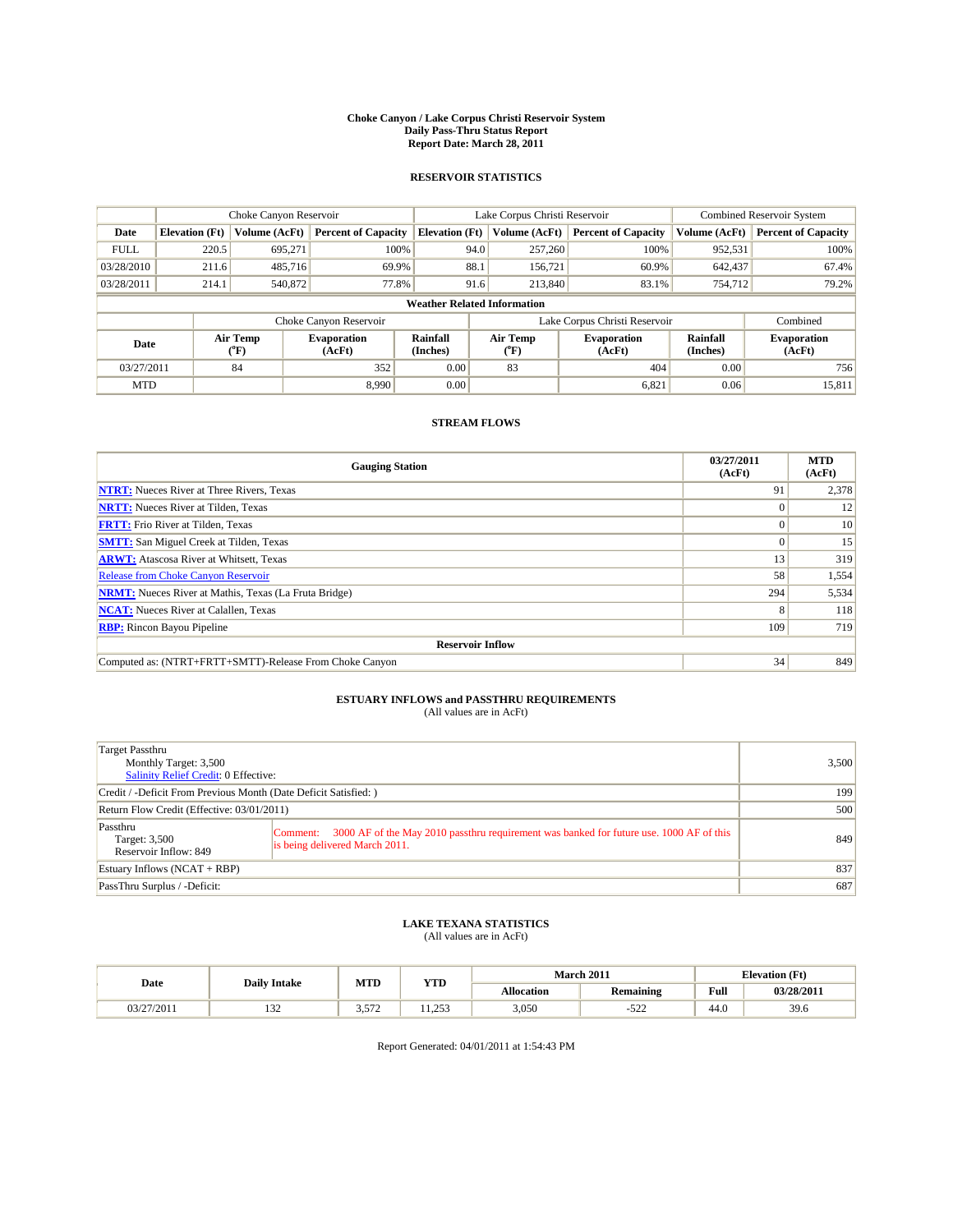#### **Choke Canyon / Lake Corpus Christi Reservoir System Daily Pass-Thru Status Report Report Date: March 29, 2011**

### **RESERVOIR STATISTICS**

|             | Choke Canyon Reservoir             |                  |                              |                       | Lake Corpus Christi Reservoir |                  |                               |                      | <b>Combined Reservoir System</b> |  |  |
|-------------|------------------------------------|------------------|------------------------------|-----------------------|-------------------------------|------------------|-------------------------------|----------------------|----------------------------------|--|--|
| Date        | <b>Elevation</b> (Ft)              | Volume (AcFt)    | <b>Percent of Capacity</b>   | <b>Elevation</b> (Ft) |                               | Volume (AcFt)    | <b>Percent of Capacity</b>    | Volume (AcFt)        | <b>Percent of Capacity</b>       |  |  |
| <b>FULL</b> | 220.5                              | 695,271          | 100%                         |                       | 94.0                          | 257,260          | 100%                          | 952,531              | 100%                             |  |  |
| 03/29/2010  | 211.5                              | 484,881          | 69.7%                        |                       | 88.1                          | 156,254          | 60.7%                         | 641,135              | 67.3%                            |  |  |
| 03/29/2011  | 214.2                              | 542,447          | 78.0%                        |                       | 91.5                          | 212,455          | 82.6%                         | 754,902              | 79.3%                            |  |  |
|             | <b>Weather Related Information</b> |                  |                              |                       |                               |                  |                               |                      |                                  |  |  |
|             |                                    |                  | Choke Canyon Reservoir       |                       |                               |                  | Lake Corpus Christi Reservoir |                      | Combined                         |  |  |
| Date        |                                    | Air Temp<br>(°F) | <b>Evaporation</b><br>(AcFt) | Rainfall<br>(Inches)  |                               | Air Temp<br>("F) | <b>Evaporation</b><br>(AcFt)  | Rainfall<br>(Inches) | <b>Evaporation</b><br>(AcFt)     |  |  |
| 03/28/2011  |                                    | 74               | 118                          | 0.00                  |                               | 73               | 30                            | 0.01                 | 148                              |  |  |
| <b>MTD</b>  |                                    |                  | 9,108                        | 0.00                  |                               |                  | 6,851                         | 0.07                 | 15.959                           |  |  |

## **STREAM FLOWS**

| <b>Gauging Station</b>                                       | 03/28/2011<br>(AcFt) | <b>MTD</b><br>(AcFt) |
|--------------------------------------------------------------|----------------------|----------------------|
| <b>NTRT:</b> Nueces River at Three Rivers, Texas             | 91                   | 2,469                |
| <b>NRTT:</b> Nueces River at Tilden, Texas                   | $\Omega$             | 12                   |
| <b>FRTT:</b> Frio River at Tilden, Texas                     |                      | 10                   |
| <b>SMTT:</b> San Miguel Creek at Tilden, Texas               | $\Omega$             | 15                   |
| <b>ARWT:</b> Atascosa River at Whitsett, Texas               | 12                   | 331                  |
| <b>Release from Choke Canyon Reservoir</b>                   | 58                   | 1,612                |
| <b>NRMT:</b> Nueces River at Mathis, Texas (La Fruta Bridge) | 294                  | 5,828                |
| <b>NCAT:</b> Nueces River at Calallen, Texas                 | 18                   | 137                  |
| <b>RBP:</b> Rincon Bayou Pipeline                            | 113                  | 832                  |
| <b>Reservoir Inflow</b>                                      |                      |                      |
| Computed as: (NTRT+FRTT+SMTT)-Release From Choke Canyon      | 34                   | 883                  |

## **ESTUARY INFLOWS and PASSTHRU REQUIREMENTS**<br>(All values are in AcFt)

| Target Passthru<br>Monthly Target: 3,500<br>Salinity Relief Credit: 0 Effective: |                                                                                                                                       | 3,500 |
|----------------------------------------------------------------------------------|---------------------------------------------------------------------------------------------------------------------------------------|-------|
| Credit / -Deficit From Previous Month (Date Deficit Satisfied: )                 |                                                                                                                                       | 199   |
| Return Flow Credit (Effective: 03/01/2011)                                       | 500                                                                                                                                   |       |
| Passthru<br>Target: 3,500<br>Reservoir Inflow: 883                               | 3000 AF of the May 2010 passthru requirement was banked for future use, 1000 AF of this<br>Comment:<br>is being delivered March 2011. | 883   |
| Estuary Inflows $(NCAT + RBP)$                                                   |                                                                                                                                       | 968   |
| PassThru Surplus / -Deficit:                                                     |                                                                                                                                       | 785   |

## **LAKE TEXANA STATISTICS** (All values are in AcFt)

| Date       | <b>Daily Intake</b> | MTD   | <b>YTD</b> |            | March 2011 | <b>Elevation</b> (Ft)                              |            |
|------------|---------------------|-------|------------|------------|------------|----------------------------------------------------|------------|
|            |                     |       |            | Allocation | Remaining  | <b>Full</b><br>the contract of the contract of the | 03/29/2011 |
| 03/28/2011 | $\sim$<br>154       | 3.704 | 1.385      | 3,050      | -654       | 44.0                                               | 39.5       |

Report Generated: 04/01/2011 at 1:57:33 PM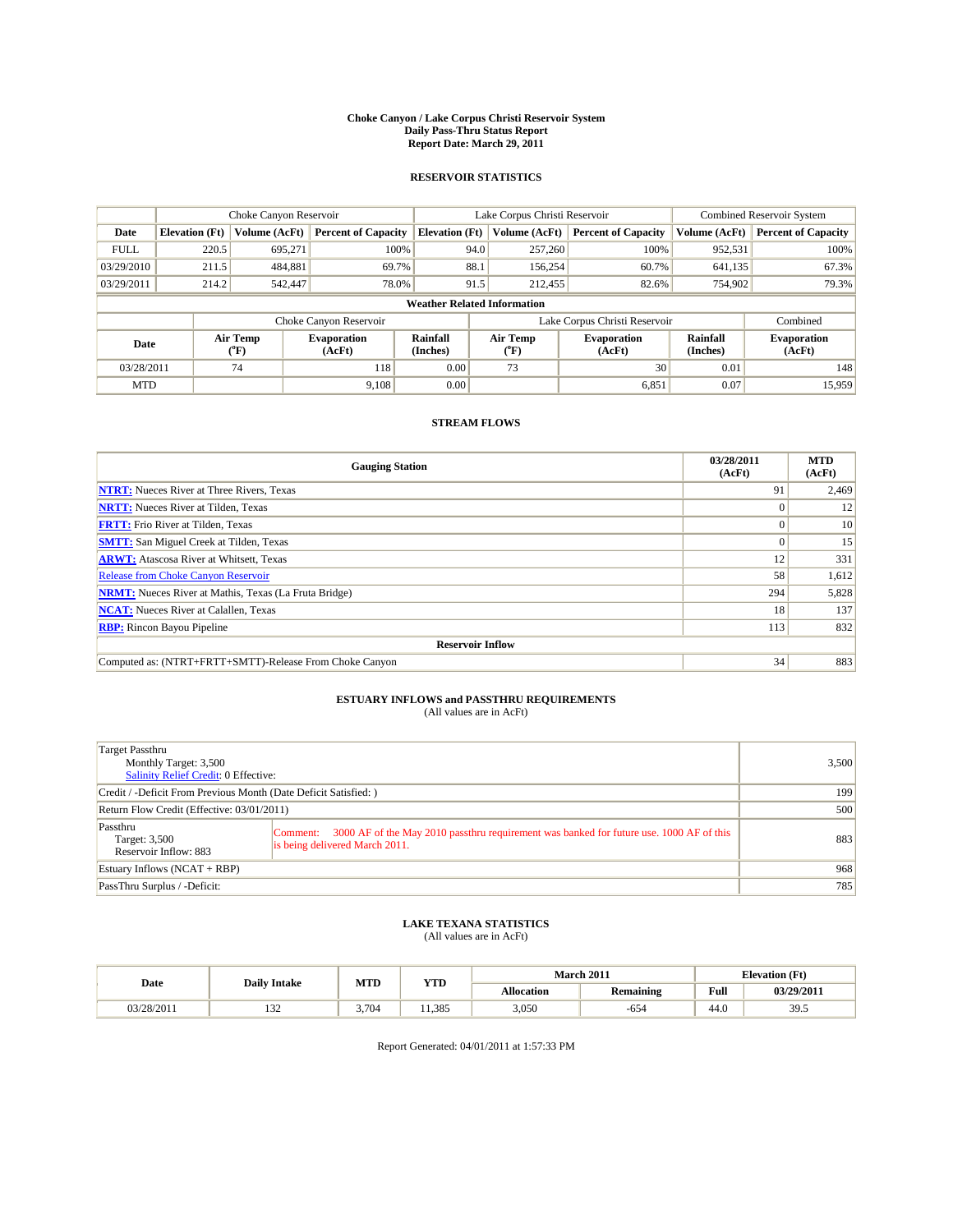#### **Choke Canyon / Lake Corpus Christi Reservoir System Daily Pass-Thru Status Report Report Date: March 30, 2011**

### **RESERVOIR STATISTICS**

|             | Choke Canyon Reservoir             |                  |                              |                       | Lake Corpus Christi Reservoir |                  |                               |                      | <b>Combined Reservoir System</b> |  |  |
|-------------|------------------------------------|------------------|------------------------------|-----------------------|-------------------------------|------------------|-------------------------------|----------------------|----------------------------------|--|--|
| Date        | <b>Elevation</b> (Ft)              | Volume (AcFt)    | <b>Percent of Capacity</b>   | <b>Elevation</b> (Ft) |                               | Volume (AcFt)    | <b>Percent of Capacity</b>    | Volume (AcFt)        | <b>Percent of Capacity</b>       |  |  |
| <b>FULL</b> | 220.5                              | 695.271          | 100%                         |                       | 94.0                          | 257,260          | 100%                          | 952,531              | 100%                             |  |  |
| 03/30/2010  | 211.5                              | 484,463          | 69.7%                        |                       | 88.0                          | 155,479          | 60.4%                         | 639,942              | 67.2%                            |  |  |
| 03/30/2011  | 214.3                              | 543,797          | 78.2%                        |                       | 91.5                          | 213,320          | 82.9%                         | 757,117              | 79.5%                            |  |  |
|             | <b>Weather Related Information</b> |                  |                              |                       |                               |                  |                               |                      |                                  |  |  |
|             |                                    |                  | Choke Canyon Reservoir       |                       |                               |                  | Lake Corpus Christi Reservoir |                      | Combined                         |  |  |
| Date        |                                    | Air Temp<br>(°F) | <b>Evaporation</b><br>(AcFt) | Rainfall<br>(Inches)  |                               | Air Temp<br>("F) | <b>Evaporation</b><br>(AcFt)  | Rainfall<br>(Inches) | <b>Evaporation</b><br>(AcFt)     |  |  |
| 03/29/2011  |                                    | 77               | 183                          | 0.00                  |                               | 83               | 151                           | 0.23                 | 334                              |  |  |
| <b>MTD</b>  |                                    |                  | 9.291                        | 0.00                  |                               |                  | 7,002                         | 0.30                 | 16,293                           |  |  |

## **STREAM FLOWS**

| <b>Gauging Station</b>                                       | 03/29/2011<br>(AcFt) | <b>MTD</b><br>(AcFt) |
|--------------------------------------------------------------|----------------------|----------------------|
| <b>NTRT:</b> Nueces River at Three Rivers, Texas             | 91                   | 2,561                |
| <b>NRTT:</b> Nueces River at Tilden, Texas                   | $\Omega$             | 12                   |
| <b>FRTT:</b> Frio River at Tilden, Texas                     |                      | 10                   |
| <b>SMTT:</b> San Miguel Creek at Tilden, Texas               | $\Omega$             | 15                   |
| <b>ARWT:</b> Atascosa River at Whitsett, Texas               |                      | 342                  |
| <b>Release from Choke Canyon Reservoir</b>                   | 58                   | 1,669                |
| <b>NRMT:</b> Nueces River at Mathis, Texas (La Fruta Bridge) | 284                  | 6,112                |
| <b>NCAT:</b> Nueces River at Calallen, Texas                 | 13                   | 150                  |
| <b>RBP:</b> Rincon Bayou Pipeline                            | 95                   | 927                  |
| <b>Reservoir Inflow</b>                                      |                      |                      |
| Computed as: (NTRT+FRTT+SMTT)-Release From Choke Canyon      | 34                   | 916                  |

## **ESTUARY INFLOWS and PASSTHRU REQUIREMENTS**<br>(All values are in AcFt)

| Target Passthru<br>Monthly Target: 3,500<br><b>Salinity Relief Credit: 0 Effective:</b> |                                                                                                                                       | 3,500 |
|-----------------------------------------------------------------------------------------|---------------------------------------------------------------------------------------------------------------------------------------|-------|
| Credit / -Deficit From Previous Month (Date Deficit Satisfied: )                        | 199                                                                                                                                   |       |
| Return Flow Credit (Effective: 03/01/2011)                                              | 500                                                                                                                                   |       |
| Passthru<br>Target: 3,500<br>Reservoir Inflow: 916                                      | 3000 AF of the May 2010 passthru requirement was banked for future use. 1000 AF of this<br>Comment:<br>is being delivered March 2011. | 916   |
| Estuary Inflows $(NCAT + RBP)$                                                          |                                                                                                                                       | 1,077 |
| PassThru Surplus / -Deficit:                                                            |                                                                                                                                       | 859   |

## **LAKE TEXANA STATISTICS** (All values are in AcFt)

| Date       | <b>Daily Intake</b> | MTD   | <b>YTD</b> |            | March 2011       | <b>Elevation</b> (Ft) |            |
|------------|---------------------|-------|------------|------------|------------------|-----------------------|------------|
|            |                     |       |            | Allocation | <b>Remaining</b> | Full                  | 03/30/2011 |
| 03/29/2011 | $\sim$<br>1.JZ      | 3.836 | $-1$<br>.  | 3,050      | 786              | $\sqrt{ }$<br>44.0    | 39.5       |

Report Generated: 04/01/2011 at 1:59:34 PM